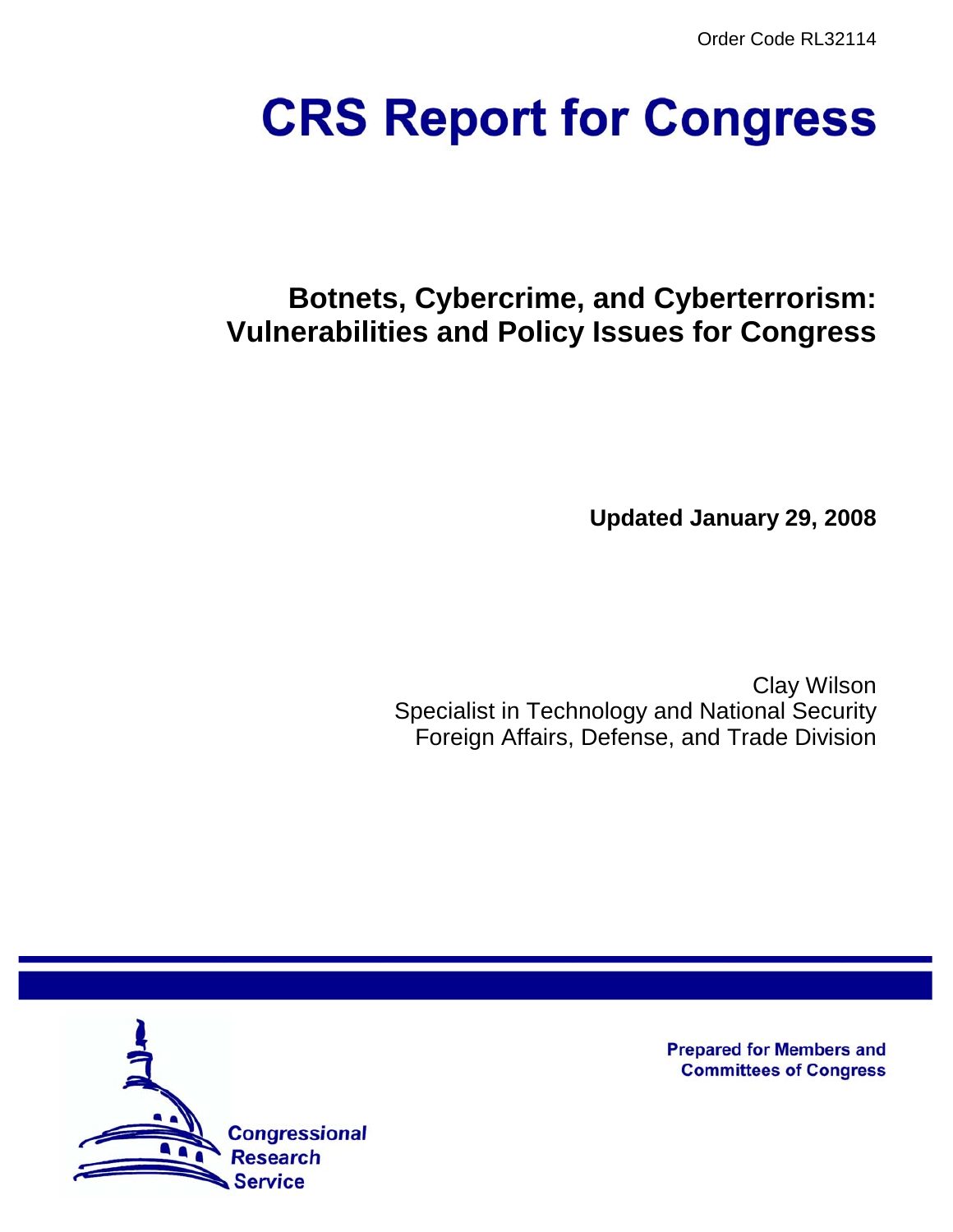# Botnets, Cybercrime, and Cyberterrorism: Vulnerabilities and Policy Issues for Congress

# **Summary**

Cybercrime is becoming more organized and established as a transnational business. High technology online skills are now available for rent to a variety of customers, possibly including nation states, or individuals and groups that could secretly represent terrorist groups. The increased use of automated attack tools by cybercriminals has overwhelmed some current methodologies used for tracking Internet cyberattacks, and vulnerabilities of the U.S. critical infrastructure, which are acknowledged openly in publications, could possibly attract cyberattacks to extort money, or damage the U.S. economy to affect national security.

In April and May 2007, NATO and the United States sent computer security experts to Estonia to help that nation recover from cyberattacks directed against government computer systems, and to analyze the methods used and determine the source of the attacks.<sup>1</sup> Some security experts suspect that political protestors may have rented the services of cybercriminals, possibly a large network of infected PCs, called a "botnet," to help disrupt the computer systems of the Estonian government. DOD officials have also indicated that similar cyberattacks from individuals and countries targeting economic, political, and military organizations may increase in the future. $2$ 

Cybercriminals have reportedly made alliances with drug traffickers in Afghanistan, the Middle East, and elsewhere where profitable illegal activities are used to support terrorist groups. In addition, designs for cybercrime botnets are becoming more sophisticated, and future botnet architectures may be more resistant to computer security countermeasures.<sup>3</sup>

This report discusses options now open to nation states, extremists, or terrorist groups for obtaining malicious technical services from cybercriminals to meet political or military objectives, and describes the possible effects of a coordinated cyberattack against the U.S. critical infrastructure. This report will be updated as events warrant.

<sup>&</sup>lt;sup>1</sup> Larry Greenemeier, "Estonian Attacks Raise Concern Over Cyber 'Nuclear Winter,"" *Information Week*, May 24, 2007, at [http://www.informationweek.com/news/showArticle. jhtml?articleID=199701774].

<sup>&</sup>lt;sup>2</sup> Jeanne Meserve, "Official: International Hackers Going After U.S. Networks," CNN.com, October 19, 2007, [http://www.cnn.com/2007/US/10/19/cyber.threats/index.html]. Sebastian Sprenger, "Maj. Gen. Lord Is a Groundbreaker," *Federal Computer Week*, October 15, 2007, vol. 21, no. 34, p. 44.

<sup>&</sup>lt;sup>3</sup> Tom Espiner, "Security Expert: Storm Botnet 'Services' Could Be Sold," CnetNews.com, October 16, 2007, [http://www.news.com/Security-expert-Storm-botnet-services-could-besold/2100-7349\_3-6213781.html]. Dan Sullivan, "P2P Botnets Increasingly Sophisticated, Realtime-Websecurity," April 18, 2007, [http://www.realtime-websecurity.com/articles\_ and\_analysis/2007/04/p2p\_botnets\_increasingly\_sophi.html].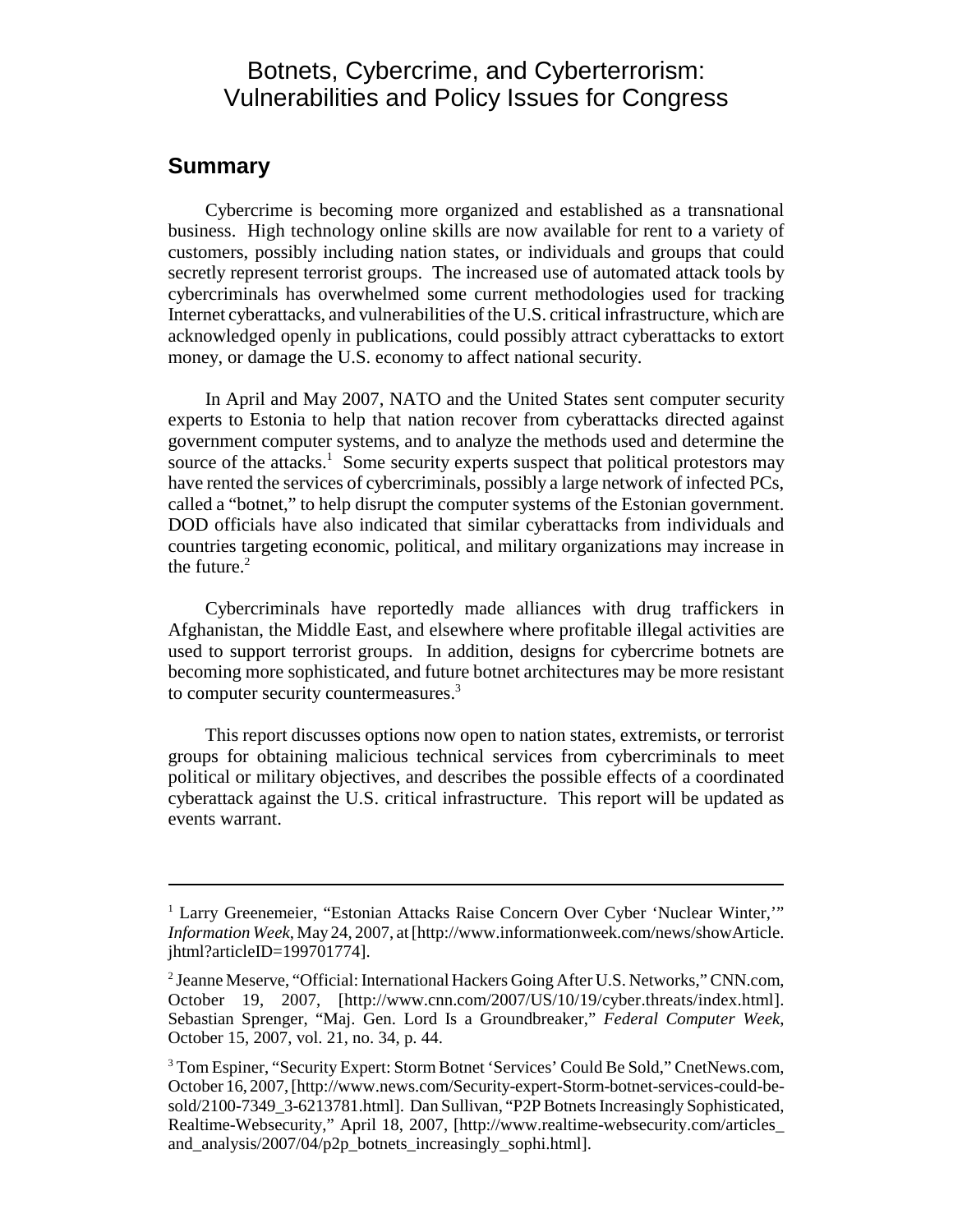# **Contents**

| Terrorist Groups Linked to Hackers  18<br>Unpredictable Interactions Between Infrastructures  23                      |  |
|-----------------------------------------------------------------------------------------------------------------------|--|
| Future Attractiveness of Critical Infrastructure Systems  27                                                          |  |
| Incentives for the National Strategy to Secure Cyberspace 37<br>Coordination Between Private Sector and Government 38 |  |
|                                                                                                                       |  |

# **List of Figures**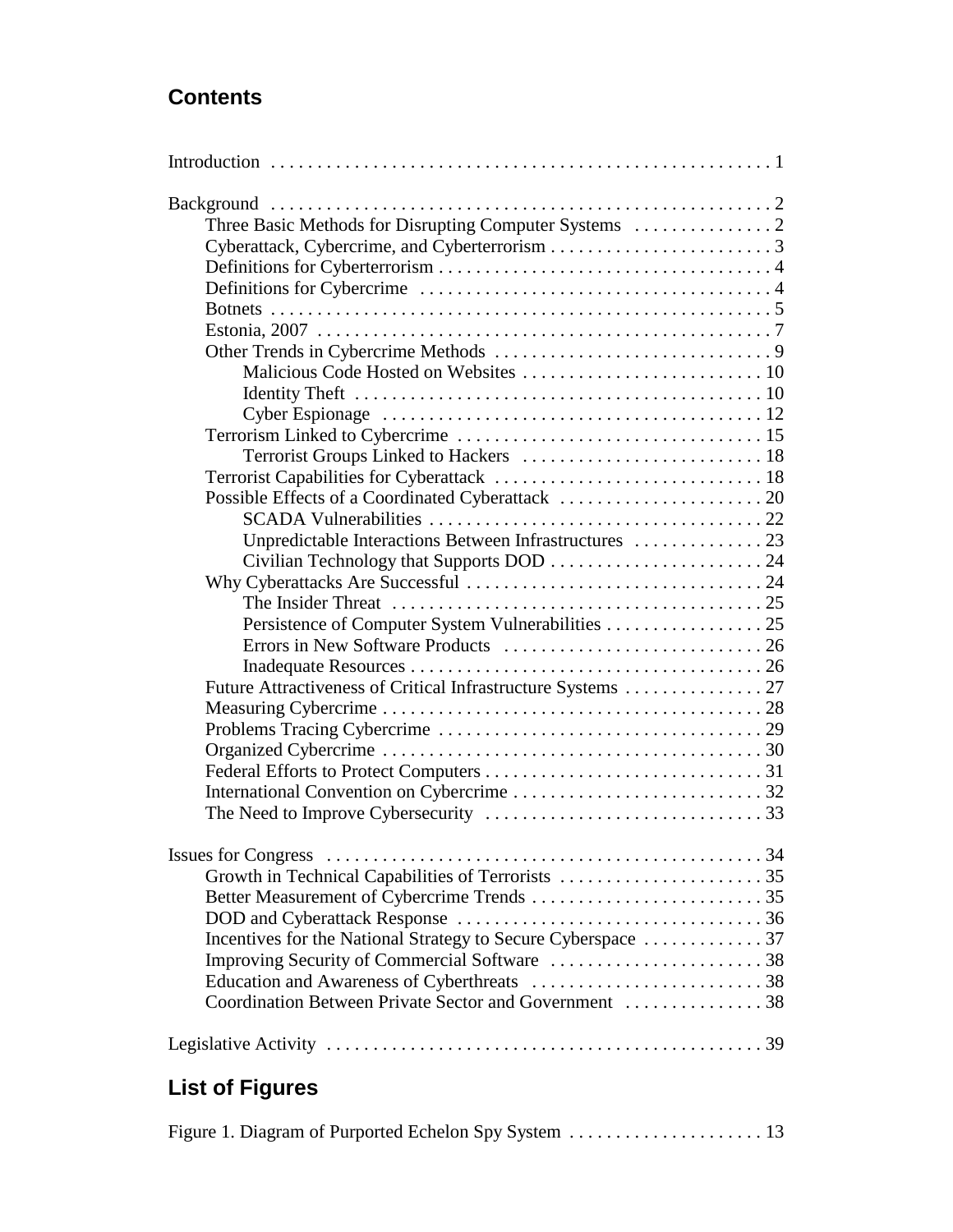# Botnets, Cybercrime, and Cyberterrorism: Vulnerabilities and Policy Issues for **Congress**

# **Introduction**

The U.S. military is supported partly by civilian high technology services and products, most often in the form of communications systems and computer software.<sup>4</sup> In future conflicts that involve cyberwarfare between nations, the distinction between U.S. military and civilian targets may be blurred and civilian computer systems may increasingly be seen as viable targets vulnerable to attack by adversaries.<sup>5</sup>

Computer networking technology has also blurred the boundaries between cyberwarfare, cybercrime, and cyberterrorism. Officials in government and industry now say that cybercrime and cyberattack services available for hire from criminal organizations are a growing threat to national security as well as to the U.S. economy.<sup>6</sup> New and sophisticated cybercrime tools could operate to allow a nation state or terrorist group to remain unidentified while they direct cyberattacks through the Internet.<sup>7</sup> Many experts point out that past incidents of conventional terrorism have already been linked with cybercrime, and that computer vulnerabilities may make government and civilian critical infrastructure systems seem attractive as targets for cyberattack.<sup>8</sup> Some experts argue that the government of Estonia may

<sup>4</sup> Dan Kuehl, professor at the National Defense University School of Information Warfare and Strategy, has pointed out that a high percentage of U.S. military messages flow through commercial communications channels, and this reliance creates a vulnerability during conflict. Eric Naef, "Wanja," *Infocon Magazine*, October 2003, [http://www.iwar.org.uk/ infocon/io-kuehl.htm].

<sup>5</sup> Sebastian Sprenger, "Maj. Gen. Lord Is a Groundbreaker," *Federal Computer Week*, October 15, 2007, vol. 21, no. 34, p. 44.

<sup>&</sup>lt;sup>6</sup> James Lewis, testimony before the House Committee on Homeland Security, Subcommittee on Emerging Threats, Cybersecurity, and Science and Technology, April 15, 2007.

<sup>7</sup> Tim Greene, "Storm Worm Strikes Back at Security Pros," NetworkWorld.com, October 24, 2007, at [http://www.networkworld.com/news/2007/102407-storm-worm-security. html?nlhtsec=1022securityalert4&&nladname=102507securityal].

<sup>8</sup> Brian Krebs, "Three Worked the Web to Help Terrorists," *The Washington Post*, July 6, 2007, p. D01. Walsh, *Terrorism on the Cheap*. Rollie Lal, "Terrorists and Organized Crime Join Forces," *International Herald Tribune*, May 25, 2005, at [http://www.iht.com/ articles/2005/05/23/opinion/edlal.php]. Barbara Porter, "Forum Links Organized Crime and Terrorism," *By George!*, summer 2004, at [http://www2.gwu.edu/ (continued...)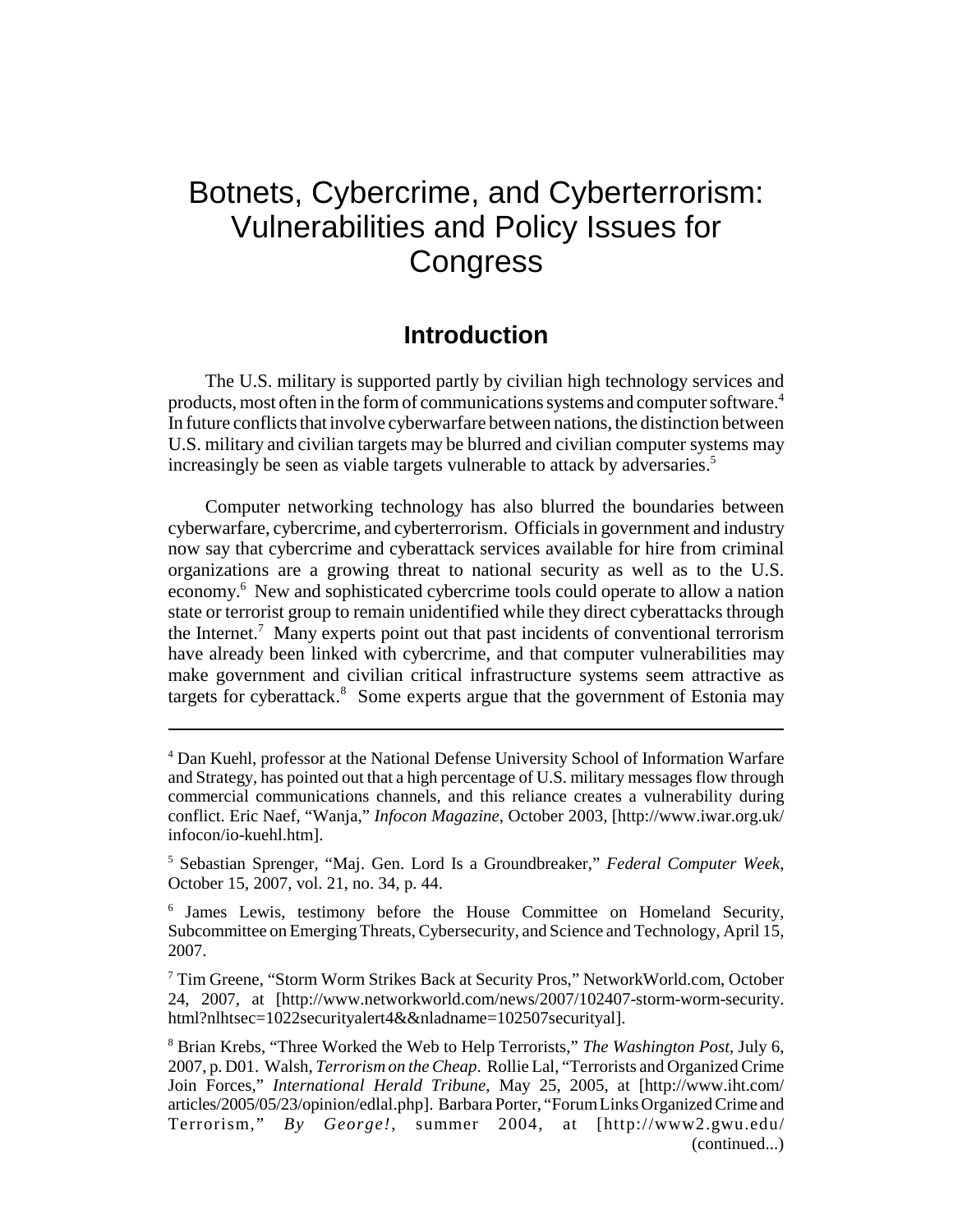have already experienced this type of cyberattack directed against their systems and websites in April, 2007.

This report explores the possible connections between cybercriminals and terrorist groups that want to damage the U.S. economy or national security interests. The report also examines the effects of a coordinated cyberattack against the U.S. critical infrastructure, including use of cybercrime tools that could possibly take advantage of openly-publicized cyber vulnerabilities. Trends in cybercrime are described, showing how malicious Internet websites, and other cybercrimes such as identity theft are linked to conventional terrorist activity.

Congress may wish to explore the possible effects on the U.S. economy and on the U.S. military that could result from a coordinated attack against civilian and military computers and communications systems, whether due to cybercrime or cyberterrorism. Congress may also wish to explore the difficulties associated with establishing doctrine for selecting an appropriate military or law enforcement response after such an attack.

# **Background**

It is clear that terrorist groups are using computers and the Internet to further goals associated with spreading terrorism. This can be seen in the way that extremists are creating and using numerous Internet websites for recruitment and fund raising activities, and for Jihad training purposes. Several criminals who have recently been convicted of cybercrimes used their technical skills to acquire stolen credit card information in order to finance other conventional terrorist activities.<sup>9</sup> It is possible that as criminals and terrorist groups explore more ways to work together, a new type of threat may emerge where extremists gain access to the powerful network tools now used by cybercriminals to steal personal information, or to disrupt computer systems that support services through the Internet.

# **Three Basic Methods for Disrupting Computer Systems**

There are several effective methods for disrupting computer systems. This report focuses on the method known as cyberattack, or computer network attack (CNA), which uses malicious computer code to disrupt computer processing, or steal data. A brief description of three different methods are shown here. However, as technology changes, future distinctions between these methods may begin to blur.

<sup>8</sup> (...continued)

<sup>~</sup>bygeorge/060804/crimeterrorism.html].

<sup>9</sup> Gregory Crabb, "U.S. Postal Service Global Investigations," and Yuval Ben-Itzhak, "CTO Finjan," Presentation at the Gartner IT Security Summit 2007, Washington, DC, June 4, 2007.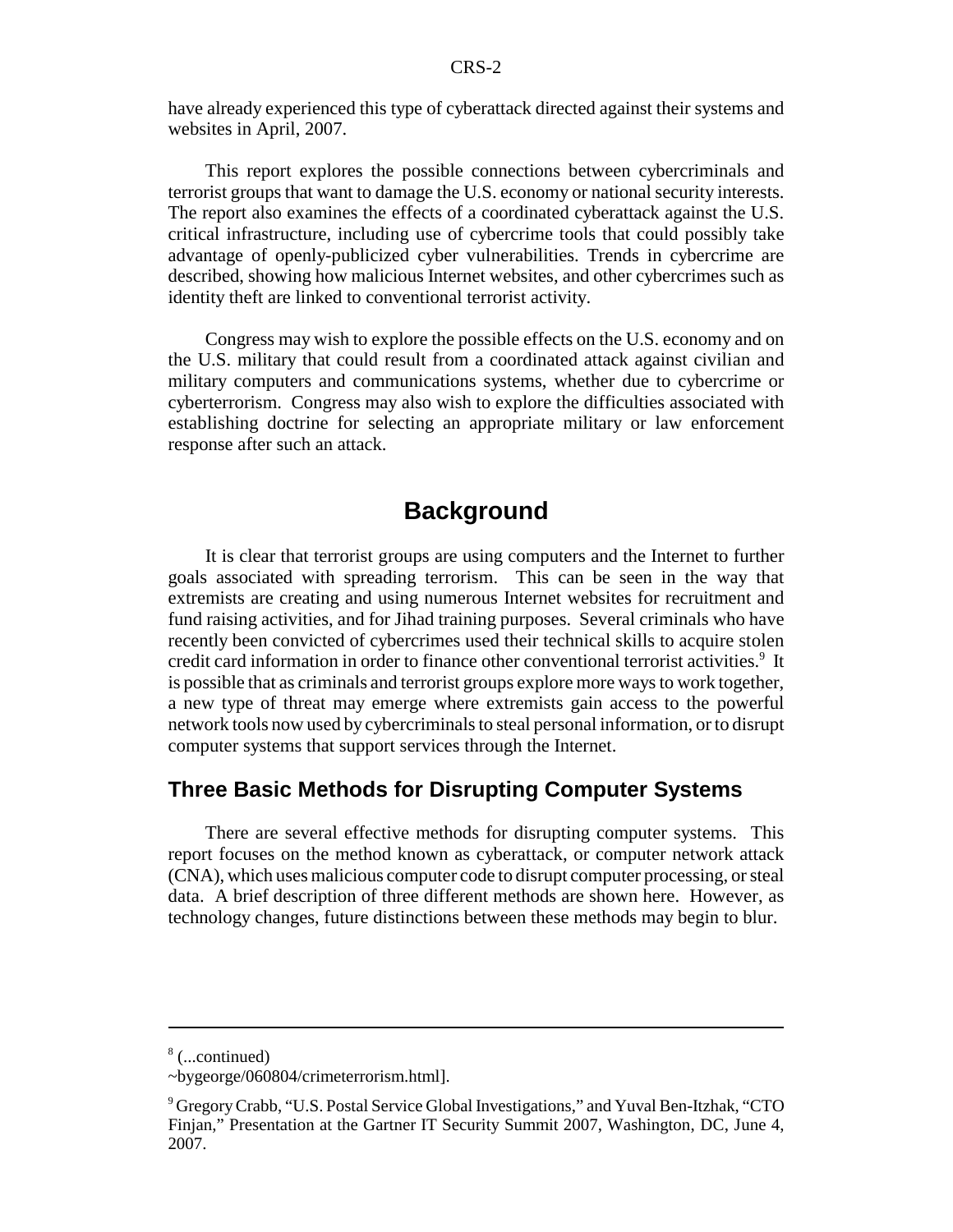An attack against computers may (1) disrupt equipment and hardware reliability, (2) change processing logic, or  $(3)$  steal or corrupt data.<sup>10</sup> The methods discussed here are chosen based on the technology asset against which each attack mode is directed, and the effects each method can produce. The assets affected or effects produced can sometimes overlap for different attack methods.

- Conventional kinetic weapons can be directed against computer equipment, a computer facility, or transmission lines to create a physical attack that disrupts the reliability of equipment.
- The power of electromagnetic energy, most commonly in the form of an electromagnetic pulse (EMP), can be used to create an electronic attack (EA) directed against computer equipment or data transmissions. By overheating circuitry or jamming communications, EA disrupts the reliability of equipment and the integrity of data.<sup>11</sup>
- ! Malicious code can be used to create a cyberattack, or computer network attack (CNA), directed against computer processing code, instruction logic, or data. The code can generate a stream of malicious network packets that can disrupt data or logic through exploiting a vulnerability in computer software, or a weakness in the computer security practices of an organization. This type of cyberattack can disrupt the reliability of equipment, the integrity of data, and the confidentiality of communications.

# **Cyberattack, Cybercrime, and Cyberterrorism**

Labeling a "cyberattack" as "cybercrime" or "cyberterrorism" is problematic because of the difficulty determining with certainty the identity, intent, or the political motivations of an attacker.<sup>12</sup> "Cybercrime" can be very broad in scope, and may sometimes involve more factors than just a computer hack. "Cyberterrorism" is often equated with the use of malicious code. However, a "cyberterrorism" event may also sometimes depend on the presence of other factors beyond just a "cyberattack."

 $10$  All methods of computer attack are within the current capabilities of several nations. See CRS Report RL31787, *Information Operations and Cyberwar: Capabilities and Related Policy Issues*, by Clay Wilson.

<sup>11</sup> For more on electromagnetic weapons, see CRS Report RL32544, *High Altitude Electromagnetic Pulse (HEMP) and High Power Microwave (HPM) Devices: Threat Assessments*, by Clay Wilson.

<sup>&</sup>lt;sup>12</sup> Serge Krasavin, *What is Cyberterrorism?* Computer Crime Research Center, April 23, 2004, [http://www.crime-research.org/analytics/Krasavin/].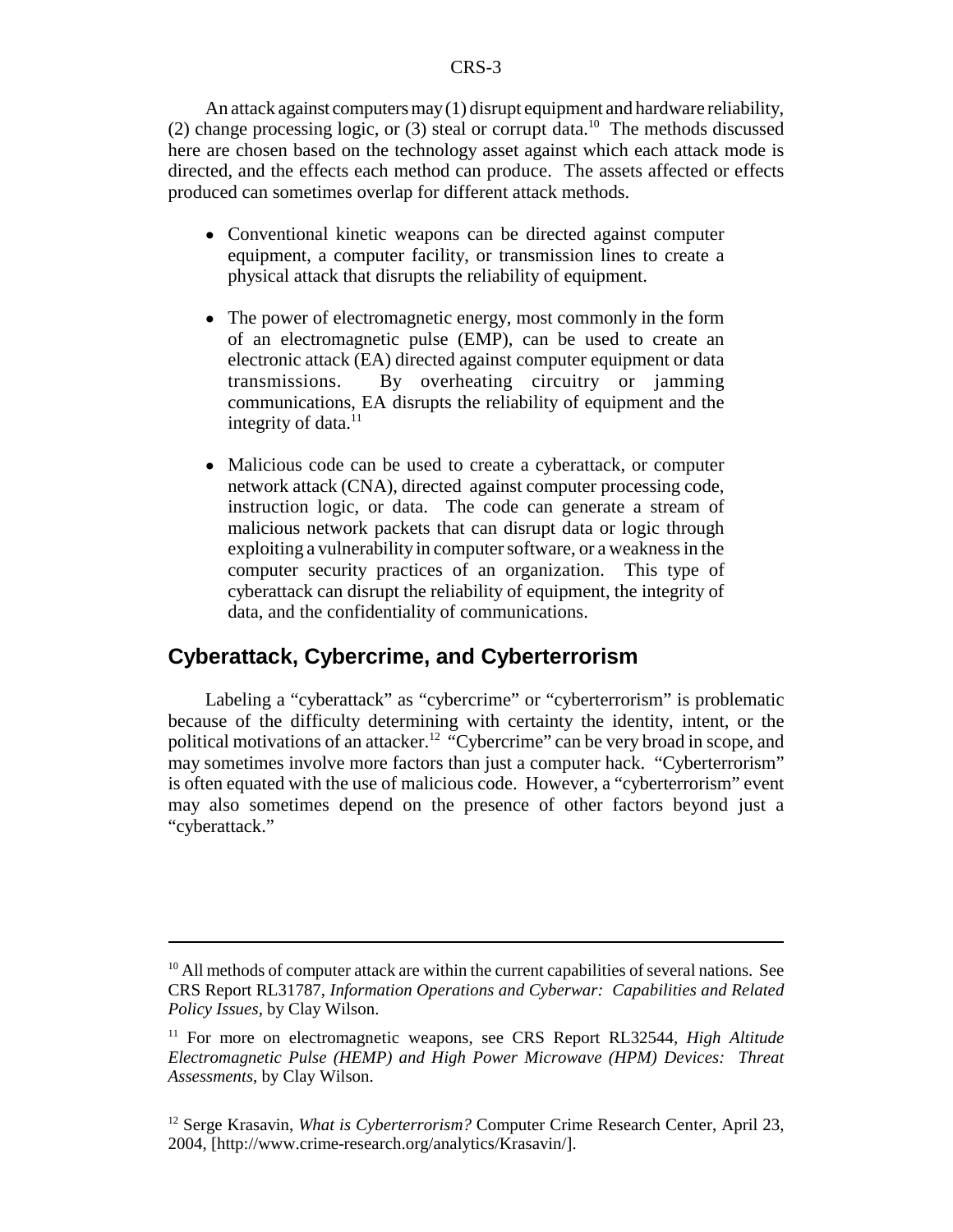#### **Definitions for Cyberterrorism**

Various definitions exist for the term "cyberterrorism", just as various definitions exist for the term "terrorism."13 Security expert Dorothy Denning defines cyberterrorism as "... politically motivated hacking operations intended to cause grave harm such as loss of life or severe economic damage."14 The Federal Emergency Management Agency (FEMA) defines cyberterrorism as "unlawful attacks and threats of attack against computers, networks, and the information stored therein when done to intimidate or coerce a government or its people in furtherance of political or social objectives."15

Others indicate that a physical attack that destroys computerized nodes for critical infrastructures, such as the Internet, telecommunications, or the electric power grid, without ever touching a keyboard, can also contribute to, or be labeled as cyberterrorism.16 Thus, it is possible that if a computer facility were deliberately attacked for political purposes, all three methods described above (physical attack, EA, and cyberattack) might contribute to, or be labeled as "cyberterrorism."

# **Definitions for Cybercrime**

Cybercrime is crime that is enabled by, or that targets computers. Some argue there is no agreed-upon definition for "cybercrime" because "cyberspace" is just a new specific instrument used to help commit crimes that are not new at all. Cybercrime can involve theft of intellectual property, a violation of patent, trade secret, or copyright laws. However, cybercrime also includes attacks against computers to deliberately disrupt processing, or may include espionage to make unauthorized copies of classified data. If a terrorist group were to launch a cyberattack to cause harm, such an act also fits within the definition of a cybercrime. The primary difference between a cyberattack to commit a crime or to commit terror is found in the intent of the attacker, and it is possible for actions under both labels to overlap.

 $^{13}$  Under 22 USC, Section 2656, "terrorism" is defined as premeditated, politically motivated violence perpetrated against noncombatant targets by sub national groups or clandestine agents, usually intended to influence an audience. The United States has employed this definition of terrorism for statistical and analytical purposes since 1983. U.S. Department of State, 2002, *Patterns of Global Terrorism, 2003*, [http://www.state.gov/s/ct/rls/pgtrpt/ 2001/html/10220.htm].

<sup>&</sup>lt;sup>14</sup> Dorothy Denning, "Activism, Hactivism, and Cyberterrorism: The Internet as a tool for Influencing Foreign Policy," in John Arquilla and David Ronfeldt, eds., *Networks and Netwars*, (Rand 2001), p. 241. Dorothy Denning, *Is Cyber War Next?* Social Science Research Council, November 2001, at [http://www.ssrc.org/sept11/essays/denning.htm].

 $15$  [http://www.fema.gov/pdf/onp/toolkit\_app\_d.pdf].

<sup>16</sup> Dan Verton, "A Definition of Cyber-terrorism", *Computerworld*, August 11, 2003, [http://www.computerworld.com/securitytopics/security/story/0,10801,83843,00.html].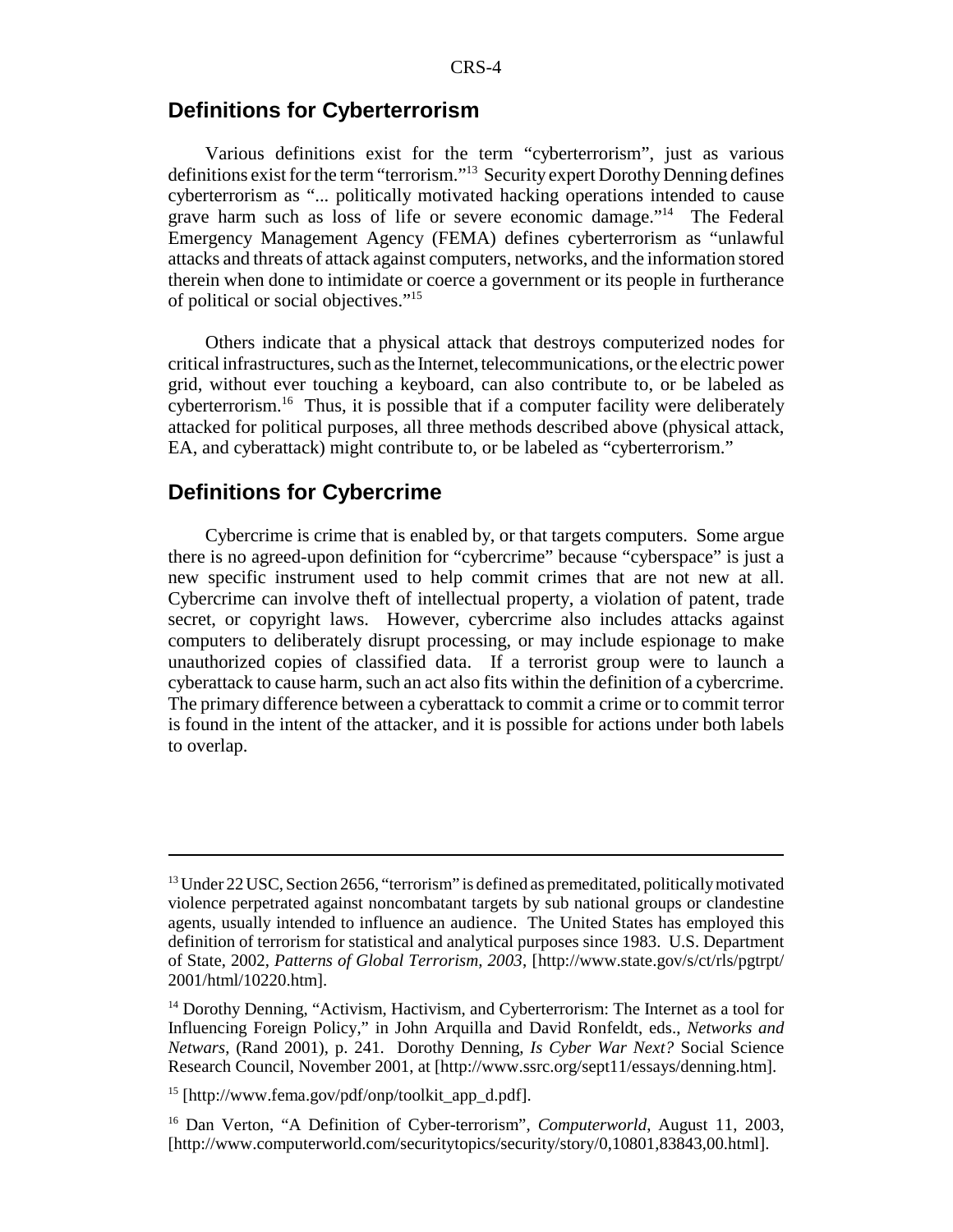#### **Botnets**

Botnets are becoming a major tool for cybercrime, partly because they can be designed to very effectively disrupt targeted computer systems in different ways, and because a malicious user, without possessing strong technical skills, can initiate these disruptive effects in cyberspace by simply renting botnet services from a cybercriminal.17 Botnets, or "Bot Networks," are made up of vast numbers of compromised computers that have been infected with malicious code, and can be remotely-controlled through commands sent via the Internet. Hundreds or thousands of these infected computers can operate in concert to disrupt or block Internet traffic for targeted victims, harvest information, or to distribute spam, viruses, or other malicious code. Botnets have been described as the "Swiss Army knives of the underground economy" because they are so versatile.

Botnet designers, or "botmasters", can reportedly make large sums of money by marketing their technical services. For example, Jeanson Ancheta, a 21-year-old hacker and member of a group called the "Botmaster Underground", reportedly made more than \$100,000 from different Internet Advertising companies who paid him to download specially-designed malicious adware code onto more than 400,000 vulnerable PCs he had secretly infected and taken over. He also made tens of thousands more dollars renting his 400,000-unit "botnet herd" to other companies that used them to send out spam, viruses, and other malicious code on the Internet. In 2006, Ancheta was sentenced to five years in prison.<sup>18</sup>

Botnet code was originally distributed as infected email attachments, but as users have grown more cautious, cybercriminals have turned to other methods. When users click to view a spam message, botnet code can be secretly installed on the users' PC. A website may be unknowingly infected with malicious code in the form of an ordinary-looking advertisement banner, or may include a link to an infected website. Clicking on any of these may install botnet code. Or, botnet code can be silently uploaded, even if the user takes no action while viewing the website, merely through some un-patched vulnerability that may exist in the browser. Firewalls and antivirus software do not necessarily inspect all data that is downloaded through browsers. Some bot software can even disable antivirus security before infecting the PC. Once a PC has been infected, the malicious software establishes a secret communications link to a remote "botmaster" in preparation to receive new commands to attack a specific target. Meanwhile, the malicious code may also automatically probe the infected PC for personal data, or may log keystrokes, and transmit the information to the botmaster.

The Shadowserver Foundation is an organization that monitors the number of command and control servers on the Internet, which indicates the number of bot

<sup>&</sup>lt;sup>17</sup> Jeanne Meserve, "Official: International Hackers Going After U.S. Networks," CNN.com, October 19, 2007, [http://www.cnn.com/2007/US/10/19/cyber.threats/index.html]. Sebastian Sprenger, "Maj. Gen. Lord Is a Groundbreaker," *Federal Computer Week*, October 15, 2007, vol. 21, no. 34, p. 44.

<sup>18</sup> Bob Keefe, "PC Security Still More of a Wish than a Promise," *The Atlanta Journal*, February 3, 2007, p. 1A.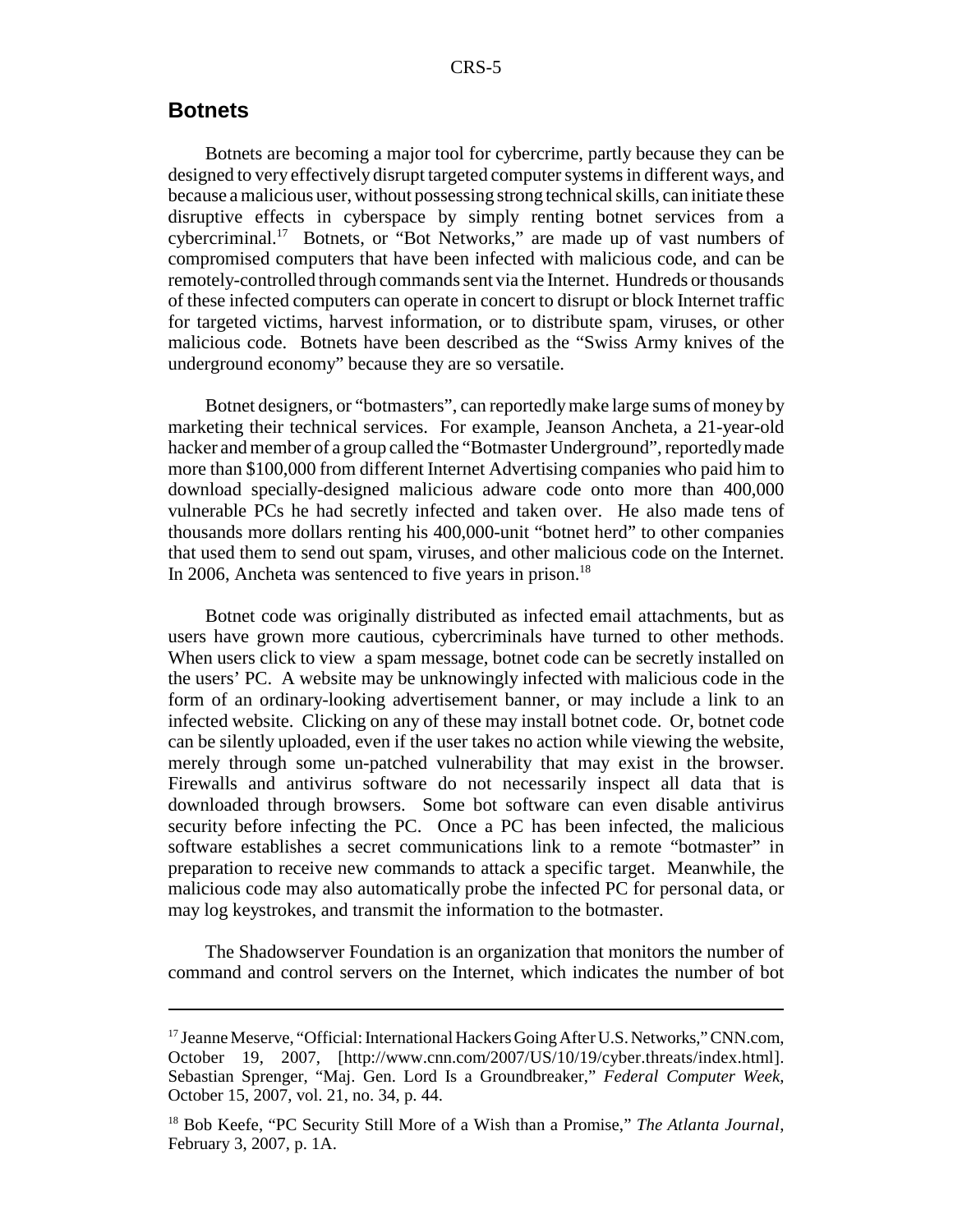networks that are being controlled online at a given time. From November 2006 through May 2007, approximately 1,400 command and control servers were found to be active on the Internet. The number of individual infected drones that are controlled by these 1,400 servers reportedly grew from half a million to more than 3 million from March to May 2007. Symantec, another security organization, reported that it detected 6 million bot-infected computers in the second half of  $2006.<sup>19</sup>$ 

Some botnet owners reportedly rent their huge networks for US\$200 to \$300 an hour, and botnets are becoming the weapon of choice for fraud and extortion.<sup>20</sup> Newer methods are evolving for distributing "bot" software that may make it even more difficult in the future for law enforcement to identify and locate the originating "botmaster." Some studies show that authors of software for botnets are increasingly using modern, open-source techniques for software development, including the collaboration of multiple authors for the initial design, new releases to fix bugs in the malicious code, and development of software modules that make portions of the code reusable for newer versions of malicious software designed for different purposes. This increase in collaboration among hackers mirrors the professional code development techniques now used to create commercial software products, and is expected to make future botnets even more robust and reliable. This, in turn, is expected to help increase the demand for malware services in future years.<sup>21</sup>

Traditionally, botnets organize themselves in an hierarchical manner, with a central command and control location (sometimes dynamic) for the botmaster. This central command location is useful to security professionals because it offers a possible central point of failure for the botnet. However, in the near future, security experts believe that attackers may use new botnet architectures that are more sophisticated, and more difficult to detect and trace. One class of botnet architecture that is beginning to emerge uses peer-to-peer protocol<sup>22</sup>, which, because of its decentralized control design, is expected to be more resistant to strategies for countering its disruptive effects.<sup>23</sup> For example, some experts reportedly argue that

<sup>19</sup> Julie Bort, "Attack of the Killer Bots," *Network World*, Jul 2/9, 2007, p. 29.

<sup>20</sup> Susan MacLean, "Report warns of Organized Cyber Crime," *ItWorldCanada*, August 26, 2005, [http://www.itworldcanada.com/a/IT-Focus/39c78aa4-df47-4231-a083-ddd1ab8985 fb.html].

<sup>&</sup>lt;sup>21</sup> McAfee Virtual Criminology Report: Organized Crime and the Internet, December 2006, [http://www.sigma.com.pl/pliki/albums/userpics/10007/Virtual\_Criminology\_Report\_ 2006.pdf].

 $22$  Gnutella emerged as the first fully decentralized peer-to-peer protocol in 2000, and was used on the Internet to share and swap music files in MP3 compression format. The music industry was often frustrated in their efforts to counter this peer-to-peer technology because it could not identify a main controlling source. Since then, several other peer-to-peer protocols have been developed.

<sup>23</sup> Symantec, *Trojan.Peacomm: Building a Peer-to-Peer Botnet,* 2007, [http://www.symantec.com/enterprise/security\_response/weblog/2007/01/trojanpeacomm\_ building\_a\_peert.html]. Matthew Broersma, *Peer-to-Peer Botnets a New and Growing Threat*, CSO Online, April 17, 2007, [http://www2.csoonline.com/blog\_view.html?CID= (continued...)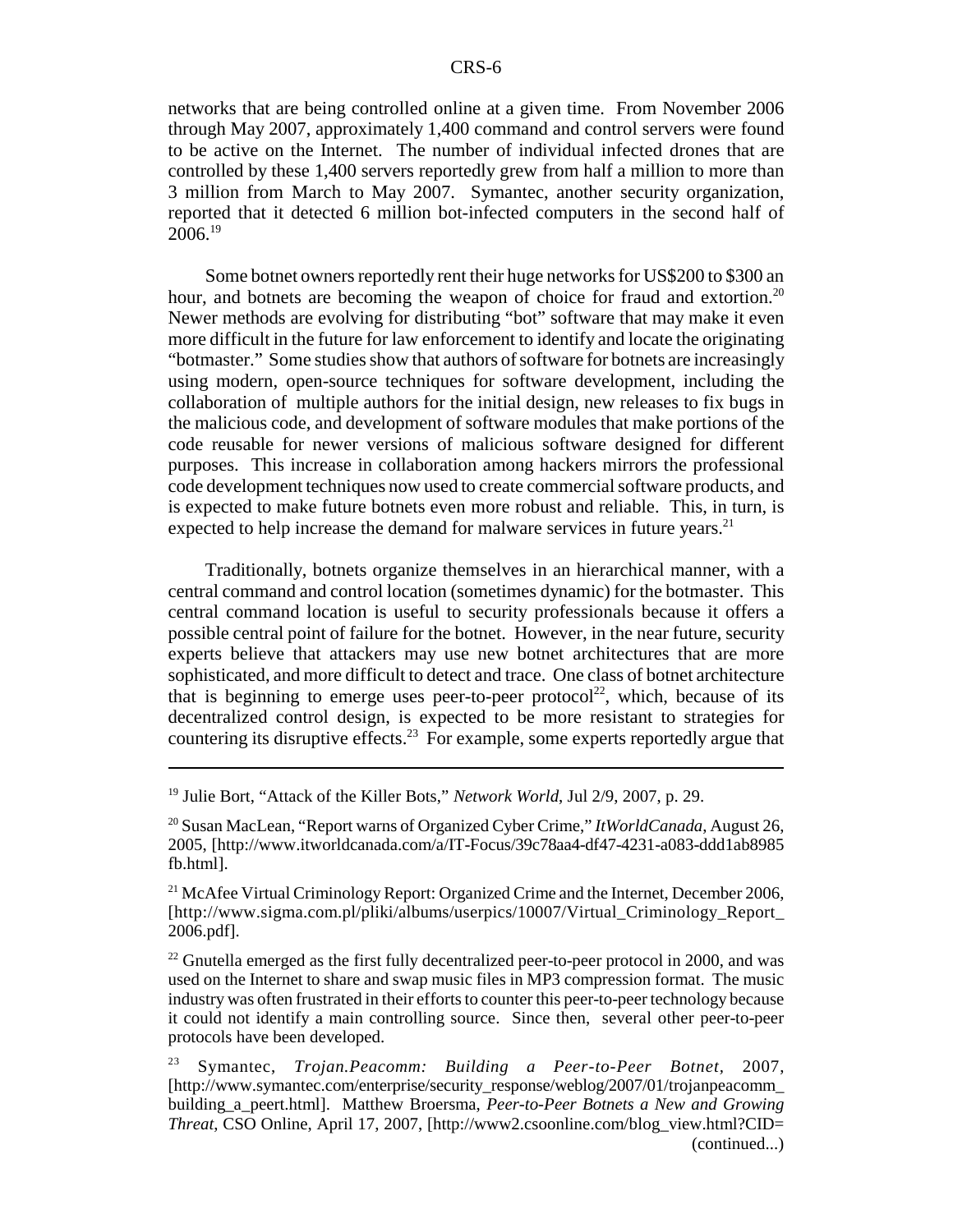a well-designed peer-to-peer botnet may be nearly impossible to shut down as a whole because it may provide anonymity to the controller, who can appear as just another node in the bot network. $^{24}$ 

#### **Estonia, 2007**

In the Spring of 2007, government computer systems in Estonia experienced a sustained cyberattack that has been labeled by various observers as cyberwarfare, or cyberterror, or cybercrime. On April 27, officials in Estonia moved a Soviet-era war memorial commemorating an unknown Russian who died fighting the Nazis. The move stirred emotions, and led to rioting by ethnic Russians, and the blockading of the Estonian Embassy in Moscow. The event also marked the beginning of a series of large and sustained Distributed Denial-Of-Service (DDOS) attacks launched against several Estonian national websites, including government ministries and the prime minister's Reform Party.25

In the early days of the cyberattack, government websites that normally receive around 1,000 visits a day reportedly were receiving 2,000 visits every second. This caused the repeated shut down of some websites for several hours at a time or longer, according to Estonian officials.<sup>26</sup> The attacks, which flooded computers and servers and blocked legitimate users, were described as crippling, owing to Estonia's high dependence on information technology, but limited resources for managing their infrastructure. Security experts say that the cyberattacks against Estonia were unusual because the rate of the packet attack was very high, and the series of attacks lasted weeks, rather than hour or days, which is more commonly seen for a denial of service attack.<sup>27</sup> Eventually, NATO and the United States sent computer security experts to Estonia to help recover from the attacks, and to analyze the methods used and attempt to determine the source of the attacks.

 $23$  (...continued)

<sup>32852].</sup> Julian B. Grizzard et. al., *Peer-to-Peer Botnets: Overview and Case Study*, 2007, [http://www.usenix.org/events/hotbots07/tech/full\_papers/grizzard/grizzard\_html/]. Reinier Schoof and Ralph Koning, *Detecting Peer-to-Peer Botnets*, February 4, 2007, [http://staff.science.uva.nl/~delaat/sne-2006-2007/p17/report.pdf].

<sup>&</sup>lt;sup>24</sup> Tom Espiner, "Security Expert: Storm Botnet 'services' Could Be Sold," CnetNews.com, October 16, 2007, [http://www.news.com/Security-expert-Storm-botnet-services-could-besold/2100-7349\_3-6213781.html]. Robert Lemos, *Bot software looks to improve peerage,* The Register, May 4, 2006,  $[http://www.theregister.co.uk/2006/05/04/nugachep2p]$ botnet/].

<sup>&</sup>lt;sup>25</sup> Robert Vamosi, "Cyberattack in Estonia — What It Really Means," CnetNews.com, May 29, 2007, at [http://news.com.com/Cyberattack+in+Estonia-what+it+really+means/ 2008-7349\_3-6186751.html].

<sup>26</sup> Christopher Rhoads, "Cyber Attack Vexes Estonia, Poses Debate," *The Wall Street Journal*, May 18, 2007, p. A6.

 $27$  Carolyn Marsan, "Examining the Reality of Cyberwar in Wake of Estonian Attacks," *Network World*, August 27, 2007, vol. 24, no. 33, p. 24.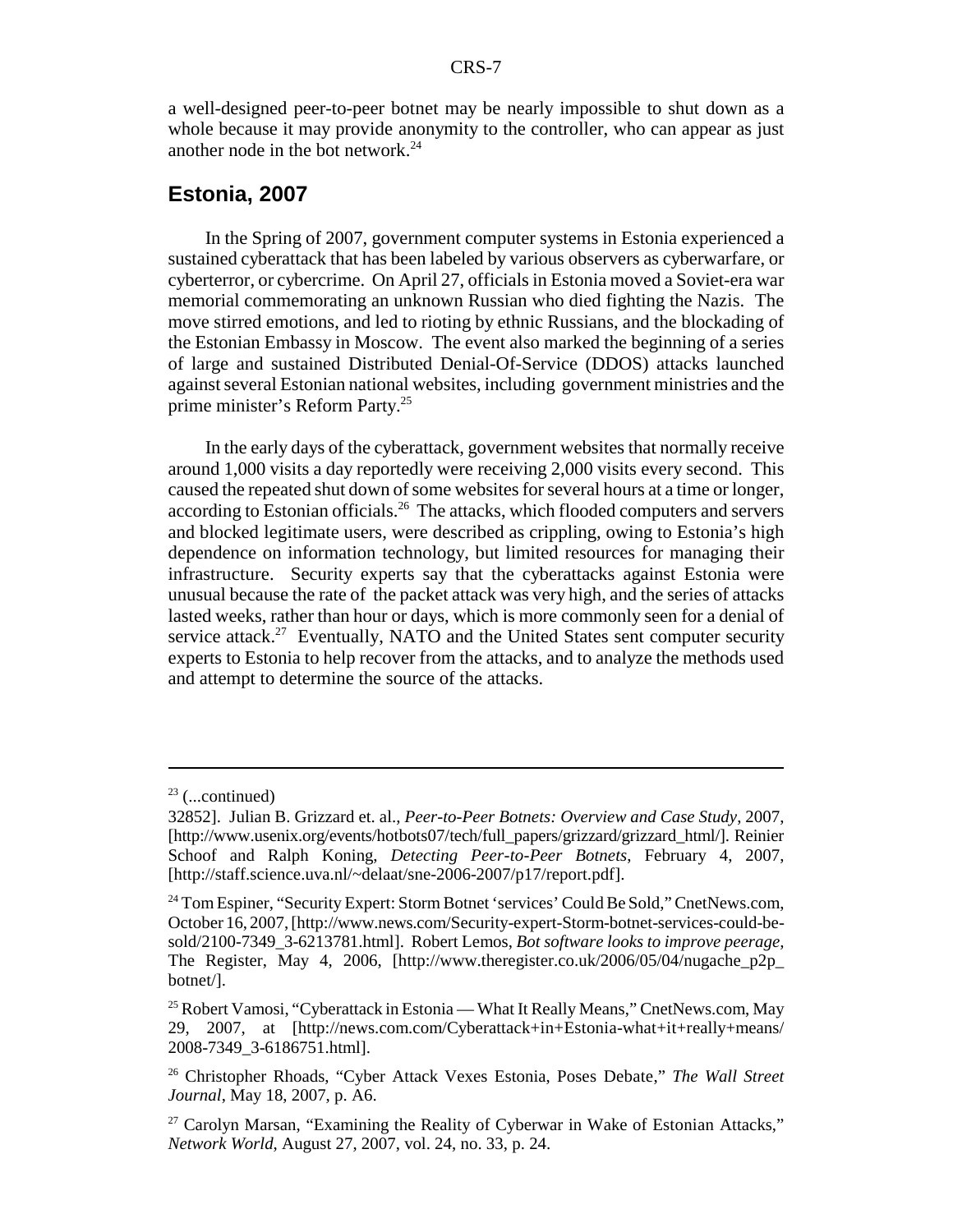This event can serve to illustrate how computer network technology has blurred the boundaries between crime, warfare, and terrorism. A persistent problem during and after any cyberattack is accurate identification of the attacker, by finding out whether it was sponsored by a nation, or was the independent work of a few unconnected individuals, or was initiated by a group to instill frustration and fear by damaging the computerized infrastructure and economy. The uncertainty of not knowing the initiator also affects the decision about whom should ultimately become a target for retaliation, and whether the response should come from law enforcement or the military.

Initially, the Russian government was blamed by Estonian officials for the cyberattacks, and there were charges of cyberwarfare. Other observers argued that the cyberattack involved collusion between the Russian government and transnational cybercriminals who made their large botnets available for short-term rent, either to individuals or to larger groups. They argue that as the rented time expired, the intensity of the persistent cyberattacks against Estonia also began to fall off.<sup>28</sup> However, not all security experts agree, and it remains unclear at this time whether the cyberattacks were sanctioned or initiated by the Russian government, or if a criminal botnet was actually involved.

After some investigation, network analysts later concluded that the cyberattacks targeting Estonia were not a concerted attack, but instead were the product of spontaneous anger from a loose federation of separate attackers. Technical data showed that sources of the attack were worldwide rather than concentrated in a few locations. The computer code that caused the DDOS attack was posted and shared in many Russian language chat rooms, where the moving of the war memorial was a very emotional topic for discussion. These analysts state that although access to various Estonian government agencies was blocked by the malicious code, there was no apparent attempt to target national critical infrastructure other than internet resources, and no extortion demands were made. Their analysis thus far concluded that there was no Russian government connection to the attacks against Estonia.<sup>29</sup> However, investigation into the incident continues, and officials from the United States view some aspects of the event as a possible model for future cyberwarfare or cyberterrorism directed against a nation state.

In January 2008, a court in Estonia convicted and fined a local man for bringing down a government website, as part of the extended cyberattack in 2007. The 20 year-old, who is apparently an ethnic Russian Estonian, used his home PC to carry out the attack. The investigation continues, and so far, he is the only person convicted for participating in the cyberattack against Estonia.30

<sup>28</sup> Iain Thomson, "Russia 'Hired Botnets' for Estonia Cyber-War," *Computing*, [http://www.computing.co.uk/vnunet/news/2191082/claims-russia-hired-botnets].

<sup>29</sup> Heise Security, *Estonian DDoS — a final analysis*, [http://www.heise-security. co.uk/news/print/90461].

<sup>30</sup> Mike Sachoff, *Man Convicted In Estonia Cyber Attack*, WebProNews, January 24, 2008, [http://www.webpronews.com/topnews/2008/01/24/man-convicted-in-estonia-cyber-attack].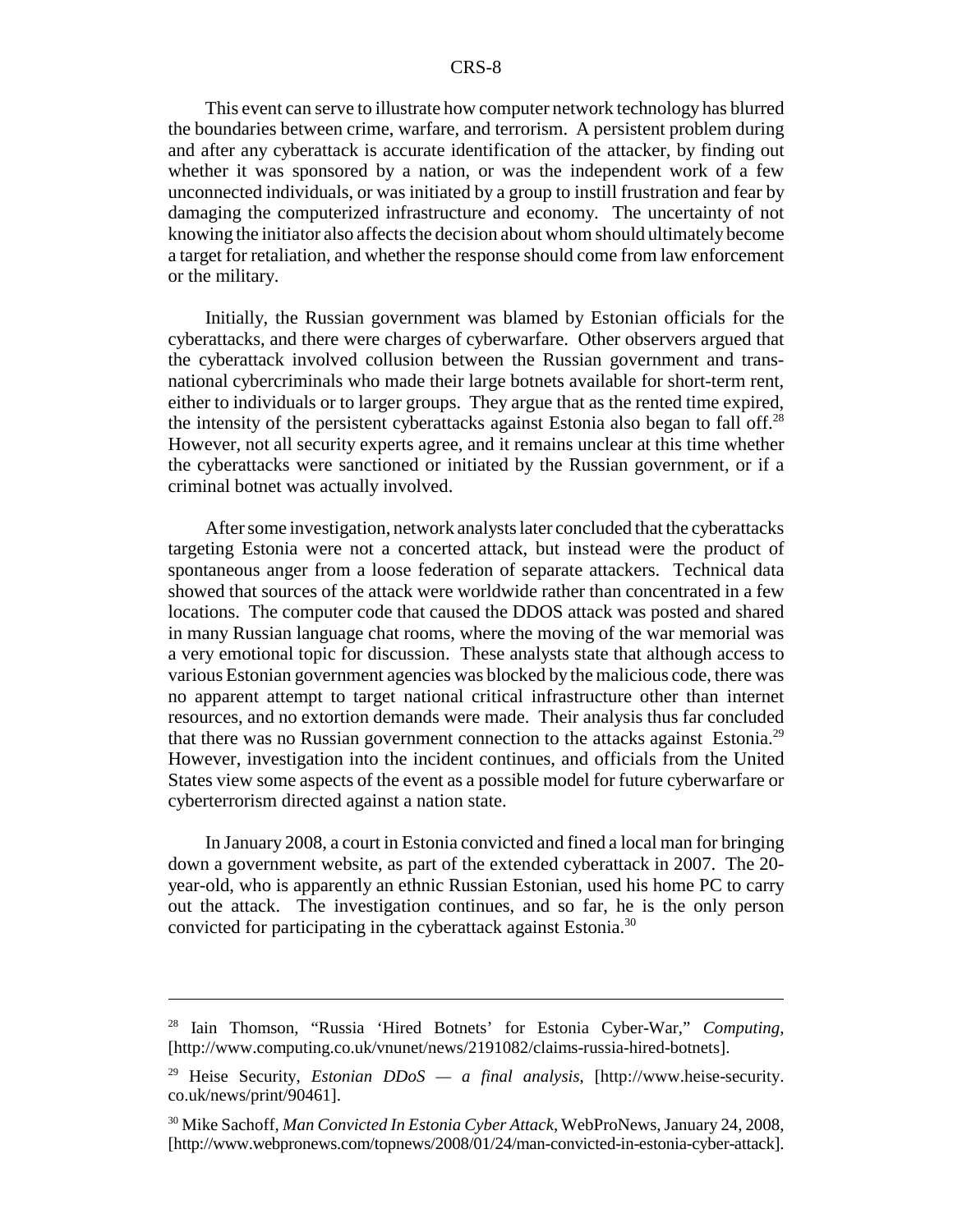#### **Other Trends in Cybercrime Methods**

Cybercrime is usually conducted through a connection to the Internet, but can also involve unauthorized removal of data on small, portable flash drive storage devices. Cybercrime, usually in the form of network hacking, has involved persons with strong technical skills, often motivated by the desire to gain popularity among their technology peers. However, the growing trend is now to profit from these network cyberattacks by targeting specific systems, often through collaboration among criminals and technical experts. The motives that drive these cybercriminal groups now may differ from those of their paying customers, who may possess little or no technical skills.

New technologies continue to outpace policy for law enforcement. Problems of coordination among agencies of different countries, along with conflicting national policies about crime in cyberspace, work to the advantage of cybercriminals who can choose to operate from geographic locations where penalties for some forms of cybercrime may not yet exist. Sophisticated tools for cyberattack can now be found for sale or for rent on the Internet, where highly-organized underground cybercrime businesses host websites that advertise a variety of disruptive software products and malicious technical services. High-end cybercrime groups use standard software business development techniques to keep their products updated with the latest antisecurity features, and seek to recruit new and talented software engineering students into their organizations.

Where illicit profits are potentially very large, some high-end criminal groups have reportedly adopted standard IT business practices to systematically develop more efficient and effective computer code for cybercrime. Studies also show that organized crime groups now actively recruit college engineering graduates and technical expert members of computer societies, and sponsor them to attend more information technology (IT) courses to further their technical expertise. However, in some cases, targeted students may not realize that a criminal organization is behind the recruitment offer. $31$ 

Cyberattacks are increasingly designed to silently steal information without leaving behind any damage that would be noticed by a user. These types of attacks attempt to escape detection in order to remain on host systems for longer periods of time. It is also expected that as mobile communication devices are incorporated more into everyday life, they will be increasingly targeted in the future for attack by cybercriminals.32

<sup>&</sup>lt;sup>31</sup> McAfee Virtual Criminology Report: Organized Crime and the Internet, December 2006, [http://www.sigma.com.pl/pliki/albums/userpics/10007/Virtual\_Criminology\_Report\_ 2006.pdf].

 $32$  A web crawler (also known as a Web spider or Web robot) is a program or automated script that browses the World Wide Web in a methodical, automated manner. Web crawlers are mainly used to create a copy of all the visited pages for later processing by a search engine that will index the downloaded pages to provide fast searches. Wikipedia, [http://en.wikipedia.org/wiki/Web\_crawler].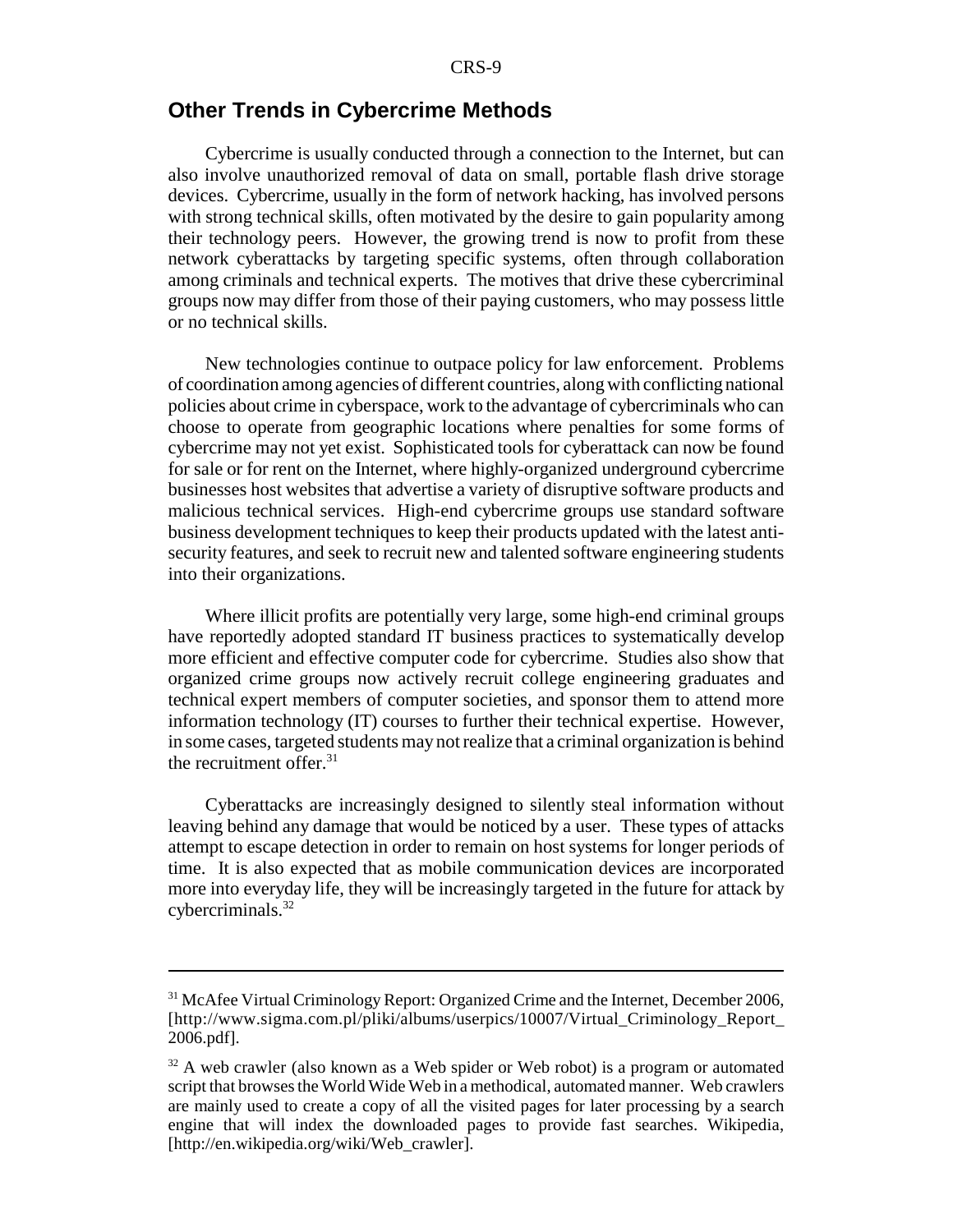**Malicious Code Hosted on Websites.** Malicious code, such as viruses or Trojan Horses, are used to infect a computer to make it available for takeover and remote control. Malicious code can infect a computer if the user opens an email attachment, or clicks an innocent-looking link on a website. For example, users who visited the popular MySpace and YouTube websites in 2005, and who lacked important software security patches, reportedly may have had their PCs infected if they clicked on a banner advertisement which silently installed malicious code on their computers to log keystrokes or capture sensitive data. During the first half of 2006, the Microsoft Security Team reported that it had removed 10 million pieces of malicious software from nearly 4 million computers and web servers.<sup>33</sup> Recently, analysts at Google tested several million web pages for the presence of malicious software, and determined that 4.5 million of the web pages examined were suspicious in nature. After further testing of the 4.5 million web pages, over 1 million were found to launch downloads of malicious software, and more than two thirds of those programs were "bot" software that, among other things, collected data on banking transactions and then emailed the information to a temporary email account.<sup>34</sup>

Researchers at the San Jose, Calif.-based security firm, Finjan Inc., after reviewing security data from the first quarter of 2007, found that more malware is hosted on servers in countries such as the U.S. and U.K., than in other countries with less developed e-crime law enforcement policies. Findings from the Finjan 2007 Web Security Trends Report are based on an analysis of more than 10 million unique websites from Internet traffic recorded in the UK, and include the following:

- ! Attacks that involve the use of code obfuscation through diverse randomization techniques are growing more numerous and complex, making them virtually invisible to pattern-matching/signature-based methods in use by traditional antivirus products.
- Criminals are displaying an increasing level of sophistication when embedding malicious code within legitimate content with less dependence on outlaw servers in unregulated countries.

Finjan found that 90% of the websites examined containing malware resided on servers located in the U.S. or U.K. "The results of this study shatter the myth that malicious code is primarily being hosted in countries where e-crime laws are less developed," Finjan CTO Yuval Ben-Itzhak reportedly stated.<sup>35</sup>

**Identity Theft.** Botnets and other examples of malicious code can operate to assist cybercriminals with identity theft. Current FBI estimates are that identity theft

<sup>33</sup> Elise Ackerman, "Hackers' Infections Slither Onto Web Sites," *The Mercury News*, January 3, 2007, p. 1.

<sup>34</sup> Jeff Hecht, "Web Browsers Are New Frontline in Internet War," *NewScientistTech*, May 5, 2007, [http://www.newscientisttech.com/article.ns?id=mg19426026.000&print=true]. Niels Provos et. al., *The Ghost in the Browser: Analysis of Web-based Malware*, Google, Inc., [http://www.usenix.org/events/hotbots07/tech/full\_papers/provos/provos.pdf].

<sup>&</sup>lt;sup>35</sup> Finjan, Inc., *Web Security Trends Report*, Q2 2007, [http://www.finjan.com/Content.aspx?id=827].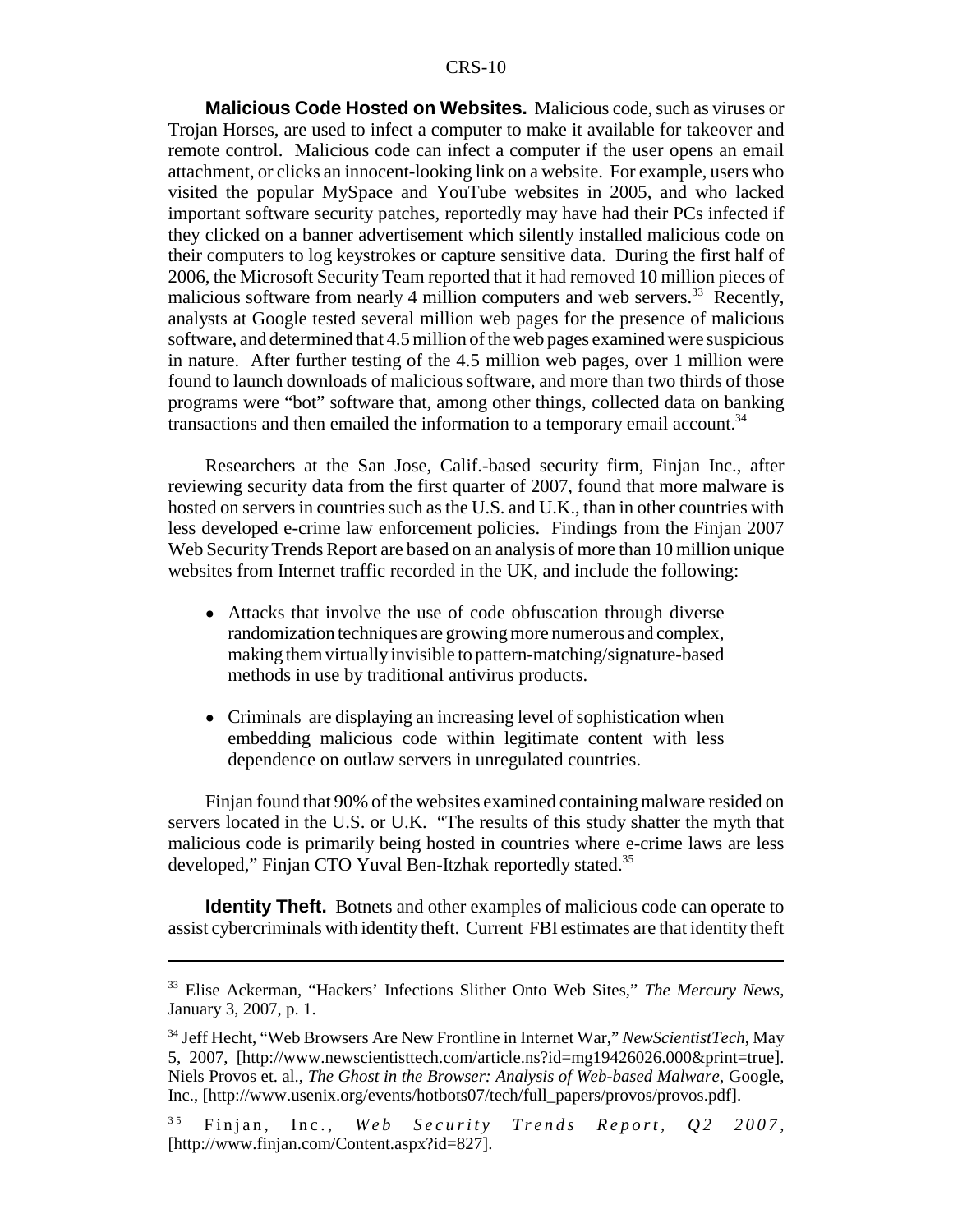costs American businesses and consumers \$50 billion a year. Individual users are often lured into clicking on tempting links that are found in email or when visiting websites. Clicking on titles such as "Buy Rolex watches cheap," or "Check out my new Photos," can take advantage of web browser vulnerabilities to place malicious software onto a users system which allows a cybercriminal to gather personal information from the user's computer.

Malicious code can scan a victim's computer for sensitive information, such as name, address, place and date of birth, social security number, mother's maiden name, and telephone number. Full identities obtained this way are bought and sold in online markets. False identity documents can then be created from this information using home equipment such as a digital camera, color printer, and laminating device, to make official-looking driver's licences, birth certificates, reference letters, and bank statements.<sup>36</sup>

Identity theft involving thousands of victims is also enabled by inadequate computer security practices within organizations.<sup>37</sup> MasterCard International reported that in 2005 more than 40 million credit card numbers belonging to U.S. consumers were accessed by computer hackers.<sup>38</sup> Some of these account numbers were reportedly being sold on a Russian website, and some consumers have reported fraudulent charges on their statements. Officials at the UFJ bank in Japan reportedly stated that some of that bank's customers may also have become victims of fraud related to theft of the MasterCard information.<sup>39</sup> In June 2006, officials from the U.S. Department of Energy acknowledged that names and personal information belonging to more than 1,500 employees of the National Nuclear Security Administration (NNSA) had been stolen in a network intrusion that apparently took place starting in 2004. The NNSA did not discover the security breach until one year after it had occurred.40

<sup>36</sup> Lou Bobson, "Identity Theft Ruining Lives," *The Sunday Mail*, May 20, 2007, p. 62.

<sup>&</sup>lt;sup>37</sup> On April 12, 2005, personal information, such as Social Security Numbers for 310,000 U.S. citizens, may have been stolen in a data security breach that involved 59 instances of unauthorized access into its corporate databases using stolen passwords. Boston College reported in March 2005 that a hacker had gained unauthorized access to computer database records with personal information for up to 106,000 alumni, and in the same month, Chico State University of California, reported that its databases had been breached containing the names and Social Security numbers for as many as 59,000 current and former students. David Bank and Christopher Conkey, "New Safeguards for Your Privacy," *The Wall Street Journal*, March 24, 2005, p. D1.

<sup>38</sup> Jonathan Krim and Michael Barbaro, "40 Million Credit Card Numbers Hacked," *Washington Post*, June 18, 2005, p. A01. See also the report by the U.S. House of Representatives Homeland Security Committee, July 1, 2005, raising concerns about potential ties between identity theft victims and terrorism. Caitlin Harrington, "Terrorists Can Exploit Identity Theft, Report From House Democrats Says," *CQ Homeland Security*, July 1, 2005.

<sup>39</sup> BBC News, "Japan Cardholders 'Hit' by Theft," June 21, 2005, at [http://news.bbc.co.uk/1/hi/business/4114252.stm].

<sup>40</sup> Dawn Onley and Patience Wait, "DOD's Efforts to Stave off Nation-State Cyberattacks (continued...)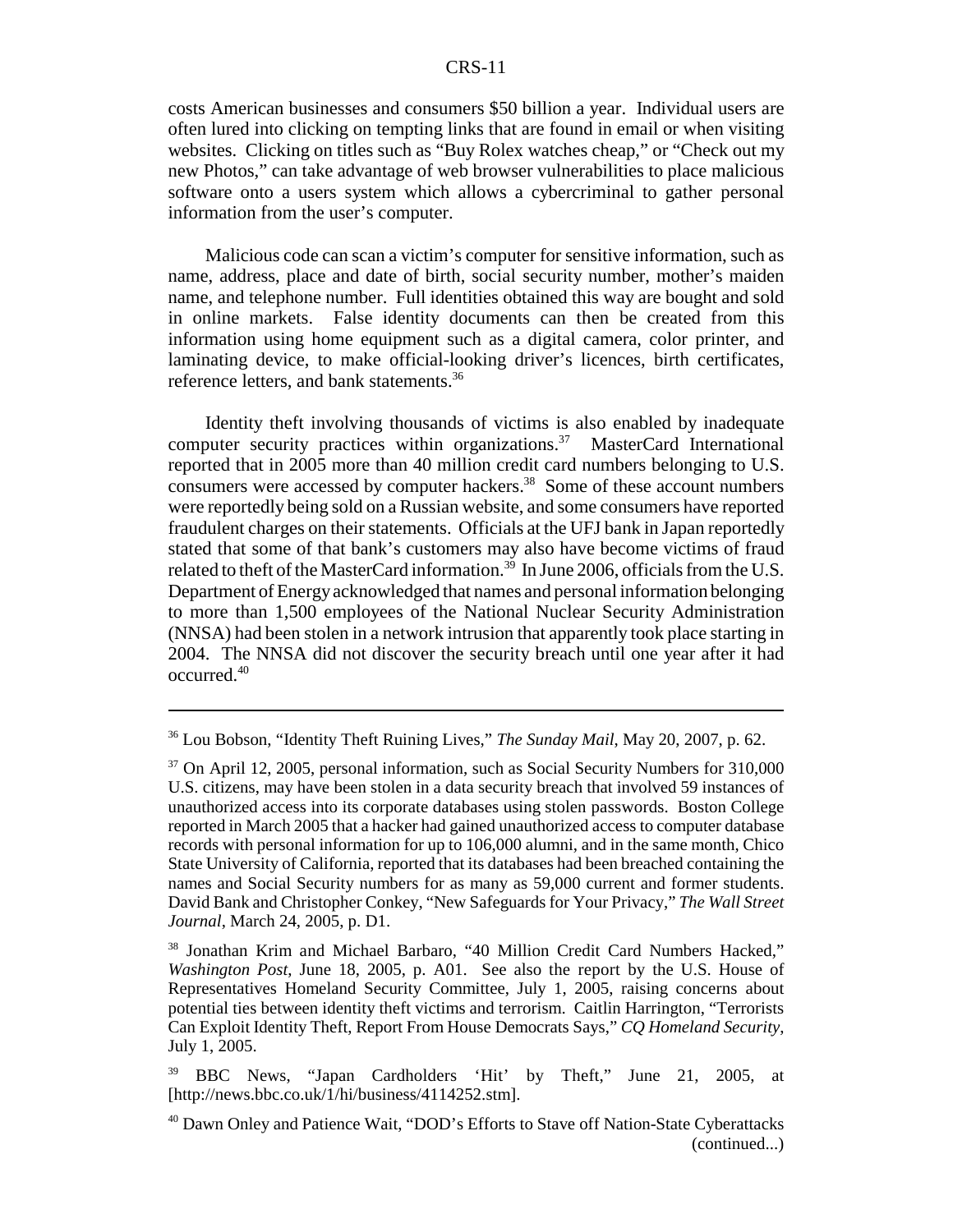Some sources report that stolen credit card numbers and bank account information are traded online in a highly structured arrangement, involving buyers, sellers, intermediaries, and service industries. Services include offering to conveniently change the billing address of a theft victim, through manipulation of stolen PINs or passwords. Observers estimated that in 2005 such services for each stolen MasterCard number cost between \$42 and \$72.<sup>41</sup> Other news articles report that, in 2007, a stolen credit card number sells online for only \$1, and a complete identity, including a U.S. bank account number, credit-card number, date of birth, and a government-issued ID number now sells for just \$14 to \$18<sup>.42</sup>

As of January 2007, 35 states have enacted data security laws requiring businesses that have experienced an intrusion involving possible identity theft to notify persons affected, and to improve security for protection of restricted data. However, existing federal and state laws that impose obligations on information owners, may require harmonization to provide protections that are more uniform.<sup>43</sup>

**Cyber Espionage.** Cyber espionage involves the unauthorized probing to test a target computer's configuration or evaluate its system defenses, or the unauthorized viewing and copying of data files. However, should a terrorist group, nation, or other organization use computer hacking techniques for political or economic motives, their deliberate intrusions may also qualify them, additionally, as cybercriminals. If there is disagreement about this, it is likely because technology has outpaced policy for labeling actions in cyberspace. In fact, industrial cyber espionage may now be considered a necessary part of global economic competition, and secretly monitoring the computerized functions and capabilities of potential adversary countries may also be considered essential for national defense.<sup>44</sup>

U.S. counterintelligence officials reportedly have stated that about 140 different foreign intelligence organizations regularly attempt to hack into the computer systems of U.S. government agencies and U.S. companies. Cyber espionage, which enables the exfiltration of massive amounts of information electronically, has now transformed the nature of counterintelligence, by enabling a reduced reliance on

 $40$  (...continued)

Begin with China," *Government Computer News*, August 21, 2006.

<sup>41</sup> CCRC staff, *Russia, Biggest Ever Credit Card Scam*, Computer Crime Research Center, July 8, 2005, at [http://www.crime-research.org/news/08.07.2005/1349/].

<sup>42</sup> David Hayes, "A Dollar goes a Long Way in Swiping Private Data," *The Kansas City Star*, March 20, 2007, p. 1.

<sup>&</sup>lt;sup>43</sup> For more information about laws related to identity theft, see CRS Report RL34120, *Information Security and Data Breach Notification Safeguards*, by Gina Marie Stevens.

<sup>&</sup>lt;sup>44</sup> U.S. intelligence officials, speaking on background, explained that they have routinely penetrated potential enemies' computer networks. These officials claim that thousands of attacks have taken place and sensitive information was stolen. John Stanton, "Rules of Cyber War Baffle U.S. Government Agencies," *National Defense*, February 2000, [http://www.nationaldefensemagazine.org/issues/2000/Feb/Rules.htm].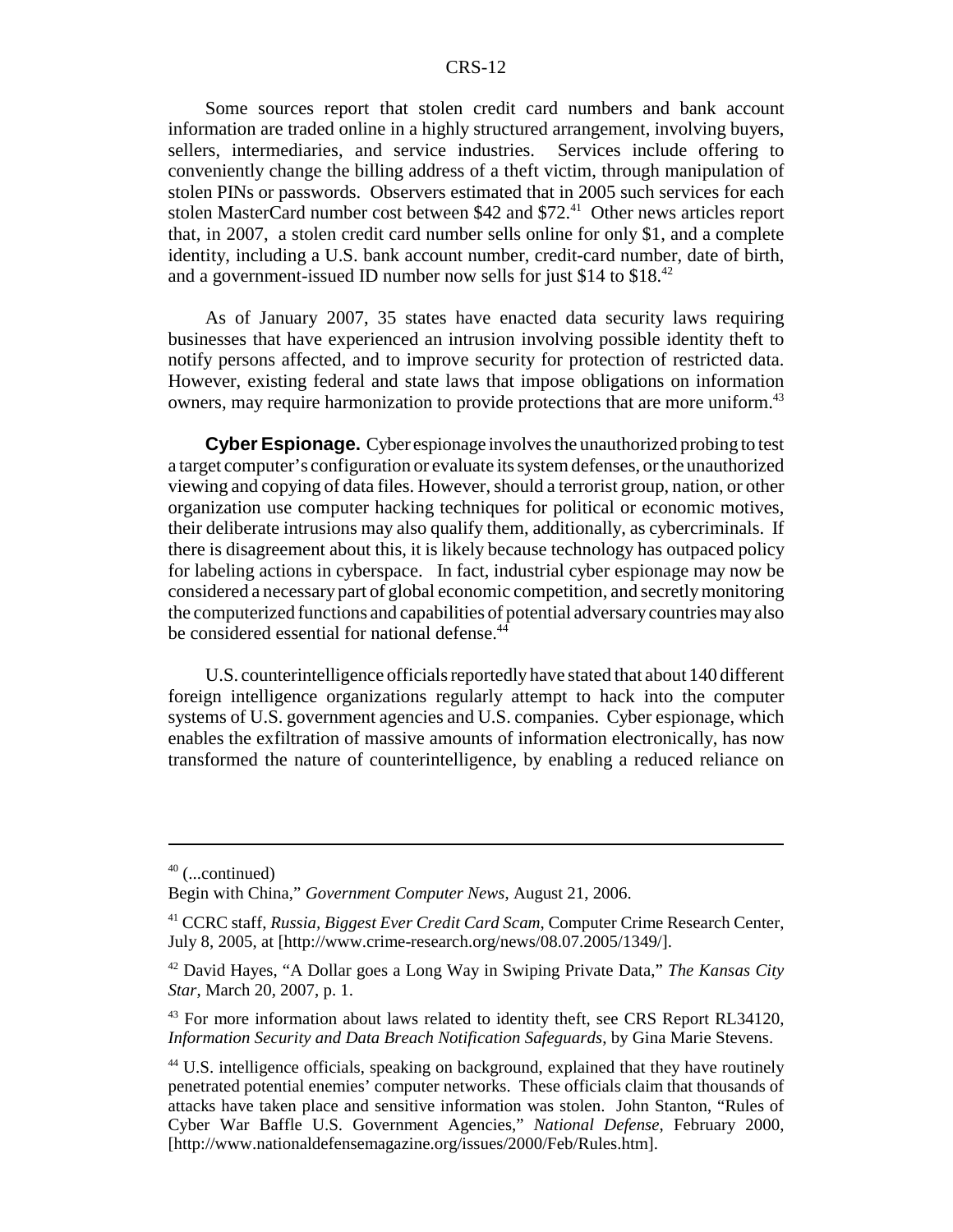conventional spying operations.<sup>45</sup> The Internet, including satellite links and wireless local networks, now offers new, low cost and low risk opportunities for espionage. In 2001, a Special Committee of Inquiry established by the European parliament accused the United States of using its Echelon electronic spy network to engage in industrial espionage against European businesses. Echelon was reportedly set up in 1971 as an electronic monitoring system during the Cold War. European-Union member Britain helps operate the system, which includes listening posts in Canada, Australia, and New Zealand. Echelon is described as a global spy system reportedly capable of intercepting wireless phone calls, e-mail, and fax messages made from almost any location around the world.<sup>46</sup>





**Source:** BBC News, July 6, 2000, at [http://news.bbc.co.uk/1/hi/world/europe/820758.stm].

The European parliament Special Committee reported that information gathered on Echelon may have helped the United States beat the European Airbus Consortium in selling aircraft to Saudi Arabia in 1994.47 In 1995, France expelled five American

<sup>45</sup> Jeanne Meserve, "Official: International Hackers Going after U.S. Netoworks," CNN.com, October 19, 2007, [http://www.cnn.com/2007/US/10/19/cyber.threats/index. html].

<sup>46</sup> Martin Asser, "Echelon: Big brother without a cause?" BBC News, July 6, 2000, [http://news.bbc.co.uk/1/hi/world/europe/820758.stm].

<sup>47</sup> Ron Pemstein, "Europe Spy System," GlobalSecurity.org, March 30, 2000, [http://www.globalsecurity.org/intell/library/news/2000/03/000330-echelon1.htm]. Paul Meller, "European Parliament Adopts 'Echelon' Report," CNN.com, September 7, 2001, [http://archives.cnn.com/2001/TECH/internet/09/07/echelon.report.idg/].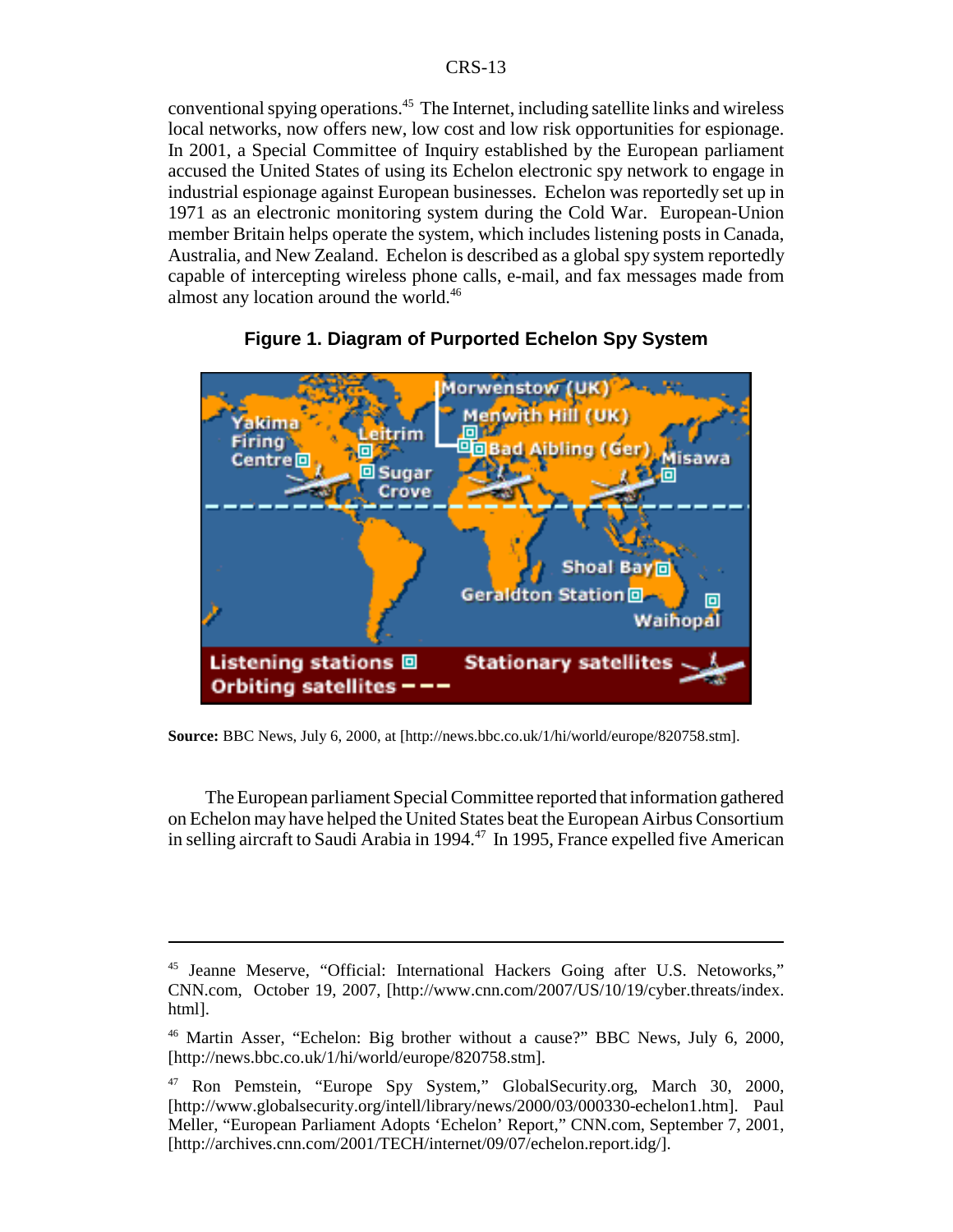diplomats and other officials, reportedly including the Paris station chief for the CIA, because of suspected industrial espionage activities linked to Echelon.<sup>48</sup>

The State Department denied that the U.S. government was engaged in industrial espionage. However, former director of the U.S. Central Intelligence Agency, James Woolsey, has reportedly justified the possibility of industrial espionage by the United States on the basis of the use of bribery by European companies. Officials of the European parliament reportedly expressed outrage about the justification, while not denying that bribery is sometimes used to make sales.<sup>49</sup>

Some government officials warn that criminals now sell or rent malicious code tools for cyber espionage, and the risk for damage to U.S. national security due to cyber espionage conducted by other countries is great. One industry official, arguing for stronger government agency computer security practices, stated that, "If gangs of foreigners broke into the State or Commerce Departments and carried off dozens of file cabinets, there would be a crisis. When the same thing happens in cyberspace, we shrug it off as another of those annoying computer glitches we must live with."<sup>50</sup>

In 2003, a series of cyberattacks designed to copy sensitive data files was launched against DOD systems, and the computers belonging to DOD contractors. The cyber espionage attack apparently went undetected for many months. This series of cyberattacks was labeled "Titan Rain," and was suspected by DOD investigators to have originated in China. The attacks were directed against the U.S. Defense Information Systems Agency (DISA), the U.S. Redstone Arsenal, the Army Space and Strategic Defense Installation, and several computer systems critical to military logistics. Although no classified systems reportedly were breached, many files were copied containing information that is sensitive and subject to U.S. export-control laws.

In 2006, an extended cyberattack against the U.S. Naval War College in Newport, Rhode Island, prompted officials to disconnect the entire campus from the

<sup>48</sup> Chris Marsden, "European Union to Investigate US-Run Satellite Spy Network," World Socialist Website, July 10, 2000, [http://www.wsws.org/articles/ 2000/jul2000/eche-j10.shtml].

<sup>&</sup>lt;sup>49</sup> European Parliament resolution on the existence of a global system for the interception of private and commercial communications (ECHELON interception system) (2001/2098(INI)), European Parliament approved on September 5, 2001, by 367 votes for, 159 against, and 39 abstentions, [http://www.cyber-rights.org/interception/echelon/ European\_parliament\_resolution.htm]. Gerhard SCHMID *Report on the existence of a global system for the interception of private and commercial communications (ECHELON interception system)*, Doc.: A5-0264/2001, May 9, 2001, [http://www.statewatch.org/ news/2001/sep/02echelon.htm]. James Woolsey, *Intelligence Gathering and Democracies: The Issue of Economic and Industrial Espionage*, Federation of American Scientists, March 7, 2000, [http://ftp.fas.org/irp/news/2000/03/wool0300.htm].

<sup>&</sup>lt;sup>50</sup> James Lewis, testimony before the House Committee on Homeland Security, Subcommittee on Emerging Threats, Cybersecurity, and Science and Technology, April 15, 2007.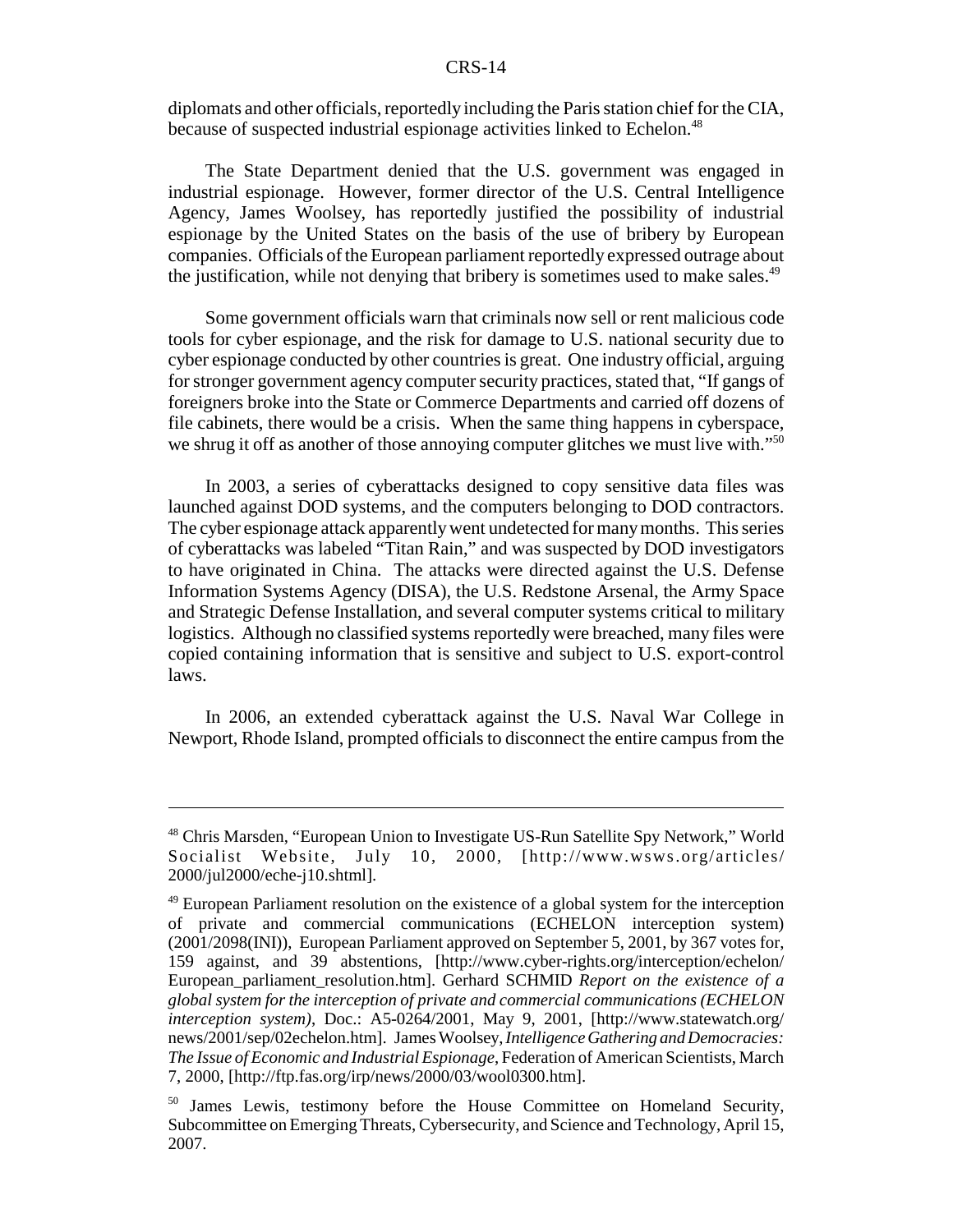Internet.<sup>51</sup> A similar attack against the Pentagon in 2007 led officials to temporarily disconnect part of the unclassified network from the Internet. DOD officials acknowledge that the Global Information Grid, which is the main network for the U.S. military, experiences more than three million daily scans by unknown potential intruders.<sup>52</sup>

Accurate attribution is important when considering whether to retaliate using military force or police action. Some DOD officials have indicated that the majority of cyber attacks against DOD and U.S. civilian agency systems are suspected to originate in China, and these attacks are consistently more numerous and sophisticated than cyberattacks from other malicious actors. The motives appear to be primarily cyber espionage against civilian agencies, DOD contractors, and DOD systems. The espionage involves unauthorized access to files containing sensitive industrial technology, and unauthorized research into DOD operations. Some attacks included attempts to implant malicious code into computer systems for future use by intruders.<sup>53</sup>

Security experts warn that all U.S. federal agencies should now be aware that in cyberspace some malicious actors consider that no boundaries exist between military and civilian targets. According to an August 2005 computer security report by IBM, more than 237 million overall security attacks were reported globally during the first half of that year.<sup>54</sup> Government agencies were targeted the most, reporting more than 54 million attacks, while manufacturing ranked second with 36 million attacks, financial services ranked third with approximately 34 million, and healthcare received more than 17 million attacks. The most frequent targets for these attacks, all occurring in the first half of 2005, were government agencies and industries in the United States (12 million), followed by New Zealand (1.2 million), and China (1 million). These figures likely represent an underestimation, given that most security analysts agree that the number of incidents reported are only a small fraction of the total number of attacks that actually occur.

# **Terrorism Linked to Cybercrime**

The proportion of cybercrime that can be directly or indirectly attributed to terrorists is difficult to determine. However, linkages do exist between terrorist groups and criminals that allow terror networks to expand internationally through

<sup>&</sup>lt;sup>51</sup> Chris Johnson, Naval War College Network, "Web Site Back Up Following Intrusion," *Inside the Navy*, December 18, 2006.

 $52$  Some estimates say that up to 90% of computer software used in China is pirated, and thus open to hijack through computer viruses. James Lewis, *Computer Espionage, Titan Rain and China*, Center for Strategic and International Studies, December 14, 2005.

<sup>53</sup> Josh Rogin, "Cyber officials: Chinese hackers attack 'anything and everything,'" FCW.com, Febrary 13, 2007, [http://www.fcw.com/article97658-02-13-07-Web&print Layout].

<sup>&</sup>lt;sup>54</sup> The Global Business Security Index reports worldwide trends in computer security from incidents that are collected and analyzed by IBM and other security organizations. IBM press release, *IBM Report: Government, Financial Services and Manufacturing Sectors Top Targets of Security Attacks in First Half of 2005*, IBM, August 2, 2005.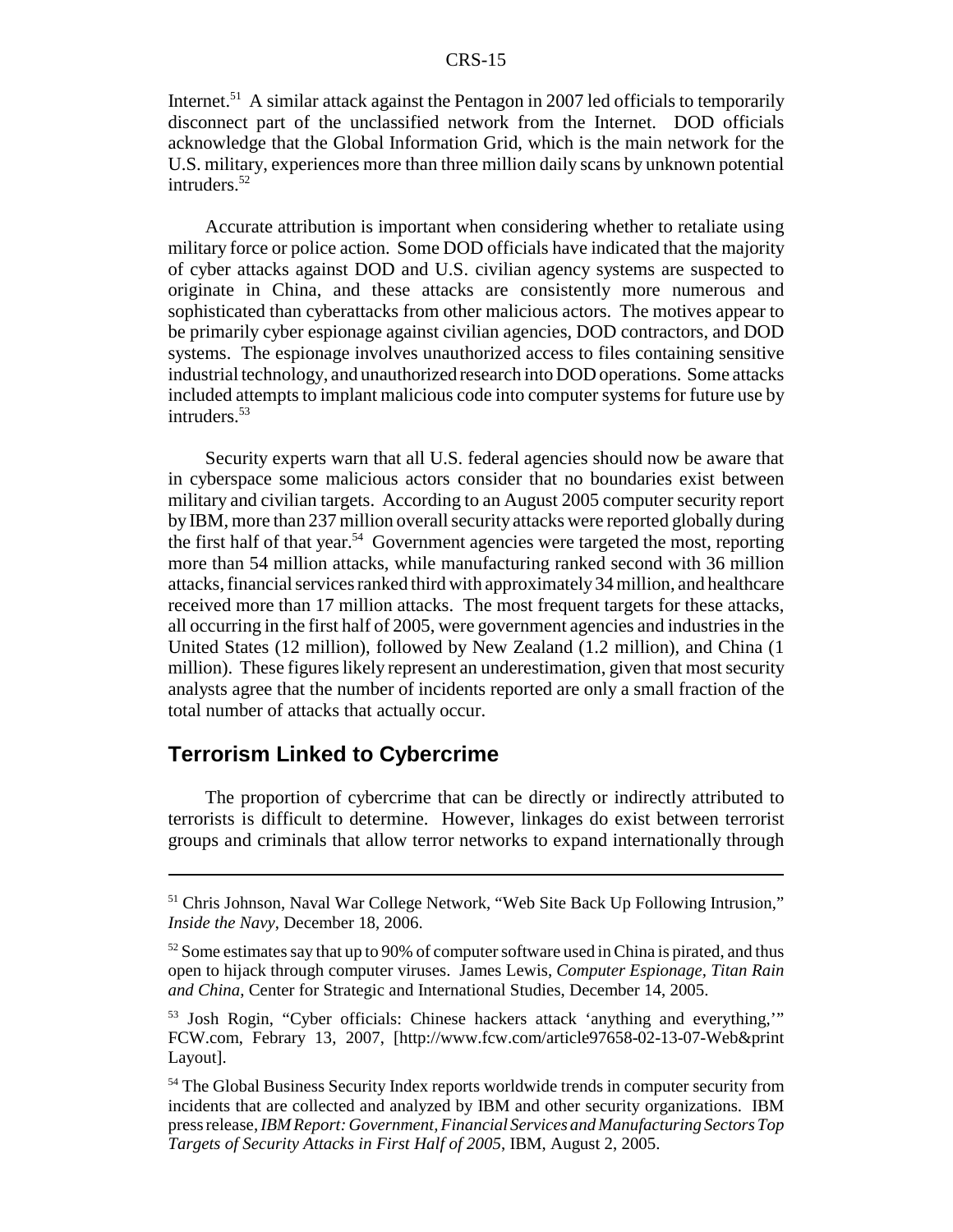leveraging the computer resources, money laundering activities, or transit routes operated by criminals. For example, the 2005 U.K. subway and bus bombings, and the attempted car bombings in 2007, also in the U.K., provide evidence that groups of terrorists are already secretly active within countries with large communication networks and computerized infrastructures, plus a large, highly skilled IT workforce. London police officials reportedly believe that terrorists obtained high-quality explosives used for the 2005 U.K. bombings through criminal groups based in Eastern Europe.<sup>55</sup>

A recent trial in the U.K. revealed a significant link between Islamic terrorist groups and cybercrime. In June 2007, three British residents, Tariq al-Daour, Waseem Mughal, and Younes Tsouli, pled guilty, and were sentenced for using the Internet to incite murder. The men had used stolen credit card information at online web stores to purchase items to assist fellow jihadists in the field — items such as night vision goggles, tents, global positioning satellite devices, and hundreds of prepaid cell phones, and more than 250 airline tickets, through using 110 different stolen credit cards. Another 72 stolen credit cards were used to register over 180 Internet web domains at 95 different web hosting companies. The group also laundered money charged to more than 130 stolen credit cards through online gambling websites. In all, the trio made fraudulent charges totaling more than \$3.5 million from a database containing 37,000 stolen credit card numbers, including account holders' names and addresses, dates of birth, credit balances, and credit  $limits<sub>56</sub>$ 

Cybercriminals have made alliances with drug traffickers in Afghanistan, the Middle East, and elsewhere where illegal drug funds or other profitable activities such as credit card theft, are used to support terrorist groups.<sup>57</sup> Drug traffickers are reportedly among the most widespread users of encryption for Internet messaging, and are able to hire high-level computer specialists to help evade law enforcement, coordinate shipments of drugs, and launder money. Regions with major narcotics markets, such as Western Europe and North America, also possess optimal technology infrastructure and open commercial nodes that increasingly serve the transnational trafficking needs of both criminal and terrorist groups.<sup>58</sup> Officials of the U.S. Drug Enforcement Agency (DEA), reported in 2003 that 14 of the 36 groups found on the U.S. State Department's list of foreign terrorist organizations were also

<sup>55</sup> Walsh, *Terrorism on the Cheap*. Rollie Lal, "Terrorists and Organized Crime Join Forces," *International Herald Tribune*, May 25, 2005, at [http://www.iht.com/articles/2005/ 05/23/opinion/edlal.php]. Barbara Porter, "Forum Links Organized Crime and Terrorism," *By George!* summer 2004 [http://www2.gwu.edu/~bygeorge/060804/crimeterrorism.html].

<sup>56</sup> Brian Krebs, "Three Worked the Web to Help Terrorists," *The Washington Post*, July 6, 2007, p. D01.

<sup>57</sup> Peter Bergen, "The Taliban, Regrouped and Rearmed," *The Washington Post*, September 10, 2006, p. B1. Helen Cooper, "NATO Chief Says More Troops Are Needed in Afghanistan," *The New York Times*, September 22, 2006, p. 10.

<sup>58</sup> Glenn Curtis and Tara Karacan, *The Nexus Among Terrorists, Narcotics Traffickers, Weapons Proliferators, and Organized Crime Networks in Western Europe*, a study prepared by the Federal Research Division, Library of Congress, December 2002, p. 22, at [http://www.loc.gov/rr/frd/pdf-files/WestEurope\_NEXUS.pdf].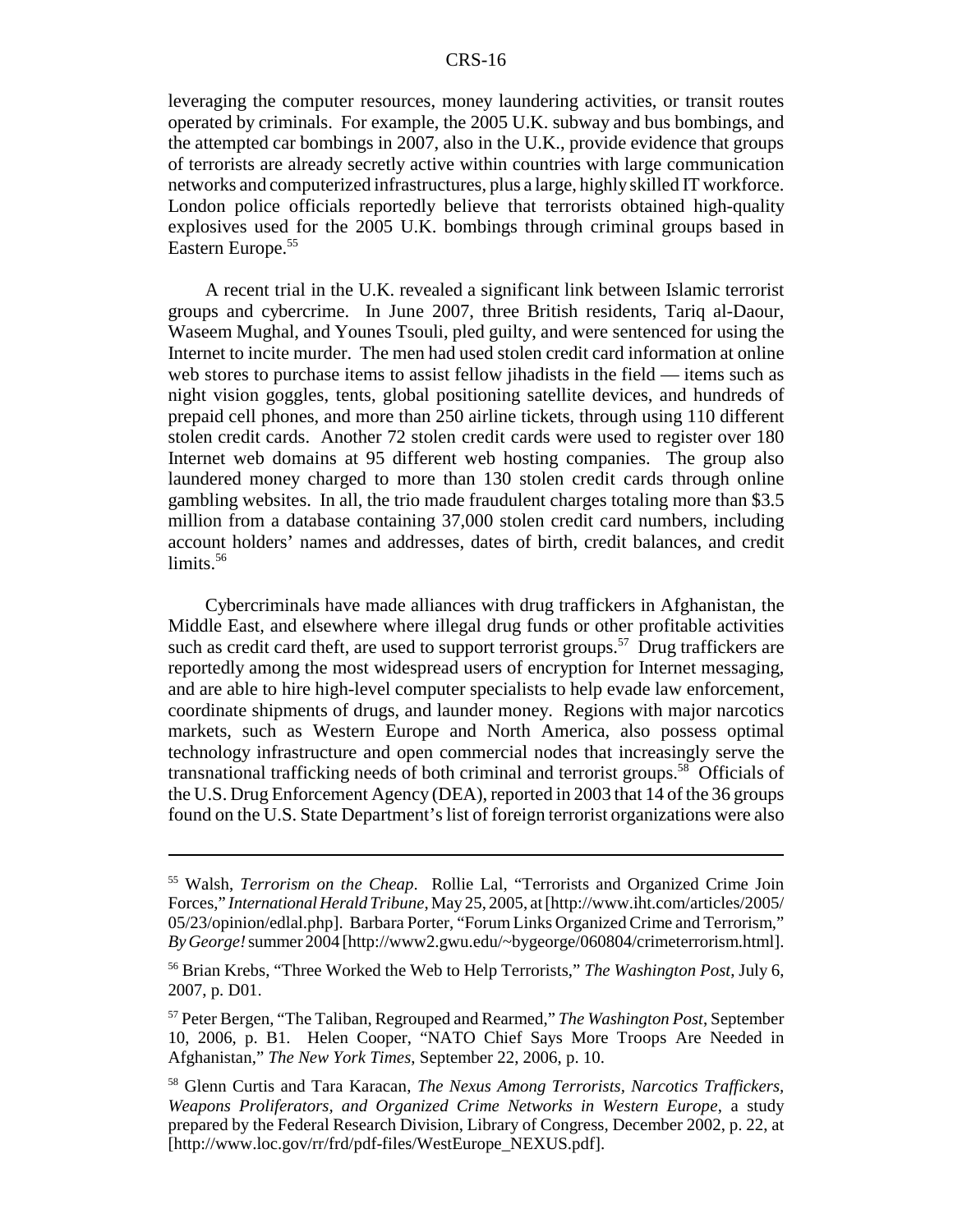involved in drug trafficking. A 2002 report by the Federal Research Division at the Library of Congress, revealed a "growing involvement of Islamic terrorist and extremists groups in drug trafficking", and limited evidence of cooperation between different terrorist groups involving both drug trafficking and trafficking in arms.<sup>59</sup> Consequently, DEA officials reportedly argued that the war on drugs and the war against terrorism are and should be linked.<sup>60</sup>

State Department officials, at a Senate hearing in March 2002, also indicated that some terrorist groups may be using drug trafficking as a way to gain financing while simultaneously weakening their enemies in the West through exploiting their desire for addictive drugs.<sup>61</sup> The poppy crop in Afghanistan reportedly supplies resin to produce over 90 percent of the world's heroin, supporting a drug trade estimated at \$3.1 billion. Reports indicate that money from drug trafficking in Afghanistan is used to help fund terrorist and insurgent groups that operate in that country. Subsequently, U.S. intelligence reports in 2007 have stated that "al Qaeda in Afghanistan" has been revitalized and restored to its pre-September 11, 2001 operation levels, and may now be in a better position to strike Western countries.<sup>62</sup>

Drug traffickers have the financial clout to hire computer specialists with skills for using technologies which make Internet messages hard or impossible to decipher, and which allow terrorist organizations to transcend borders and operate internationally with less chance of detection. Many highly trained technical specialists that make themselves available for hire originally come from the countries of the former Soviet Union and the Indian subcontinent. Some of these technical specialists reportedly will not work for criminal or terrorist organizations willingly, but may be misled or unaware of their employers' political objectives. Still, others

<sup>59</sup> L. Berry, G.E. Curtis, R.A. Hudson, and N. A. Kollars, *A Global Overview of Narcotics-Funded Terrorist and Other Extremist Groups*, Federal Research Division, Library of Congress, Washington, DC, May 2002.

<sup>&</sup>lt;sup>60</sup> Authorization for coordinating the federal war on drugs expired on September 30, 2003. For more information, see CRS Report RL32352, *War on Drugs: Reauthorization of the Office of National Drug Control Policy*, by Mark Eddy. Also, see D.C. Préfontaine, QC and Yvon Dandurand, *Terrorism and Organized Crime Reflections on an Illusive Link and its Implication for Criminal Law Reform*, International Society for Criminal Law Reform Annual Meeting — Montreal, August 8 — 12, Workshop D-3 Security Measures and Links to Organized Crime, August 11, 2004, at [http://www.icclr.law.ubc.ca/Pu blications/Reports/International%20Society%20Paper%20of%20Terrorism.pdf].

<sup>61</sup> Rand Beers and Francis X. Taylor, U.S. State Department, *Narco-Terror: The Worldwide Connection Between Drugs and Terror*, testimony before the U.S. Senate Judiciary Committee, Subcommittee on Technology, Terrorism, and Government Information, March 13, 2002.

<sup>62</sup> Matthew Lee and Katherine Shrader, *Al-Qaida has rebuilt, U.S. intel warns*, Associated Press, July 12, 2007, [http://news.yahoo.com/s/ap/20070712/ap\_on\_go\_pr\_wh/us\_terror\_ threat\_32;\_ylt=AuURr2eP8AhBrfHyTOdw714Gw\_IE]. Associated Press, "Afghanistan's poppy crop could yield more than 2006's record haul, UN says," International Herald Tribune, June 25, 2007, [http://www.iht.com/articles/ap/2007/06/25/asia/AS-GEN-Afghan-Drugs.php].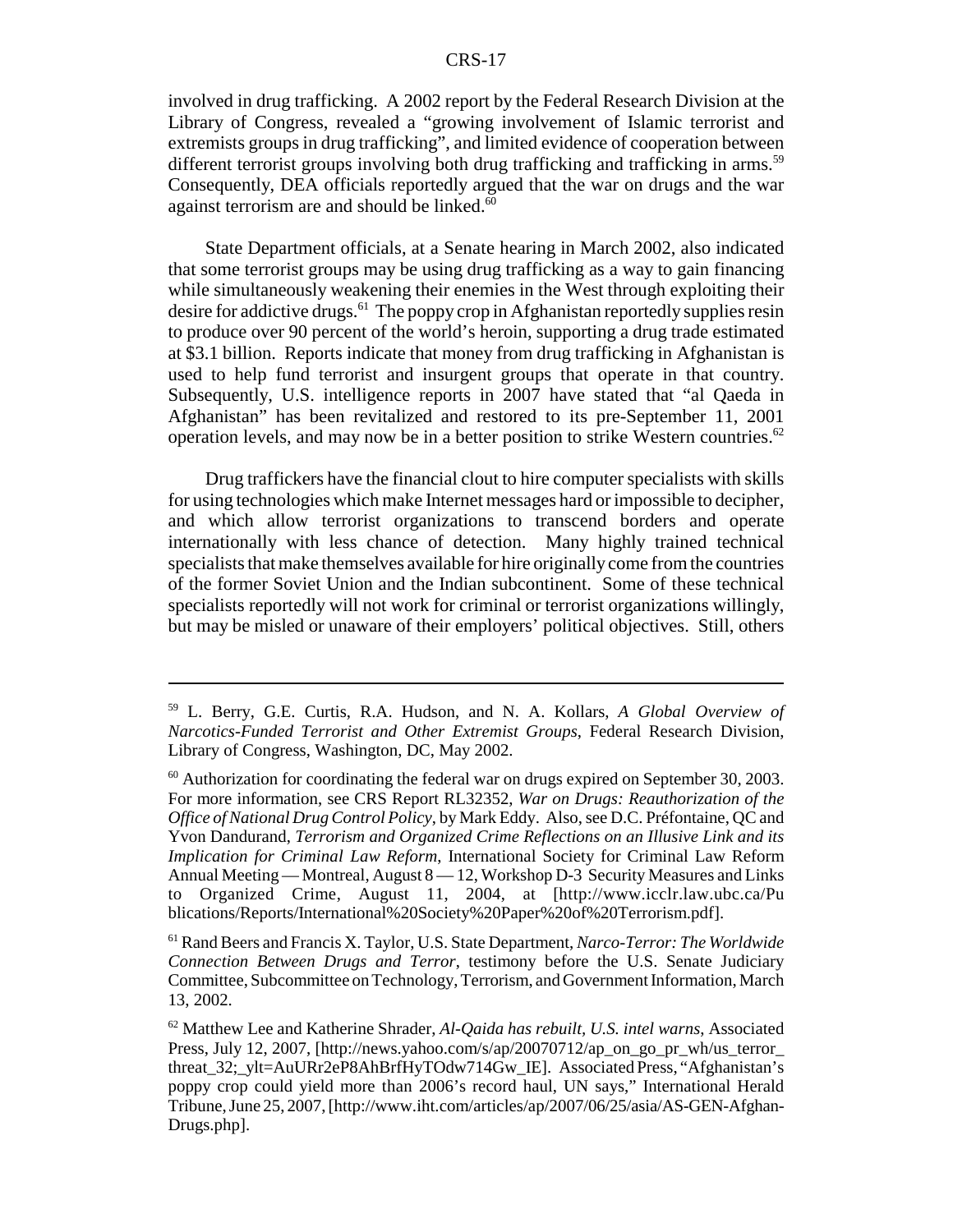will agree to provide assistance because other well-paid legitimate employment is scarce in their region.<sup>63</sup>

**Terrorist Groups Linked to Hackers.** Links between computer hackers and terrorists, or terrorist-sponsoring nations may be difficult to confirm. Membership in the most highly-skilled computer hacker groups is sometimes very exclusive and limited to individuals who develop, demonstrate, and share only with each other, their most closely-guarded set of sophisticated hacker tools. These exclusive hacker groups do not seek attention because maintaining secrecy allows them to operate more effectively. Some hacker groups may also have political interests that are supra-national, or based on religion, or other socio-political ideologies, while other hacker groups may be motivated by profit, or linked to organized crime, and may be willing to sell their computer services, regardless of the political interests involved.

Information about computer vulnerabilities is now for sale online in a hackers' "black market". For example, a list of 5,000 addresses of computers that have already been infected with spyware and which are waiting to be remotely controlled as part of an automated "bot network" reportedly can be obtained for about \$150 to \$500. Prices for information about computer vulnerabilities for which no software patch yet exists reportedly range from \$1,000 to \$5,000. Purchasers of this information are often organized crime groups, various foreign governments, and companies that deal in spam.<sup>64</sup>

# **Terrorist Capabilities for Cyberattack**

Some experts estimate that advanced or structured cyberattacks against multiple systems and networks, including target surveillance and testing of sophisticated new hacker tools, might require from two to four years of preparation, while a complex coordinated cyberattack, causing mass disruption against integrated, heterogeneous systems may require 6 to 10 years of preparation.<sup>65</sup> This characteristic, where hackers devote much time to detailed and extensive planning before launching a cyberattack, has also been described as a "hallmark" of previous physical terrorist attacks and bombings launched by Al Qaeda.

<sup>63</sup> Louise Shelly, *Organized Crime, Cybercrime and Terrorism*, Computer Crime Research Center, September 27, 2004, [http://www.crime-research.org/articles/Terro rism\_Cybercrime/].

<sup>&</sup>lt;sup>64</sup> Hackers sell their information anonymously through secretive websites. Bob Francis, "Know Thy Hacker," *Infoworld*, January 28, 2005 at [http://www.infoworld.com/article/ 05/01/28/05OPsecadvise\_1.html].

<sup>65</sup> Dorothy Denning, "Levels of Cyberterror Capability: Terrorists and the Internet," [http://www.cs.georgetown.edu/~denning/infosec/Denning-Cyberterror-SRI.ppt], presentation, and Zack Phillips, "Homeland Tech Shop Wants to Jump-Start Cybersecurity Ideas," *CQ Homeland Security*, September 14, 2004 at [http://homeland.cq.com/ hs/display.do?docid=1330150&sourcetype=31&binderName=news-all].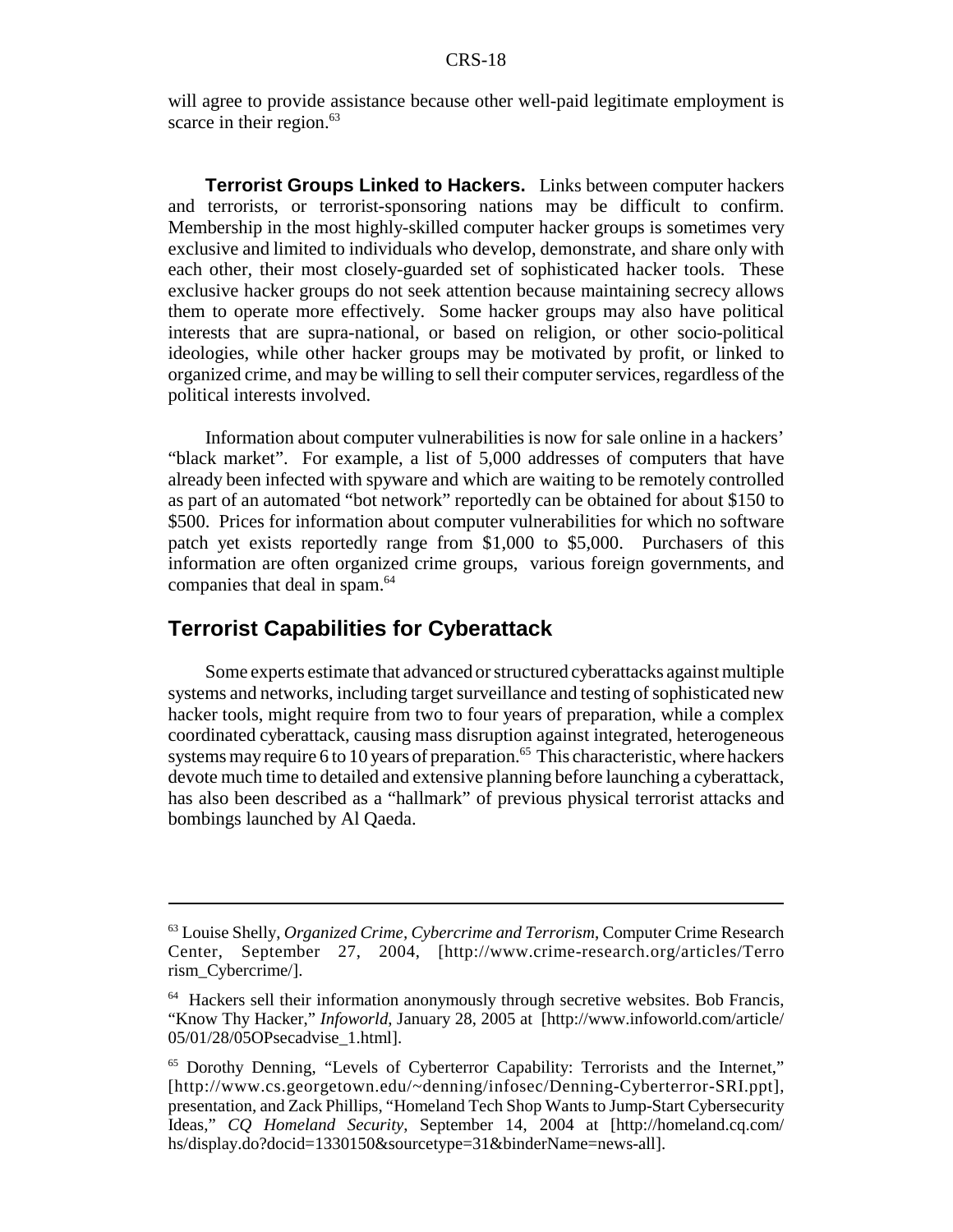It is difficult to determine the level of interest, or the capabilities of international terrorist groups to launch an effective cyberattack. A 1999 report by The Center for the Study of Terrorism and Irregular Warfare at the Naval Postgraduate School concluded that it is likely that any severe cyberattacks experienced in the near future by industrialized nations will be used by terrorist groups simply to supplement the more traditional physical terrorist attacks.<sup>66</sup>

Some observers have stated that Al Qaeda does not see cyberattack as important for achieving its goals, preferring attacks which inflict human casualties.<sup>67</sup> Other observers believe that the groups most likely to consider and employ cyberattack and cyberterrorism are the terrorist groups operating in post-industrial societies (such as Europe and the United States), rather than international terrorist groups that operate in developing regions where there is limited access to high technology.

However, other sources report that Al Qaeda has taken steps to improve organizational secrecy through more active and sophisticated use of technology, and evidence suggests that Al Qaeda terrorists used the Internet extensively to plan their operations for September 11, 2001.68 In past years, Al Qaeda groups reportedly used new Internet-based telephone services to communicate with other terrorist cells overseas. Khalid Shaikh Mohammed, one of the masterminds of the attack against the World Trade Center, reportedly used special Internet chat software to communicate with at least two airline hijackers. Ramzi Yousef, who was sentenced to life imprisonment for the previous bombing of the World Trade Center, had trained as an electrical engineer, and had planned to use sophisticated electronics to detonate bombs on 12 U.S. airliners departing from Asia for the United States. He also used sophisticated encryption to protect his data and to prevent law enforcement from reading his plans should he be captured.<sup>69</sup>

Tighter physical security measures now widely in place throughout the United States may encourage terrorist groups in the future to explore cyberattack as way to lower the risk of detection for their operations.<sup>70</sup> However, other security observers believe that terrorist organizations might be reluctant to launch a cyberattack because it would result in less immediate drama and have a lower psychological impact than a more conventional bombing attack. These observers believe that unless a

<sup>66</sup> Report was published in 1999, available at [http://www.nps.navy.mil/ctiw/reports/].

 $67$  The Ashland Institute for Strategic Studies has observed that Al Qaeda is more fixated on physical threats than electronic ones. John Swartz, "Cyberterror Impact, Defense Under Scrutiny," *USA Today*, August 3, 2004, p. 2B.

<sup>68</sup> David Kaplan, "Playing Offense: The Inside Story of How U.S. Terrorist Hunters Are Going after Al Qaeda," *U.S. News & World Report*, June 2, 2003, pp. 19-29.

<sup>69</sup> Robert Windrem, "9/11 Detainee: Attack Scaled Back," September 21, 2003, [http://www.msnbc.com/news/969759.asp].

<sup>&</sup>lt;sup>70</sup> "Terrorism: An Introduction," April 4, 2003 at [http://www.terrorismanswers.com/ terrorism].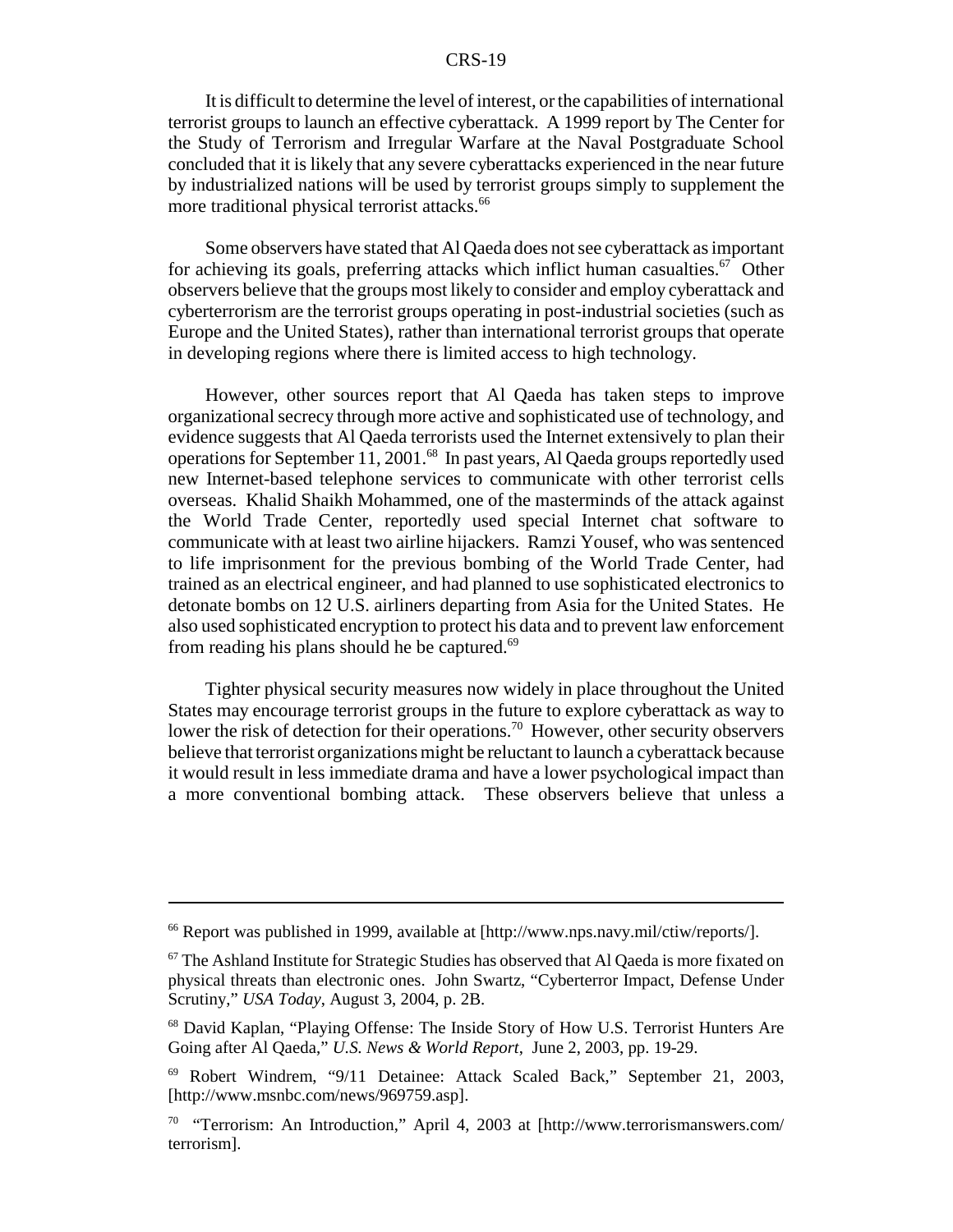cyberattack can be made to result in actual physical damage or bloodshed, it will never be considered as serious as a nuclear, biological, or chemical terrorist attack.<sup>71</sup>

# **Possible Effects of a Coordinated Cyberattack**

In March 2007, researchers at Idaho National Laboratories (INL) conducted an experiment labeled the "Aurora Generator Test" to demonstrate the results of a simulated cyberattack on a power network. In a video released by the Department of Homeland Security, a power generator turbine, similar to many now in use throughout the United States, is forced to overheat and shut down dramatically, after receiving malicious commands from a hacker. The researchers at INL were investigating results of a possible cyberattack directed against a vulnerability that, reportedly, has since been fixed.<sup>72</sup> The video, however, implied that other multiple power generators sharing similar cyber vulnerabilities could potentially be disabled the same way.

In July 2002, the U.S. Naval War College hosted a war game called "Digital Pearl Harbor" to develop a scenario for a coordinated cyberterrorism event, where mock attacks by computer security experts against critical infrastructure systems simulated state-sponsored cyberwarfare. The simulated cyberattacks determined that the most vulnerable infrastructure computer systems were the Internet itself, and the computer systems that are part of the financial infrastructure.<sup>73</sup> It was also determined that attempts to cripple the U.S. telecommunications infrastructure would be unsuccessful because built-in system redundancy would prevent damage from becoming too widespread. The conclusion of the exercise was that a "Digital Pearl Harbor" in the United States was only a slight possibility.<sup>74</sup>

<sup>71</sup> James Lewis, "Assessing the Risks of Cyber Terrorism, Cyber War and Other Cyber Threats," December 2002 at [http://www.csis.org/tech/0211\_lewis.pdf].

<sup>72</sup> Robert Lemos, *DHS Video Shows Potential Impact of Cyberattack*, SecurityFocus.com, September 27, 2007, [http://www.securityfocus.com/brief/597].

 $<sup>73</sup>$  At the annual conference of the Center for Conflict Studies, Phil Williams, Director of the</sup> Program on Terrorism and Trans-National Crime and the University of Pittsburgh, said an attack on the global financial system would likely focus on key nodes in the U.S. financial infrastructure: Fedwire and Fednet. Fedwire is the financial funds transfer system that exchanges money among U.S. banks, while Fednet is the electronic network that handles the transactions. The system has one primary installation and three backups. "You can find out on the Internet where the backups are. If those could be taken out by a mix of cyber and physical activities, the U.S. economy would basically come to a halt," Williams said. "If the takedown were to include the international funds transfer networks CHIPS and SWIFT then the entire global economy could be thrown into chaos." George Butters, "Expect Terrorist Attacks on Global Financial System," October 10, 2003 at [http://www.theregister. co.uk/content/55/33269.html].

 $74$  The simulation involved more than 100 participants. Gartner, Inc., "Cyberattacks: The Results of the Gartner/U.S. Naval War College Simulation," July 2002, at [http://www3.gartner.com/2\_events/audioconferences/dph/dph.html.] War game participants were divided into cells, and devised attacks against the electrical power grid, telecommunications infrastructure, the Internet and the financial services sector. It was determined that "peer-to-peer networking," a special method of communicating where every (continued...)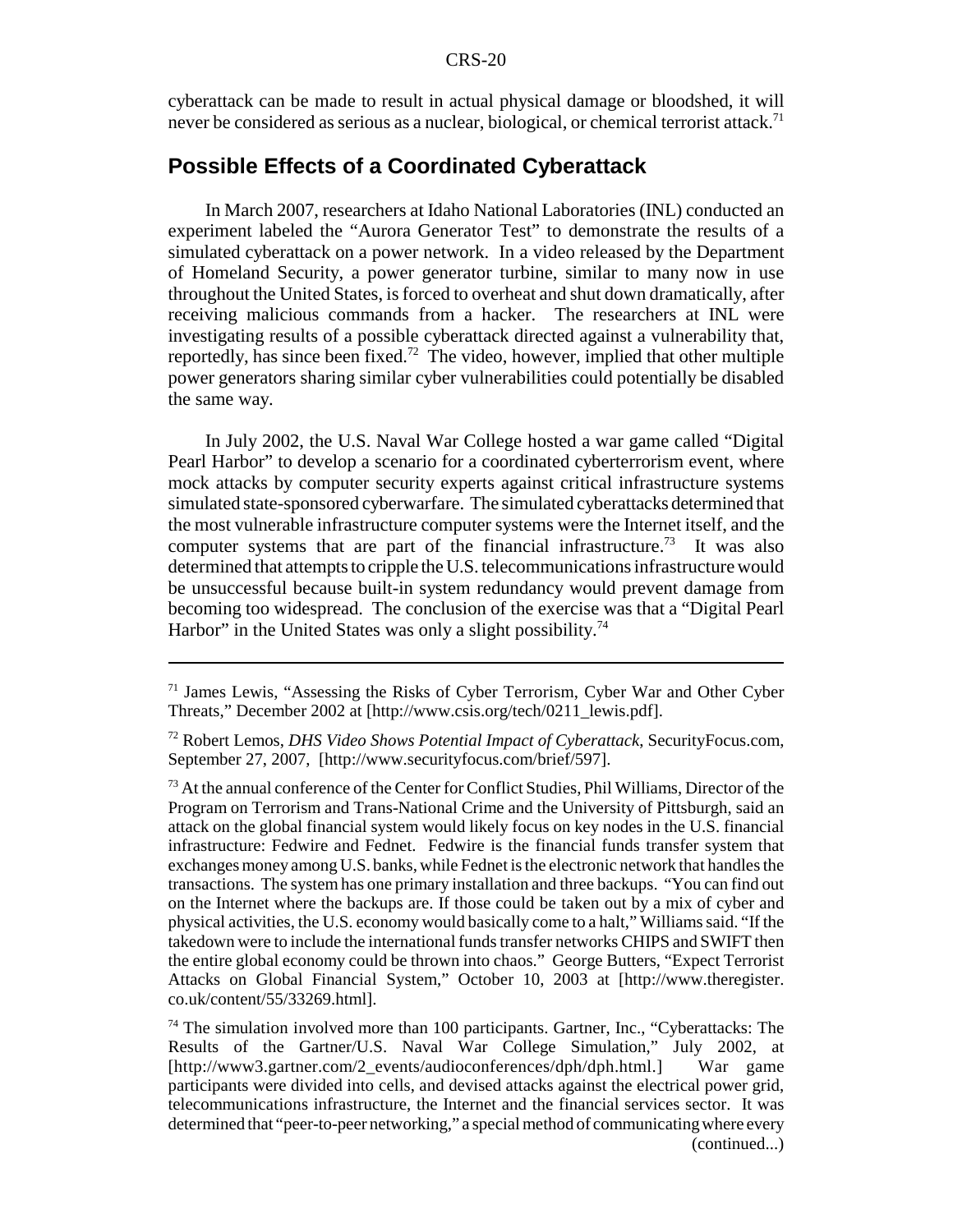However, in 2002, a major vulnerability was discovered in switching equipment software that threatened the infrastructure for major portions of the Internet. A flaw in the Simple Network Management Protocol (SNMP) would have enabled attackers to take over Internet routers and cripple network telecommunications equipment globally. Network and equipment vendors worldwide raced quickly to fix their products before the problem could be exploited by hackers, with possible worldwide consequences. U.S. government officials also reportedly made efforts to keep information about this major vulnerability quiet until after the needed repairs were implemented on vulnerable Internet systems.75 According to an assessment reportedly written by the FBI, the security flaw could have been exploited to cause many serious problems, such as bringing down widespread telephone networks and also halting control information exchanged between ground and aircraft flight control systems.<sup>76</sup>

Security experts agree that a coordinated cyberattack could be used to amplify the effects of a conventional terrorist attack, including a nuclear, biological, or chemical (NBC) attack. However, many of these same experts disagree about the damaging effects that might result from an attack directed against control computers that operate the U.S. critical infrastructure. Some observers have stated that because of U.S. dependency on computer technology, such attacks may have the potential to create economic damage on a large scale, while other observers have stated that U.S. infrastructure systems are resilient and would possibly recover easily, thus avoiding any severe or catastrophic effects.

While describing possible offensive tactics for military cyber operations, DOD officials reportedly stated that the U.S. could confuse enemies by using cyberattack to open floodgates, control traffic lights, or scramble the banking systems in other countries.<sup>77</sup> Likewise, some of China's military journals speculate that cyberattacks could disable American financial markets. China, however, is almost as dependent on these U.S. markets as the United States, and might possibly suffer even more from such a disruption to finances. As to using cyberattack against other U.S. critical infrastructures, the amount of potential damage that could be inflicted might be relatively trivial compared to the costs of discovery, if engaged in by a nation state. However, this constraint does not apply to non-state actors like Al Qaeda, thus

 $74$  (...continued)

PC used commonly available software to act as both a server and a client, posed a potentially critical threat to the Internet itself. William Jackson, "War College Calls Digital Pearl Harbor Doable," *Government Computer News*, August 23, 2002, at [http://www.gcn.com/vol1\_no1/daily-updates/19792-1.html].

<sup>&</sup>lt;sup>75</sup> The vulnerability was found in Abstract Syntax Notation One (ASN.1) encoding, and was extremely widespread. Ellen Messmer, "President's Advisor Predicts Cyber-catastrophes Unless Security Improves," *Network World Fusion*, July 9, 2002 at [http://www.nwfusion.com/news/2002/0709schmidt.html].

<sup>76</sup> Barton Gellman, "Cyber-Attacks by Al Qaeda Feared," *Washington Post*, June 27, 2002, p. A01.

<sup>77</sup> Sebastian Sprenger, "Maj.Gen. Lord Is a Groundbreaker," *Federal Computer Week*, October 15, 2007, vol. 21, no. 34, pp. 44-45.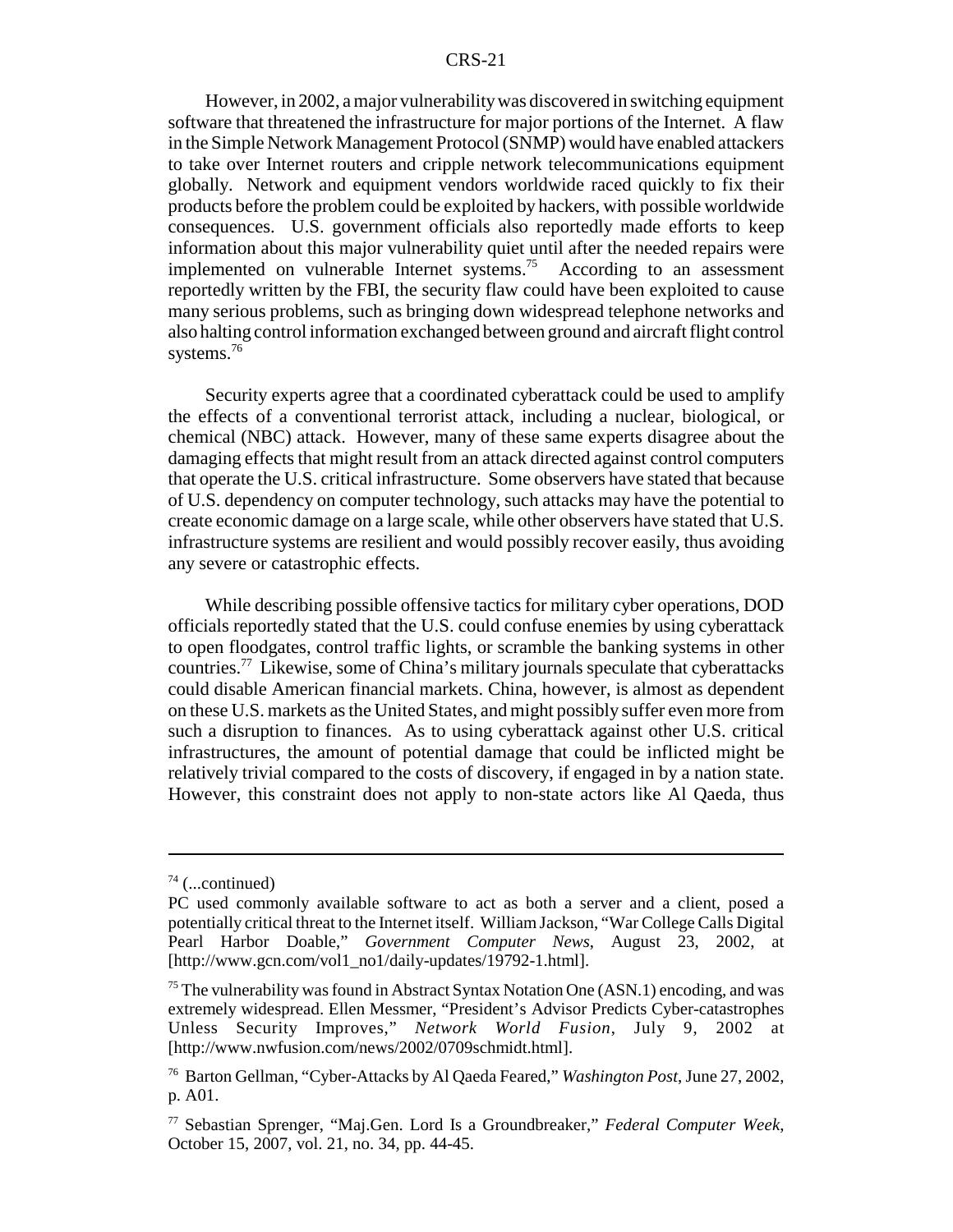making cyberattack a potentially useful tool for those groups who reject the global market economy.78

**SCADA Vulnerabilities.** Supervisory Control And Data Acquisition (SCADA) systems are the computers that monitor and regulate the operations of most critical infrastructure industries (such as the companies that manage the power grid). These SCADA computers automatically monitor and adjust switching, manufacturing, and other process control activities, based on digitized feedback data gathered by sensors. These control systems are often placed in remote locations, are frequently unmanned, and are accessed only periodically by engineers or technical staff via telecommunications links. However, for more efficiency, these communication links are increasingly connected to corporate administrative local area networks, or directly to the Internet.

Some experts believe that the importance of SCADA systems for controlling the critical infrastructure may make them an attractive target for terrorists.<sup>79</sup> Many SCADA systems also now operate using Commercial-Off-The-Shelf (COTS) software, which some observers believe are inadequately protected against a cyberattack. These SCADA systems are thought to remain persistently vulnerable to cyberattack because many organizations that operate them have not paid proper attention to these systems' unique computer security needs.<sup>80</sup>

The following example may serve to illustrate the possible vulnerability of control systems and highlight cybersecurity issues that could arise for infrastructure computers when SCADA controls are interconnected with office networks. In August 2003, the "Slammer"Internet computer worm was able to corrupt for five

<sup>78</sup> James Lewis, "Assessing the Risks of Cyber Terrorism, Cyber War and Other Cyber Threats," December 2002, at [http://www.csis.org/tech/0211\_lewis.pdf].

 $79$  Proprietary systems are unique, custom built software products intended for installation on a few (or a single) computers, and their uniqueness makes them a less attractive target for hackers. They are less attractive because finding a security vulnerability takes time, and a hacker may usually not consider it worth their while to invest the pre-operative surveillance and research needed to attack a proprietary system on a single computer. Widely used Commercial-Off-The-Shelf (COTS) software products, on the other hand, are more attractive to hackers because a single security vulnerability, once discovered in a COTS product, may be embedded in numerous computers that have the same COTS software product installed.

<sup>&</sup>lt;sup>80</sup> Industrial computers sometimes have operating requirements that differ from business or office computers. For example, monitoring a chemical process, or a telephone microwave tower may require 24-hour continuous availability for a critical industrial computer. Even though industrial systems may operate using COTS software (see above), it may be economically difficult to justify suspending the operation of an industrial SCADA computer on a regular basis to take time to install every new security software patch. See interview with Michael Vatis, director of the Institute for Security Technology Studies related to counterterrorism and cybersecurity. Sharon Gaudin, "Security Experts: U.S. Companies Unprepared for Cyber Terror," *Datamation*, July 19, 2002 at [http://itmanagement. earthweb.com/secu/article.php/1429851]. Also, Government Accountability Office, *Information Security: Further Efforts Needed to Fully Implement Statutory Requirements in DOD*, GAO-03-1037T, July 24, 2003, p. 8.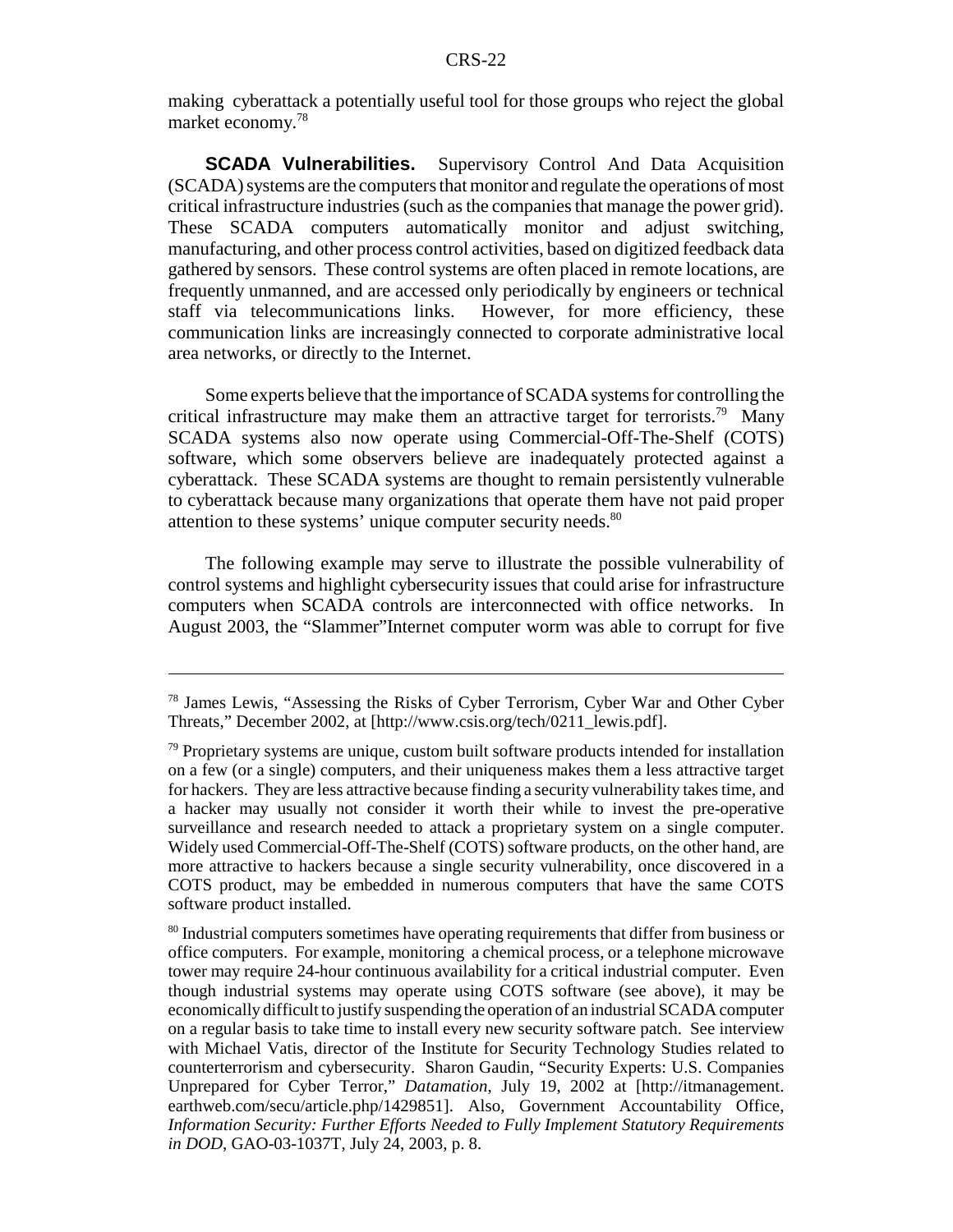hours the computer control systems at the Davis-Besse nuclear power plant located in Ohio (fortunately, the power plant was closed and off-line when the cyberattack occurred). The computer worm was able to successfully penetrate systems in the Davis-Besse power plant control room largely because the business network for its corporate offices was found to have multiple connections to the Internet that bypassed the control room firewall.<sup>81</sup>

Other observers, however, suggest that SCADA systems and the critical infrastructure are more robust and resilient than early theorists of cyberterror have stated, and that the infrastructure would likely recover rapidly from a cyberterrorism attack. They cite, for example, that water system failures, power outages, air traffic disruptions, and other scenarios resembling possible cyberterrorism often occur as routine events, and rarely affect national security, even marginally. System failures due to storms routinely occur at the regional level, where service may often be denied to customers for hours or days. Technical experts who understand the systems would work to restore functions as quickly as possible. Cyberterrorists would need to attack multiple targets simultaneously for long periods of time to gradually create terror, achieve strategic goals, or to have any noticeable effects on national security.<sup>82</sup>

For more information about SCADA systems, see CRS Report RL31534, *Critical Infrastructure: Control Systems and the Terrorist Threat*, by Dana A. Shea.

**Unpredictable Interactions Between Infrastructures.** An important area that is not fully understood concerns the unpredictable interactions between computer systems that operate the different U.S. infrastructures. The concern is that numerous interdependencies (where downstream systems may rely on receiving good data through stable links with upstream computers) could possibly build to a cascade of effects that are unpredictable in how they might affect national security.<sup>83</sup> For example, while the "Blaster" worm was disrupting Internet computers over several days in August 2003, some security experts suggest that slowness of communication links, caused by Blaster worm network congestion, may have contributed to the Eastern United States power blackout that occurred simultaneously on August 14. The computer worm could have degraded the performance of several communications links between data centers normally used to send warnings to other utility managers downstream on the power grid. $84$ 

<sup>81</sup> Kevin Poulsen, "Slammer Worm Crashed Ohio Nuke Plant Network," *Security Focus*, August 19, 2003, at [http://www.securityfocus.com/news/6767].

<sup>82</sup> Scott Nance, "Debunking Fears: Exercise Finds 'Digital Pearl Harbor' Risk Small," *Defense Week*, April 7, 2003 at [http://www.kingpublishing.com/publications/dw/].

 $83$  The most expensive natural disaster in U.S. history, Hurricane Andrew, is reported to have caused \$25 billion in damage, while the Love Bug virus is estimated to have cost computer users around the world somewhere between \$3 billion and \$15 billion. However, the Love Bug virus was created and launched by a single university student in the Philippines, relying on inexpensive computer equipment. Christopher Miller, *GAO Review of Weapon Systems Software*, March 3, 2003, e-mail communication, MillerC@gao.gov.

<sup>&</sup>lt;sup>84</sup> Network congestion caused by the Blaster worm reportedly delayed the exchange of critical power grid control data across the public telecommunications network, which could (continued...)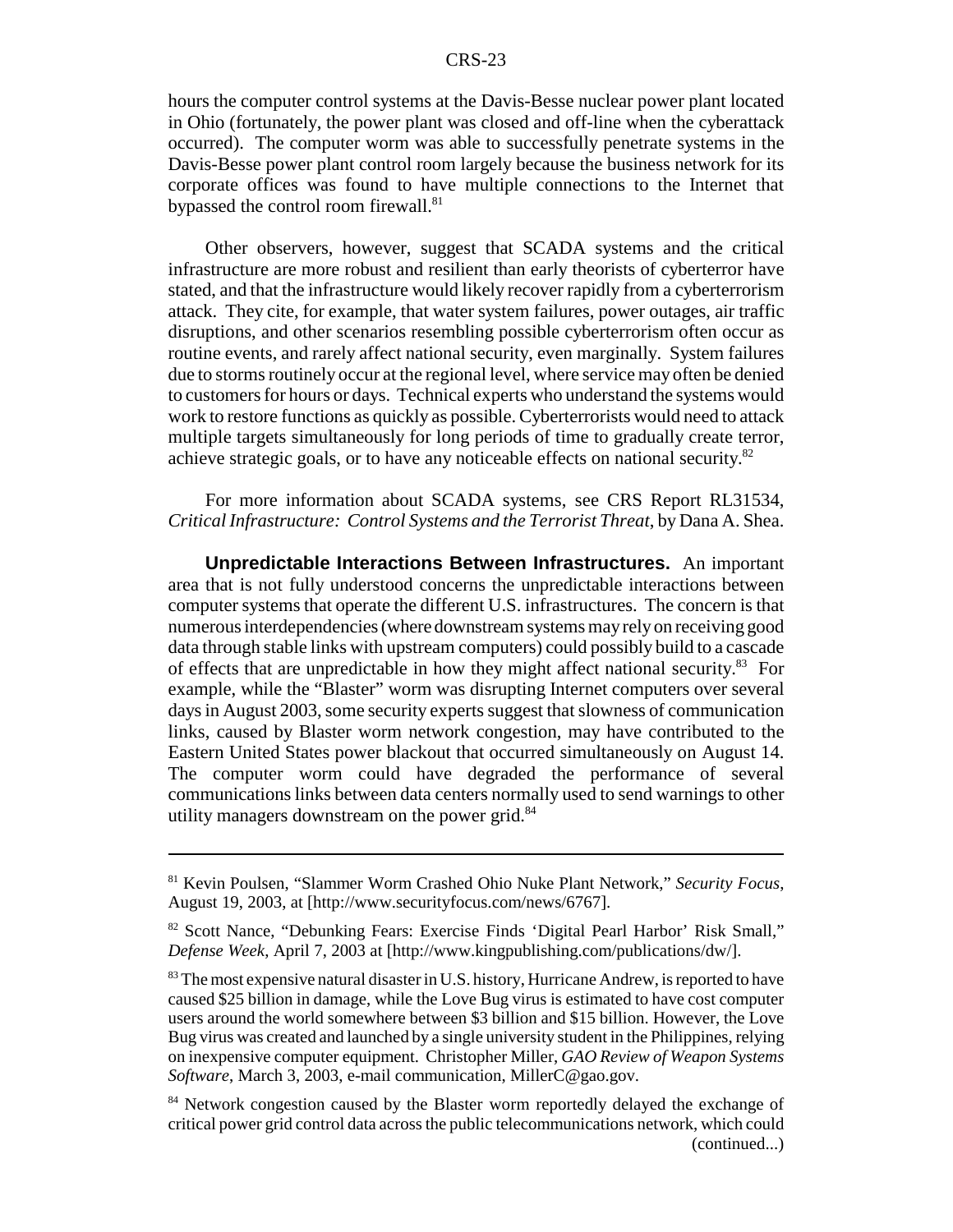**Civilian Technology that Supports DOD.** DOD uses Commercial-Off-The-Shelf (COTS) hardware and software products in core information technology administrative functions, and also in the combat systems of all services, as for example, in the integrated warfare systems for nuclear aircraft carriers.<sup>85</sup> DOD favors the use of COTS products in order to take advantage of technological innovation, product flexibility and standardization, and resulting contract cost-effectiveness. Nevertheless, DOD officials and others have stated that COTS products are lacking in security, and that strengthening the security of those products to meet military requirements may be too difficult and costly for most COTS vendors. To improve security, DOD Information Assurance practices require deploying several layers of additional protective measures around COTS military systems to make them more difficult for enemy cyberattackers to penetrate.<sup>86</sup>

However, on two separate occasions in 2004, viruses reportedly infiltrated two top-secret computer systems at the Army Space and Missile Defense Command. It is not clear how the viruses penetrated the military systems, or what the effects were. Also, contrary to security policy requirements, the compromised computers reportedly lacked basic anti virus software protection.<sup>87</sup> Security experts have noted that no matter how much protection is given to computers, hackers are always creating new ways to defeat those protective measures.<sup>88</sup>

#### **Why Cyberattacks Are Successful**

Networked computers with exposed vulnerabilities may be disrupted or taken over by a hacker, or by automated malicious code. Botnets opportunistically scan the Internet to find and infect computer systems that are poorly configured, or lack current software security patches. Compromised computers are taken over to become slaves in a "botnet", which can include thousands of compromised computers that are remotely controlled to collect sensitive information from each victim's PC, or to collectively attack as a swarm against other targeted computers.

 $84$  (...continued)

have hampered the operators' ability to prevent the cascading effect of the blackout. Dan Verton, "Blaster Worm Linked to Severity of Blackout," *Computerworld*, August 29, 2003, [http://www.computerworld.com/printthis/2003/0,4814,84510,00.html.].

<sup>&</sup>lt;sup>85</sup> Some ships of the U.S. Navy use Windows software. Bill Murray, "Navy Carrier to Run Win 2000," *GCN.com*, September 11, 2000, [http://www.gcn.com/vol19\_no27/ dod/2868-1.html]. Major U.K. naval systems defense contractor, BAE Systems, also took the decision to standardize future development on Microsoft Windows. John Lettice, "OSS Torpedoed: Royal Navy Will Run on Windows for Warships," *Register*, September 6, 2004 at [http://www.theregister.co.uk/2004/09/06/ams\_goes\_windows\_for\_warships/].

<sup>86</sup> Patience Wait, "Defense IT Security Can't Rest on COTS," *GCN.com*, September 27, 2004, at [http://www.gcn.com/23\_29/news/27422-1.html].

<sup>87</sup> Dawn Onley, "Army Urged to Step Up IT Security Focus," *GCN.com*, September 2, 2004, at [http://www.gcn.com/vol1\_no1/daily-updates/27138-1.html].

<sup>88</sup> Patience Wait, "Defense IT Security Can't Rest on COTS," *GCN.com*, September27, 2004, at [http://www.gcn.com/23\_29/news/27422-1.html].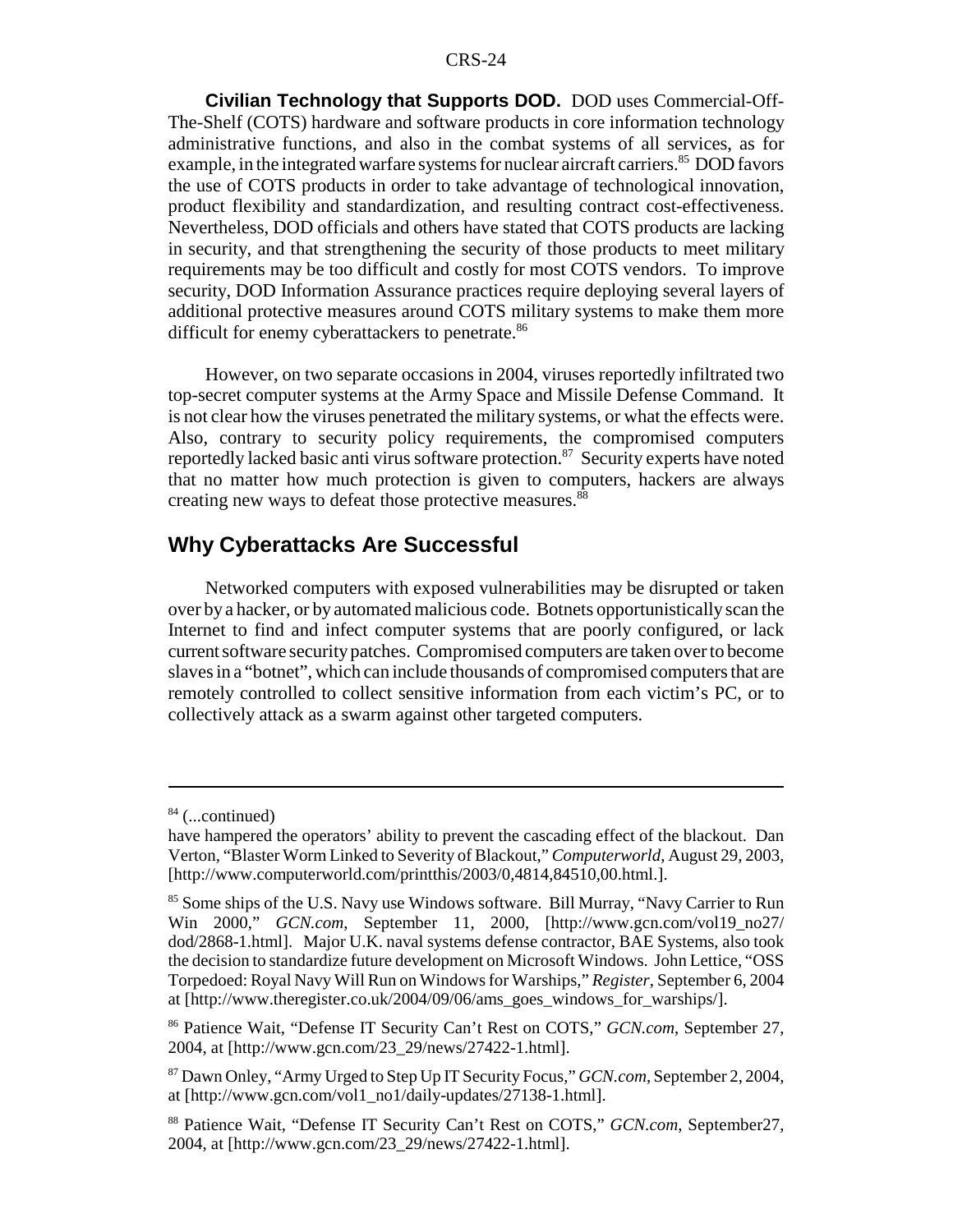Even computers that have updated software and the newest security patches may still be vulnerable to a type of cyberattack known as a "Zero-Day exploit." This may occur if a computer hacker discovers a new software vulnerability and launches a malicious attack to infect computers before a security patch can be created by the software vendor and distributed to protect users. Zero-day vulnerabilities in increasingly complex software are regularly discovered by computer hackers. Recent news articles report that zero-day vulnerabilities are now available at online auctions, where buyers and sellers negotiate with timed bidding periods and minimum starting prices. This allows newly-discovered computer security vulnerabilities to be sold quickly to the highest bidder. Computer security expert Terri Forslof, of Tipping Point, has reportedly said that such practices will "...increase the perceived value of vulnerabilities, and the good guys already have trouble competing with the money you can get on the black market."<sup>89</sup>

**The Insider Threat.** A major threat for organizations is the ease with which data can now be copied and carried outside using a variety of portable storage devices, such as small flash drives. Newer high-density memory stick technology reportedly allows installed computer applications to be run entirely from the flash drive. This means that the entire contents of a PC could possibly be copied to and stored on a small, easily portable, and easily concealed media device.<sup>90</sup>

Employees with access to sensitive information systems can initiate threats in the form of malicious code inserted into software that is being developed either locally, or under offshore contracting arrangements. For example, in January 2003, 20 employees of subcontractors working in the United States at the Sikorsky Aircraft Corporation were arrested for possession of false identification used to obtain security access to facilities containing restricted and sensitive military technology. All of the defendants pleaded guilty and have been sentenced, except for one individual who was convicted at trial on April 19,  $2004$ .<sup>91</sup>

**Persistence of Computer System Vulnerabilities.** Vulnerabilities in software and computer system configurations provide entry points for a cyberattack. Vulnerabilities persist largely as a result of poor security practices and procedures, inadequate training in computer security, or technical errors in software products.<sup>92</sup> Inadequate resources devoted to staffing the security function may also contribute to poor security practices. Home PC users often have little or no training in best practices for effectively securing home networks and equipment.

<sup>89</sup> Tim Green, *Web Site auctions software vulnerabilities to highest bidder*, Network World, August 8, 2007.

 $90$  McAfee Virtual Criminology Report: Organized Crime and the Internet, December 2006, [http://www.sigma.com.pl/pliki/albums/userpics/10007/Virtual\_Criminology\_Report\_ 2006.pdf].

<sup>&</sup>lt;sup>91</sup> U.S. Attorneys Office, District of Connecticut, at [http://www.usdoj.gov/usao/ct/attf. html].

 $92$  The SANS Institute, in cooperation with the National Infrastructure Protection Center (NIPC), publishes an annual list of the 10 most commonly exploited vulnerabilities for Windows systems and for Unix systems. *The SANS/FBI Twenty Most Critical Internet Security Vulnerabilities, 2003*, SANS, April 15, 2003 at [http://www.sans.org/top20/].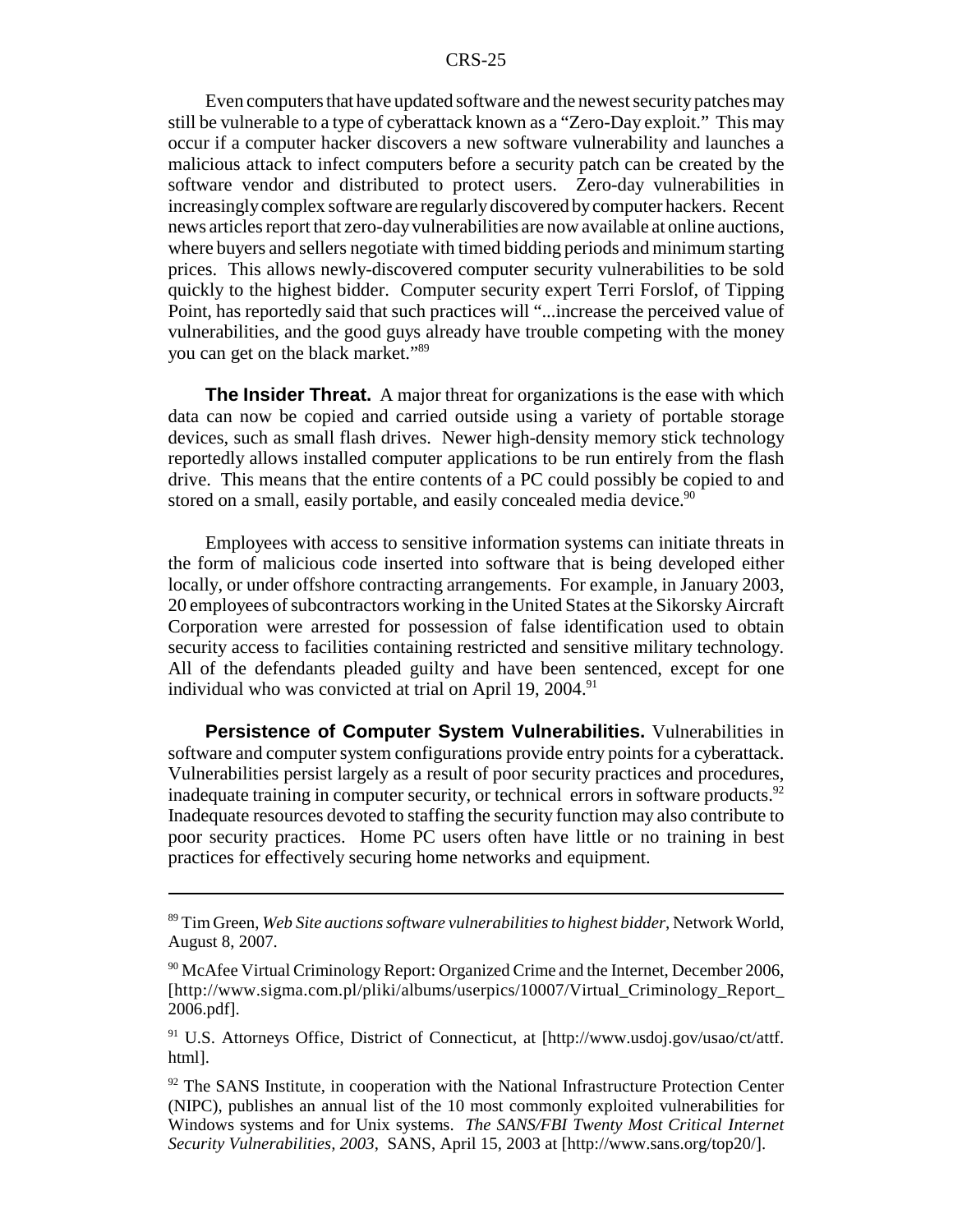**Errors in New Software Products.** Vendors for Commercial-Off-The-Shelf software (COTS) are often criticized for releasing new products with errors that create the computer system vulnerabilities.<sup>93</sup> Richard Clarke, former White House cyberspace advisor until 2003, has reportedly said that many commercial software products have poorly written, or poorly configured security features.<sup>94</sup> In response to such criticism, the software industry reportedly has made new efforts to design products with architectures that are more secure. For example, Microsoft has created a special Security Response Center and now works with DOD and with industry and government leaders to improve security features in its new products. However, many software industry representatives reportedly agree that no matter what investment is made to improve software security, there will continue to be vulnerabilities in future software because products are becoming increasingly more complex.<sup>95</sup>

**Inadequate Resources.** Although software vendors periodically release fixes or upgrades to solve newly discovered security problems, an important software security patch might not get scheduled for installation on an organization's computers until several weeks or months after the patch is available.<sup>96</sup> The job may be too time-consuming, too complex, or too low a priority for the system administration staff. With increased software complexity comes the introduction of more vulnerabilities, so system maintenance is never-ending. Sometimes the security patch itself may disrupt the computer when installed, forcing the system administrator to take additional time to adjust the computer to accept the new patch. To avoid such

<sup>&</sup>lt;sup>93</sup> In September 2003, Microsoft Corporation announced three new critical flaws in its latest Windows operating systems software. Security experts predicted that computer hackers may possibly exploit these new vulnerabilities by releasing more attack programs, such as the "Blaster worm" that recently targeted other Windows vulnerabilities causing widespread disruption on the Internet. Jaikumar Vijayan, "Attacks on New Windows Flaws Expected Soon," *Computerworld*, September 15, 2003, vol. 37, no. 37, p. 1.

<sup>&</sup>lt;sup>94</sup> Agencies operating national security systems must purchase software products from a list of lab-tested and evaluated products in a program that requires vendors to submit software for review in an accredited lab, a process (known as certification and accreditation under the Common Criteria, a testing program run by the National Information Assurance Partnership) that often takes a year and costs several thousand dollars. The review requirement previously has been limited to military national security software, however, the administration has stated that the government will undertake a review of the program in 2003 to "possibly extend" it as a new requirement for civilian agencies. Ellen Messmer, White House issue "National Strategy to Secure Cyberspace," *Network World Fusion*, February 14, 2003, [http://www.nwfusion.com/news/2003/0214ntlstrategy.html].

<sup>&</sup>lt;sup>95</sup> Scott Charney, Chief Security Strategist, Microsoft, Statement before the House Committee on Armed Services, Terrorism, Unconventional Threats and Capabilities Subcommittee, *Information Technology in the 21<sup>st</sup> Century Battlespace*, hearing, July 24, 2003, p. 9.

<sup>&</sup>lt;sup>96</sup> A survey of 2000 PC users found that 42% had not downloaded the vendor patch to ward off the recent Blaster worm attack, 23% said they do not regularly download software updates, 21% do not update their anti-virus signatures, and 70% said they were not notified by their companies about the urgent threat due to the Blaster worm. Jaikumar Vijayan, "IT Managers Say They Are Being Worn Down by Wave of Attacks," *Computerworld*, August 25, 2003, vol. 37, no. 34, p. 1.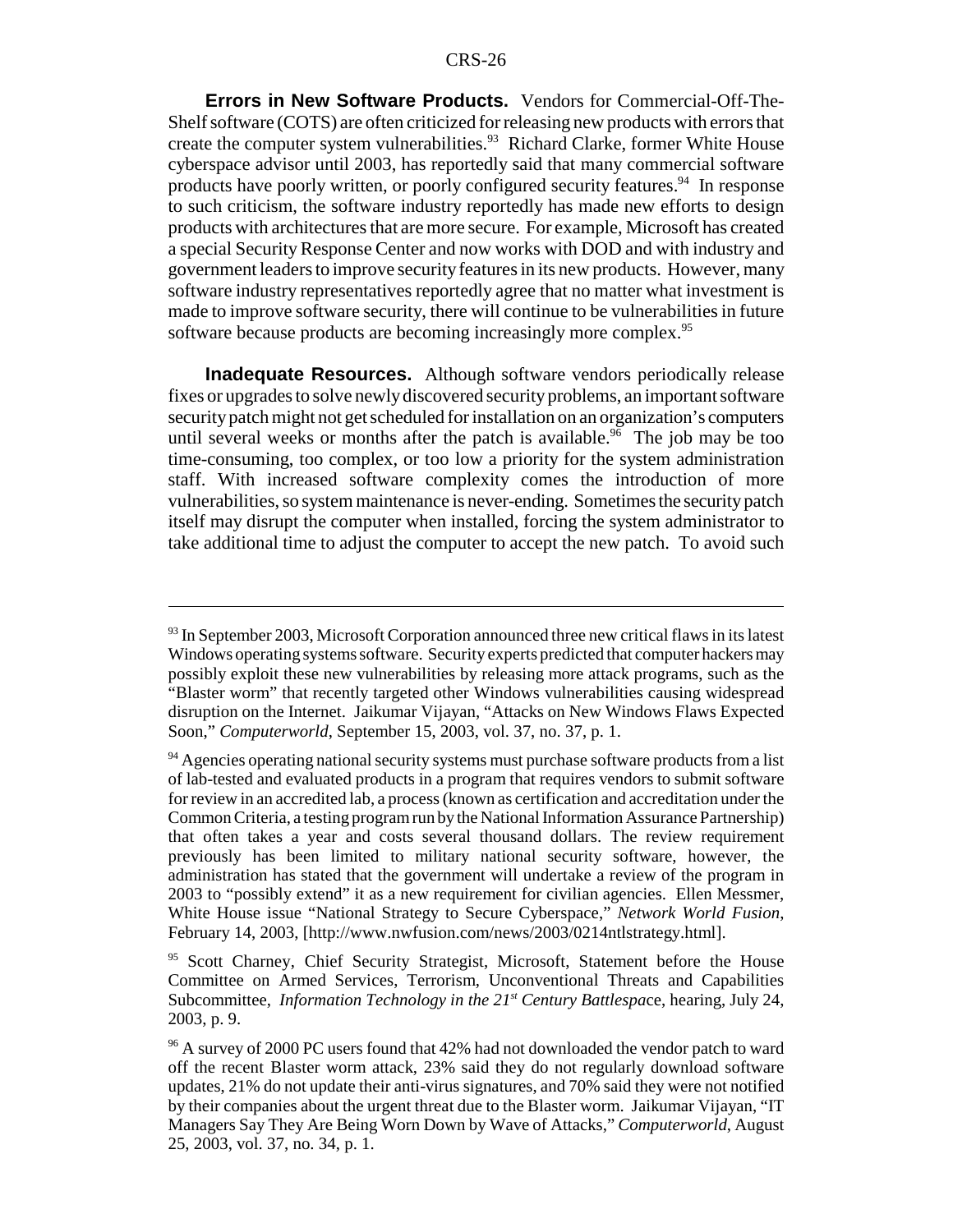disruption, a security patch may first require testing on a separate isolated network before it is distributed for installation on all other regular networked computers.

Because of such delays, the computer security patches installed in many organizations may lag considerably behind the current cyberthreat situation. Whenever delays are allowed to persist in private organizations, in government agencies, or among PC users at home, computer vulnerabilities that are widely reported may remain unprotected, leaving networks open to possible attack for long periods of time.

# **Future Attractiveness of Critical Infrastructure Systems**

 There has yet been no published evidence showing a widespread focus by cybercriminals on attacking the control systems that operate the U.S. civilian critical infrastructure. Disabling infrastructure controls for communications, electrical distribution or other infrastructure systems, is often described as a likely scenario to amplify the effects of a simultaneous conventional terrorist attack involving explosives.

However, in 2006, at a security discussion in Williamsburg, Virginia, a government analyst reportedly stated that criminal extortion schemes may have already occurred, where cyberattackers have exploited control system vulnerabilities for economic gain. And, in December 2006, malicious software that automatically scans for control system vulnerabilities reportedly was made available on the Internet for use by cybercriminals. This scanner software reportedly can enable individuals with little knowledge about infrastructure control systems to locate a SCADA computer connected to the Internet, and quickly identify its security vulnerabilities.

The Idaho National Laboratory is tasked to study and report on technology risks associated with infrastructure control systems. Past studies have shown that many, if not most, automated control systems are connected to the Internet, or connected to corporate administrative systems that are connected to the Internet, and are currently vulnerable to a cyberattack. And, because many of these infrastructure SCADA systems were not originally designed with security as a priority, in many cases, new security controls cannot now be easily implemented to reduce the known security vulnerabilities.  $97$  Following past trends, where hackers and cybercriminals have taken advantage of easy vulnerabilities, some analysts now predict that we may gradually see new instances where cybercriminals exploit vulnerabilities in critical infrastructure control systems.<sup>98</sup>

<sup>&</sup>lt;sup>97</sup> Testimony of Aaron Turner, House Committee on Homeland Security, Subcommittee on Emerging Threats, Cybersecurity and Science & Technology, Hearing on "Cyber Insecurity: Hackers are Penetrating Federal Systems and Critical Infrastructure," April 19, 2007, [http://homeland.house.gov/SiteDocuments/20070419153130-95132.pdf].

<sup>98</sup> Testimony of Aaron Turner, House Committee on Homeland Security, Subcommittee on Emerging Threats, Cybersecurity and Science & Technology, Hearing on "Cyber Insecurity: Hackers are Penetrating Federal Systems and Critical Infrastructure," April 19, 2007, [http://homeland.house.gov/SiteDocuments/20070419153130-95132.pdf].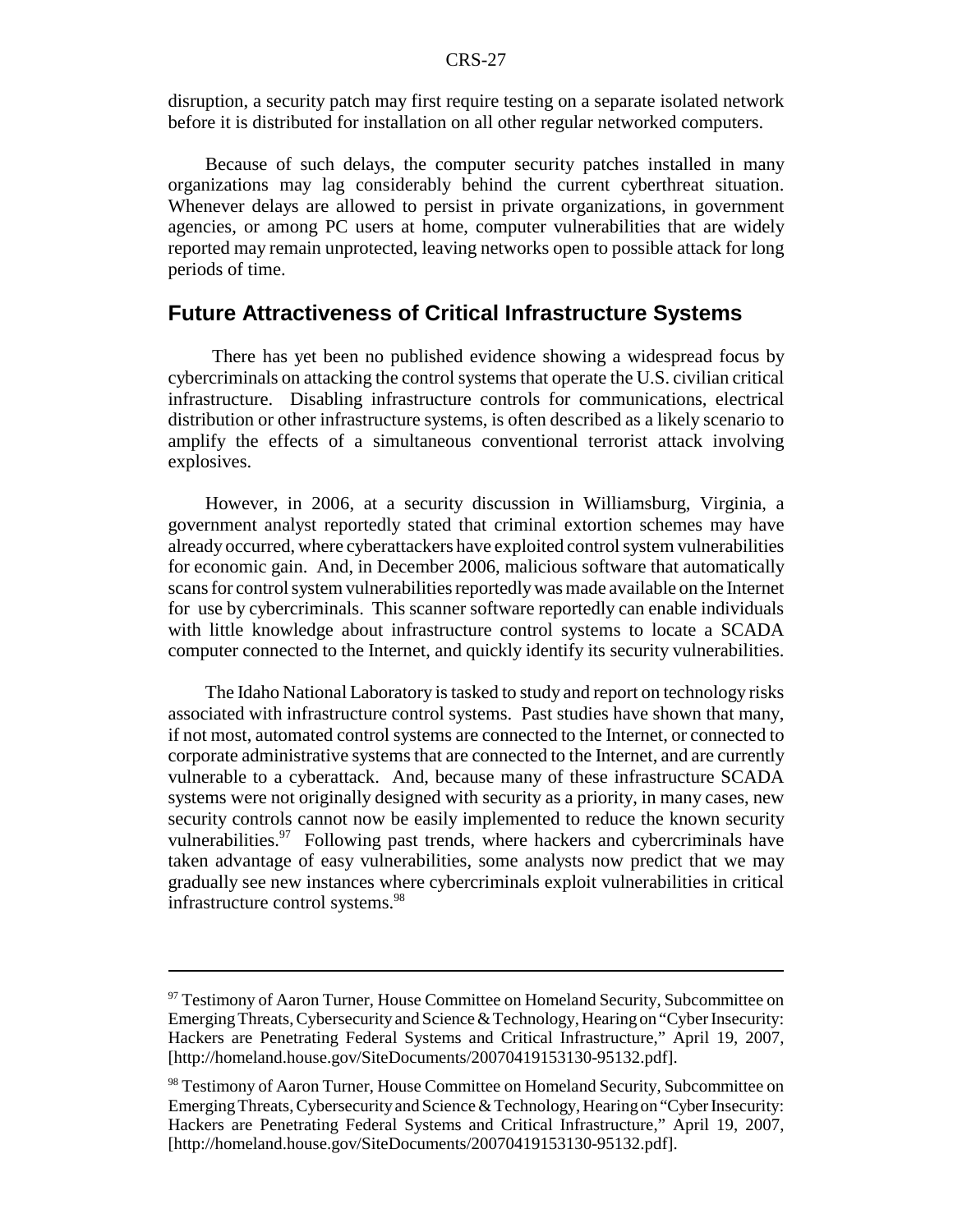#### **Measuring Cybercrime**

New, automated attack methods have outpaced current methods for tracking the number and severity of cyberattacks and cybercrime intrusions. For example, according to a study by the Cooperative Association for Internet Data Analysis (CAIDA), on January 25, 2003, the SQL Slammer worm (also known as "Sapphire") automatically spread to infect more than 90% of vulnerable computers worldwide within 10 minutes of its release on the Internet, making it the fastest-spreading computer worm in history. As the study reports, the Slammer worm doubled in size every 8.5 seconds and achieved its full scanning rate (55 million scans per second) after about 3 minutes. It caused considerable harm through network outages which led to numerous canceled airline flights and automated teller machine (ATM) failures.<sup>99</sup>

The use of automated tools for cybercrime has had a dramatic affect on the Computer Emergency Response Team/ Coordinating Center (CERT/CC). In 2004, CERT/CC announced that it had abandoned its traditional practice of producing an annual report tracking the number of cyber intrusions recorded for each year. For many years prior to 2004, CERT/CC had maintained a database of statistics about security incidents that were reported to it anonymously by businesses and individuals worldwide. The reason given for abandoning its annual tracking report was because the widespread use of new, automated cyberattack tools had escalated the number of network attacks to such a high level, that the CERT/CC organization determined that traditional methods for counting security incidents had become meaningless as a metric for assessing the scope and effects of attacks against Internet-connected systems.<sup>100</sup> The CERT-CC website currently states, "Given the widespread use of automated attack tools, attacks against Internet-connected systems have become so commonplace that counts of the number of incidents reported provide little information with regard to assessing the scope and impact of attacks. Therefore, beginning in 2004, we stopped publishing the number of incidents reported."101

The FBI estimates that all types of computer crime in the U.S. now costs industry about \$400 billion, while officials in the Department of Trade and Industry in Britain say computer crime has risen by 50 percent from 2005 to 2006. As one example of costs associated with a recent computer security breach, TJX, the parent company of TJ Maxx, took a \$12 million charge in its fiscal first quarter of 2008 due to the theft of more than 45 million credit and debit card numbers, starting in 2006. The money reportedly went to investigating and containing the intrusion, improving computer security, communicating with customers, and other fees. TJX estimates that, adding damages from future lawsuits, the breach may eventually cost \$100 per lost record, or a total of \$4.5 billion.<sup>102</sup>

<sup>99 &</sup>quot;Internet Worm Keeps Striking," January 27, 2003, *CBSNews.com* at [http://www.cbsnews.com/stories/2003/01/28/tech/main538200.shtml].

<sup>100 &</sup>quot;CERT/CC Statistics 1988-2004" at [http://www.cert.org/stats/cert\_stats.html].

<sup>101</sup> CERT Coordination Center, Carnegie Mellon University, [http://www.cert.org/stats/].

<sup>102</sup> Sharon Gaudin, *Breach Costs Soar at TJX*, Information Week, May 21, 2007, p. 19.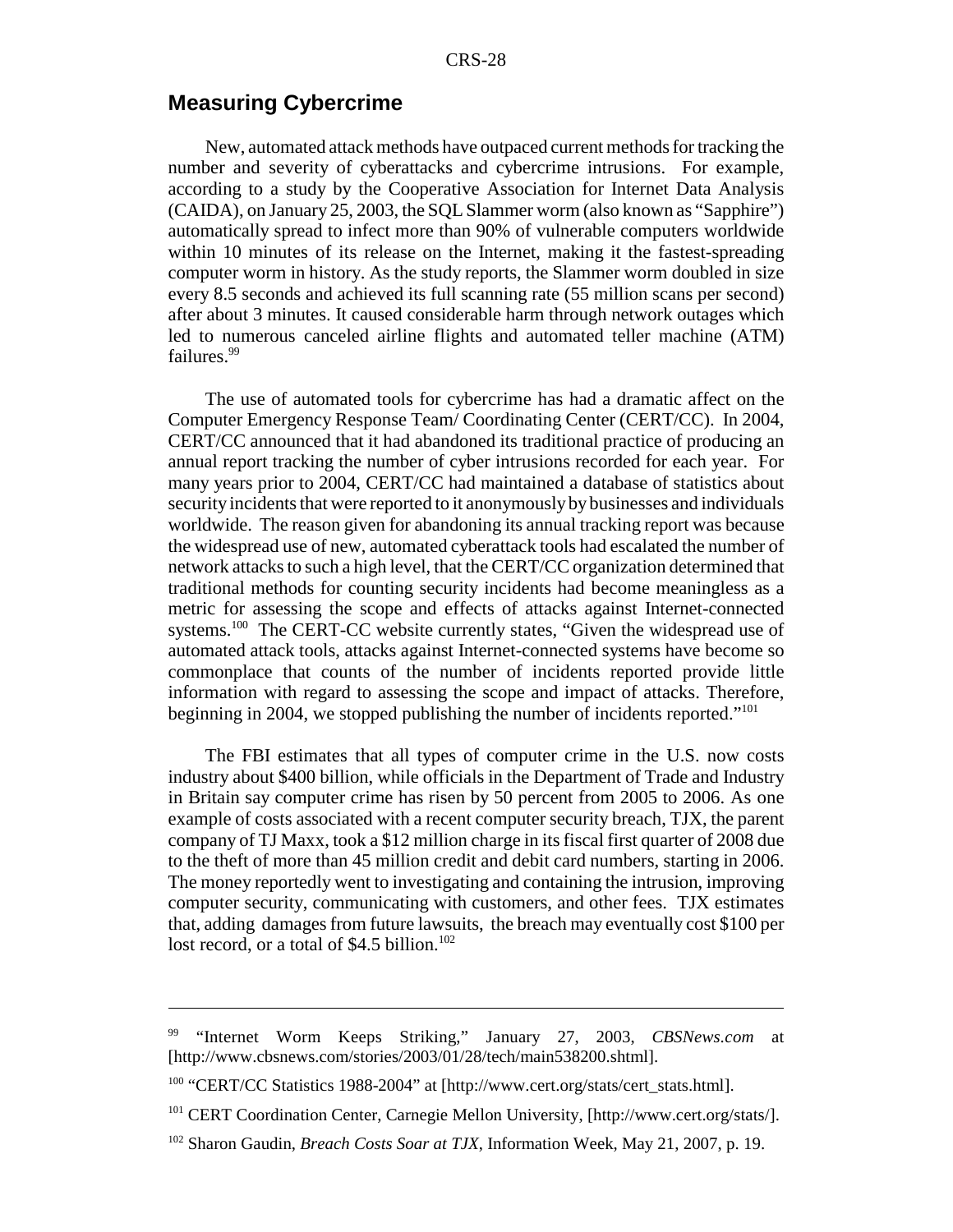It is estimated that only five per cent of cybercriminals are ever arrested or convicted because the anonymity associated with web activity makes them hard to catch, and the trail of evidence needed to link them to a cybercrime is hard to unravel. Studies also show that cybercrime incidents are rarely reported, especially by companies that wish to avoid negative publicity leading to possible loss of confidence by its customers. However, law enforcement officials argue that "maintaining a code of silence" won't benefit a company in the long-run. Steven Martinez, deputy assistant director for the FBI's cyber division, reportedly stated at the 2006 RSI Computer Security Conference that partnerships between law enforcement, the academic community, and the private sector are key to understanding and reducing cybercrime.<sup>103</sup>

Each year, the Computer Security Institute (CSI), with help from the FBI, conducts a survey of thousands of security practitioners from U.S. corporations, government agencies, financial institutions, and universities. The CSI/FBI Computer Crime and Security Survey, published annually, is perhaps the most widely-used source of information about how often computer crime occurs and how expensive these crimes can be. The 2006 survey indicated that the average financial loss reported due to security breaches was \$167,713, an 18% decrease from the previous year's average loss of \$203,606.

However, some observers argue that the analyses reported in the CSI/FBI survey may be questionable, because the survey methodology is not statistically valid.<sup>104</sup> This is because the survey is limited only to CSI members, which reduces the likelihood that respondents are a representative sample of all security practitioners, or that their employers are representative of employers in general. In addition, the 2006 CSI/FBI survey points out that most companies are continuing to sweep security incidents under the rug.

With the apparent absence of statistically valid survey results concerning the financial costs of computer crime, and with an accompanying lack of clear data about the number and types of computer security incidents reported, it appears that there may be no valid way to currently understand the real scope and intensity of cybercrime. The growing use of botnets and sophisticated malicious code also suggests that the percentage of unreported cybercrime, plus the percentage undetected, may both be going up.

#### **Problems Tracing Cybercrime**

The challenge of identifying the source of attacks is complicated by the unwillingness of commercial enterprises to report attacks, owing to potential liability concerns. CERT/CC estimates that as much as 80% of all actual computer security

<sup>&</sup>lt;sup>103</sup> Marcia Savage, "Companies Still Not Reporting Attacks, FBI Director Says," SearchSecurity.com, February 15, 2006, [http://searchsecurity.techtarget.com/original Content/0,289142,sid14\_gci1166845,00.html?bucket=NEWS&topic=299990].

<sup>104</sup> Bill Brenner, "Security Blog Log: Has CSI/FBI Survey Jumped the Shark?" SearchSecurity.com, July 21, 2006, [http://searchsecurity.techtarget.com /columnItem/0,294698,sid14\_gci1202328,00.html].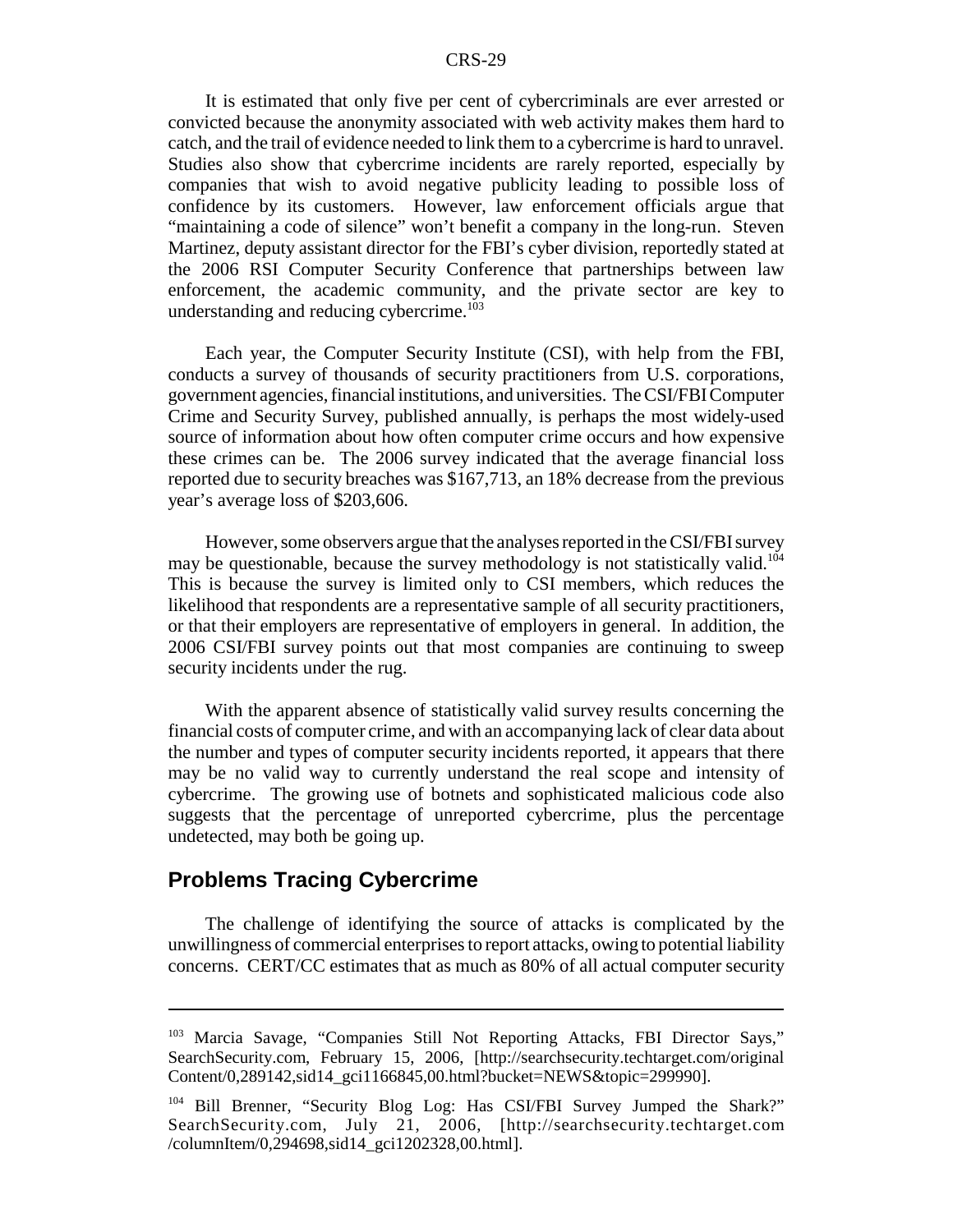incidents still remain unreported.<sup>105</sup> Law enforcement officials concede they are making little progress in tracing the profits and finances of cybercriminals. Online payment services, such as PayPal and E-Gold, enable criminals to launder their profits and exploit the shortcomings of international law enforcement. Recently, Intermix Media was fined \$7.5 million in penalties for distribution of spyware which silently captures personal information from user's PCs. However, some adware and spyware purveyors reportedly can still make millions of dollars per year in profits. Many companies who distribute spyware are difficult to pursue legally because they typically also offer some legitimate services. In many cases, the finances that back cybercrimes are so distributed they are hard for law enforcement to figure out.<sup>106</sup>

# **Organized Cybercrime**

Some large cybercriminal groups are transnational, with names like Shadowcrew, Carderplanet, and Darkprofits. Individuals in these groups reportedly operate from locations all over the world, working together to hack into systems, steal credit card information and sell identities, in a very highly structured, organized network.107 Organized crime is also recruiting teenagers who indicate they feel safer doing illegal activity online than in the street. A recent report from the McAfee security organization, titled the "Virtual Criminology Report", draws on input from Europe's leading high-tech crime units and the FBI, and suggests that criminal outfits are targeting top students from leading academic institutions and helping them acquire more of the skills needed to commit high-tech crime on a massive scale.<sup>108</sup>

In the future, we may see new and different modes of criminal organization evolve in cyberspace. Cyberspace frees individuals from many of the constraints that apply to activities in the physical world, and current forms of criminal organization may not transition well to online crime. Cybercrime requires less personal contact, less need for formal organization, and no need for control over a geographical territory. Therefore, some researchers argue that the classical hierarchical structures of organized crime groups may be unsuitable for organized crime on the Internet. Consequently, online criminal activity may emphasize lateral relationships and networks instead of hierarchies.<sup>109</sup>

 $105$  Many cyberattacks are unreported usually because the organization is unable to recognize that it has been attacked, or because the organization is reluctant to reveal publicly that it has experienced a cyberattack, Government Accountability Office, *Information Security: Further Efforts Needed to Fully Implement Statutory Requirements in DOD*, GAO-03- 1037T, July 24, 2003, p. 6.

<sup>106</sup> Matt Hines, "Malware Money Though to Trace," *Eweek*, September 18, 2006, p. 14.

 $107$  Kevin Poulsen, "Feds Square off with Organized Cyber Crime," Security Focus, February 17, 2005, [http://www.securityfocus.com/news/10525].

<sup>108</sup> Bill Brenner, "Criminals Find Safety in Cyberspace," SearchSecurity.com, December 18, 2006, [http://searchsecurity.techtarget.com/originalContent/0,289142,sid14\_gci1235455,00. html?bucket=NEWS&topic=299990].

<sup>109</sup> Council of Europe Octopus Programme, *Summary of the Organised Crime Situation Report 2004: Focus on the Threat of Cybercrime*, Strausbourg, September 6, 2004, p. 48.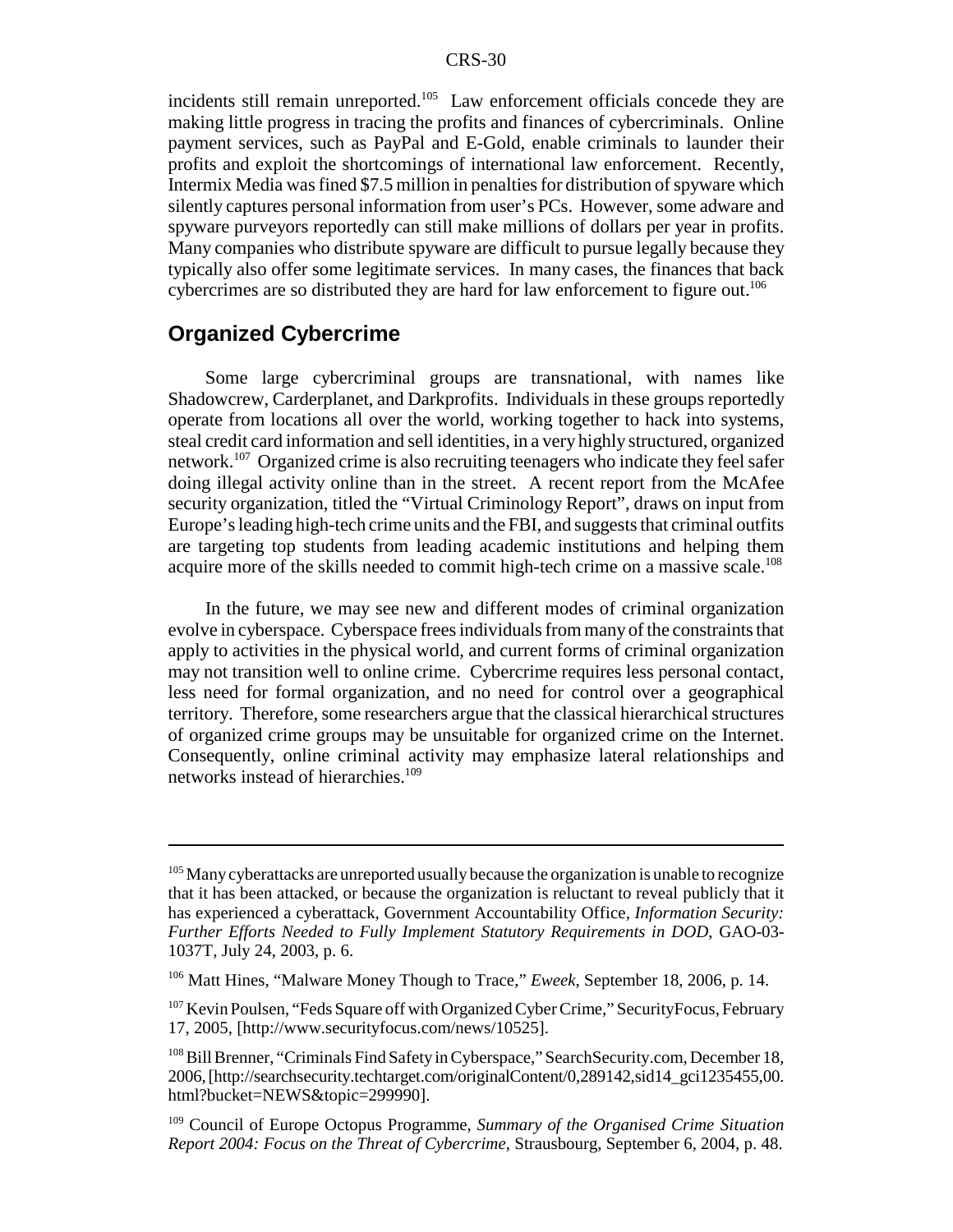Instead of assuming stable personnel configurations that can persist for years, online criminal organization may incorporate the "swarming" model, in which individuals coalesce for a limited period of time in order to conduct a specific task, or set of tasks, and afterwards go their separate ways. The task of law enforcement could therefore become much more difficult. If cybercriminals evolve into the "Mafia of the moment" or the "cartel of the day," police will lose the advantage of identifying a permanent group of participants who engage in a set of routine illicit activities, and this will only contribute to the future success of organized  $c$ ybercrime. $110$ 

# **Federal Efforts to Protect Computers**

The federal government has taken steps to improve its own computer security and to encourage the private sector to also adopt stronger computer security policies and practices to reduce infrastructure vulnerabilities. In 2002, the Federal Information Security Management Act (FISMA) was enacted, giving the Office of Management and Budget (OMB) responsibility for coordinating information security standards and guidelines developed by federal agencies.<sup>111</sup> In 2003, the National Strategy to Secure Cyberspace was published by the Administration to encourage the private sector to improve computer security for the U.S. critical infrastructure through having federal agencies set an example for best security practices.<sup>112</sup>

The National Cyber Security Division (NCSD), within the National Protection and Programs Directorate of the Department of Homeland Security (DHS) oversees a Cyber Security Tracking, Analysis and Response Center (CSTARC), tasked with conducting analysis of cyberspace threats and vulnerabilities, issuing alerts and warnings for cyberthreats, improving information sharing, responding to major cybersecurity incidents, and aiding in national-level recovery efforts. In addition, a new Cyber Warning and Information Network (CWIN) has begun operation in 50 locations, and serves as an early warning system for cyberattacks.<sup>113</sup> The CWIN is engineered to be reliable and survivable, has no dependency on the Internet or the public switched network (PSN), and reportedly will not be affected if either the Internet or PSN suffer disruptions.<sup>114</sup>

<sup>110</sup> Susan Brenner, "Organized Cybercrime? How Cyberspace May Affect the Structure of Criminal Relationships," *North Carolina Journal of Law and Technology*, 2002, [http://www.jolt.unc.edu/Vol4\_I1/Web/Brenner-V4I1.htm].

<sup>&</sup>lt;sup>111</sup> GAO has noted that many federal agencies have not implemented security requirements for most of their systems, and must meet new requirements under FISMA. See GAO Report GAO-03-852T, *Information Security: Continued Efforts Needed to Fully Implement Statutory Requirements*, June 24, 2003.

<sup>112</sup> Tinabeth Burton, *ITAA Finds Much to Praise in National Cybersecurity Plan,* May 7, 2003, [http://www.findarticles.com/p/articles/mi\_go1965/is\_200303/ai\_n7418485]

<sup>113</sup> Bara Vaida, "Warning Center for Cyber Attacks is Online, Official Says," *Daily Briefing*, GovExec.com, June 25, 2003.

<sup>&</sup>lt;sup>114</sup> The Cyber Warning Information Network (CWIN) provides voice and data connectivity to government and industry participants in support of critical infrastructure protection, (continued...)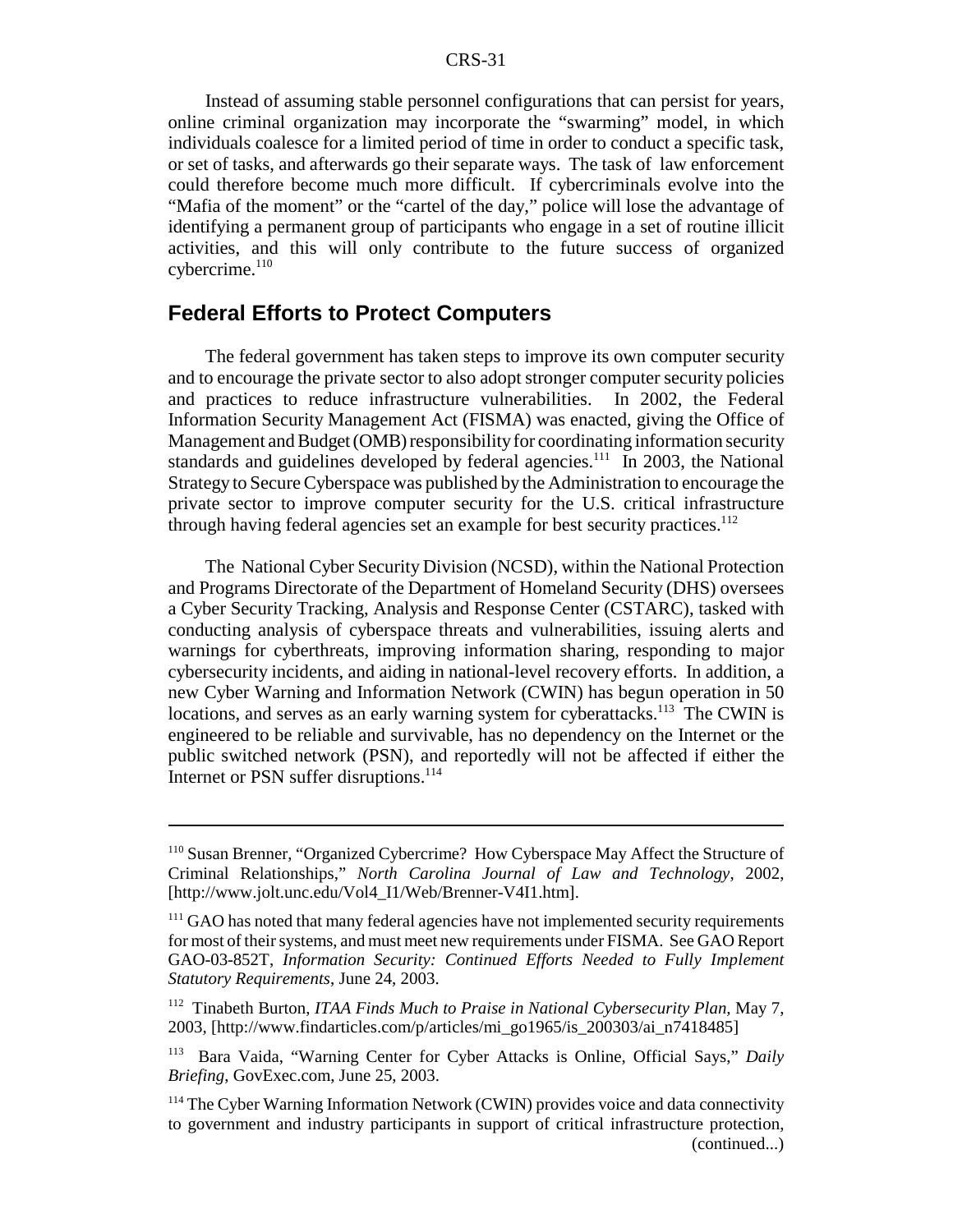In January 2004, the NCSD also created the National Cyber Alert System (NCAS), a coordinated national cybersecurity system that distributes information to subscribers to help identify, analyze, and prioritize emerging vulnerabilities and cyberthreats. NCAS is managed by the United States Computer Emergency Readiness Team (US-CERT), a partnership between NCSD and the private sector, and subscribers can sign up to receive notices from this new service by visiting the US-CERT website.<sup>115</sup>

# **International Convention on Cybercrime**

Cybercrime is also a major international challenge, even though attitudes about what comprises a criminal act of computer wrongdoing still vary from country to country. However, the Convention on Cybercrime was adopted in 2001 by the Council of Europe, a consultative assembly of 43 countries, based in Strasbourg. The Convention, effective July 2004, is the first and only international treaty to deal with breaches of law "over the internet or other information networks." The Convention requires participating countries to update and harmonize their criminal laws against hacking, infringements on copyrights, computer facilitated fraud, child pornography, and other illicit cyber activities.<sup>116</sup>

Although the United States has signed and ratified the Convention, it did not sign a separate protocol that contained provisions to criminalize xenophobia and racism on the Internet, which would raise Constitutional issues in the United States.117 The separate protocol could be interpreted as requiring nations to imprison anyone guilty of "insulting publicly, through a computer system" certain groups of people based on characteristics such as race or ethnic origin, a requirement that could make it a crime to e-mail jokes about ethnic groups or question whether the Holocaust occurred. The Department of Justice has said that it would be unconstitutional for the United States to sign that additional protocol because of the First Amendment's guarantee of freedom of expression. The Electronic Privacy Information Center, in a June 2004 letter to the Foreign Relations Committee, objected to U.S. ratification of the Convention, because it would "create invasive investigative techniques while failing to provide meaningful privacy and civil liberties safeguards."<sup>118</sup>

 $114$  (...continued)

<sup>[</sup>http://www.publicsectorinstitute.net/ELetters/HomelandSecurityStrategies/Volume1 No1/CyberWarningNetLaunch.lsp].

<sup>115 [</sup>http://www.us-cert.gov/cas/].

<sup>116</sup> Full text for the Convention on Cyber Crime may be found at [http://conventions.coe.int/Treaty/Commun/QueVoulezVous.asp?NT=185&CM=8&DF= 18/06/04&CL=ENG].

<sup>&</sup>lt;sup>117</sup> The U.S. Senate Committee on Foreign Relations held a hearing on the Convention on June 17, 2004. CRS Report RS21208, *Cybercrime: The Council of Europe Convention*, by Kristin Archick. Estelle Durnout, *Council of Europe Ratifies Cybercrime Treaty*, ZDNet, March 22, 2004, at [http://news.zdnet.co.uk/business/legal/0,39020651,39149470,00.htm].

<sup>118 [</sup>http://www.epic.org/privacy/intl/senateletter-061704.pdf].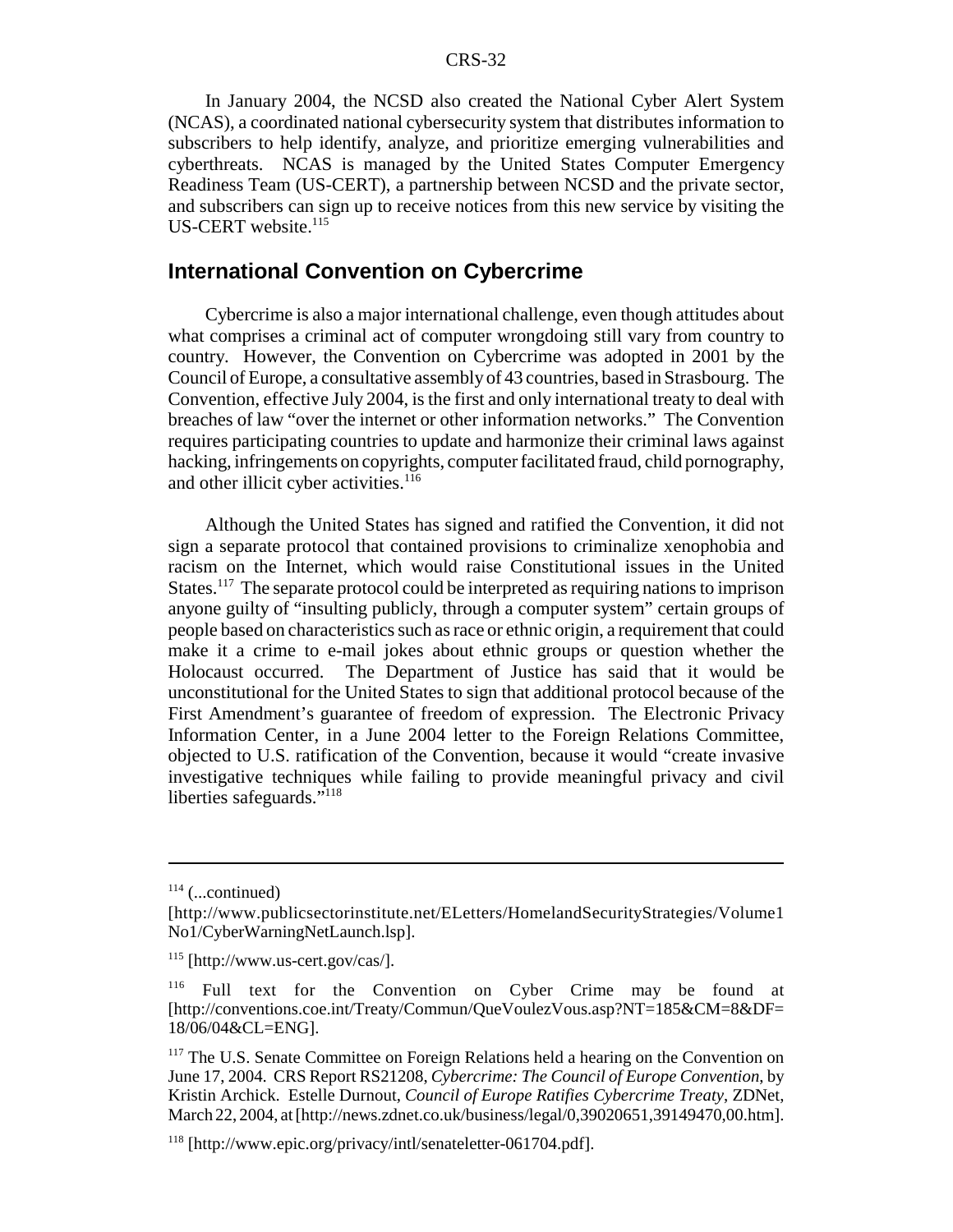On August 3, 2006, the U.S. Senate passed a resolution of ratification for the Convention. The United States will comply with the Convention based on existing U.S. federal law; and no new implementing legislation is expected to be required. Legal analysts say that U.S. negotiators succeeded in scrapping most objectionable provisions, thereby ensuring that the Convention tracks closely with existing U.S.  $\overline{l}$ aws.<sup>119</sup>

# **The Need to Improve Cybersecurity**

Department of Defense (DOD) officials have stated that, while the threat of cyber attack is "less likely" to appear than conventional physical attack, it could actually prove more damaging because it could involve disruptive technology that might generate unpredictable consequences that give an adversary unexpected advantages.120 The Homeland Security Presidential Directive 7 required that the Department of Homeland Security (DHS) coordinate efforts to protect the cybersecurity for the nation's critical infrastructure. This resulted in two reports in 2005, titled "Interim National Infrastructure Protection Plan," and "The National Plan for Research and Development in Support of Critical Infrastructure Protection", where DHS provided a framework for identifying and prioritizing, and protecting each infrastructure sector.

However, some observers question why, in light of the many such reports describing an urgent need to reduce cybersecurity vulnerabilities, there is not an apparent perceived sense of national urgency to close the gap between cybersecurity and the threat of cyberattack. For example, despite Federal Information Security Management Act of 2002 (FISMA), some experts argue that security remains a low priority, or is treated almost as an afterthought at some domestic federal agencies.<sup>121</sup> In 2007, the Government Accountability Office issued a report, titled "Critical Infrastructure Protection: Multiple Efforts to Secure Control Systems Are Under Way, but Challenges Remain," which states that cybersecurity risks have actually increased for infrastructure control systems because of the persistence of interconnections with the Internet, and continued open availability of detailed information on the technology and configuration of the control systems. The report states that no overall strategy yet exists to coordinate activities to improve computer security across federal agencies and the private sector, which owns the critical

<sup>&</sup>lt;sup>119</sup> For more information about the Convention on Cybercrime, see CRS Report RS21208, *Cybercrime: The Council of Europe Convention*, by Kristin Archick.

<sup>&</sup>lt;sup>120</sup> Advantages of EA and CNA might derive from United States reliance on a computercontrolled critical infrastructure, along with unpredictable results depending on severity of the attack. Jason Sherman, "Bracing for Modern Brands of Warfare," *Air Force Times*, September 27, 2004, [http://www.airforcetimes.com/story.php?f=1-AIRPAPER-358727. php].

<sup>&</sup>lt;sup>121</sup> Statement of James A. Lewis, Senior Fellow and Director, Technology and Public Policy Program, Center for Strategic and International Studies, Committee on House Oversight and Government Reform Subcommittee on Government Management, Organization, and Procurement, Subcommittee on Information Policy, Census, and National Archives, June 7, 2007.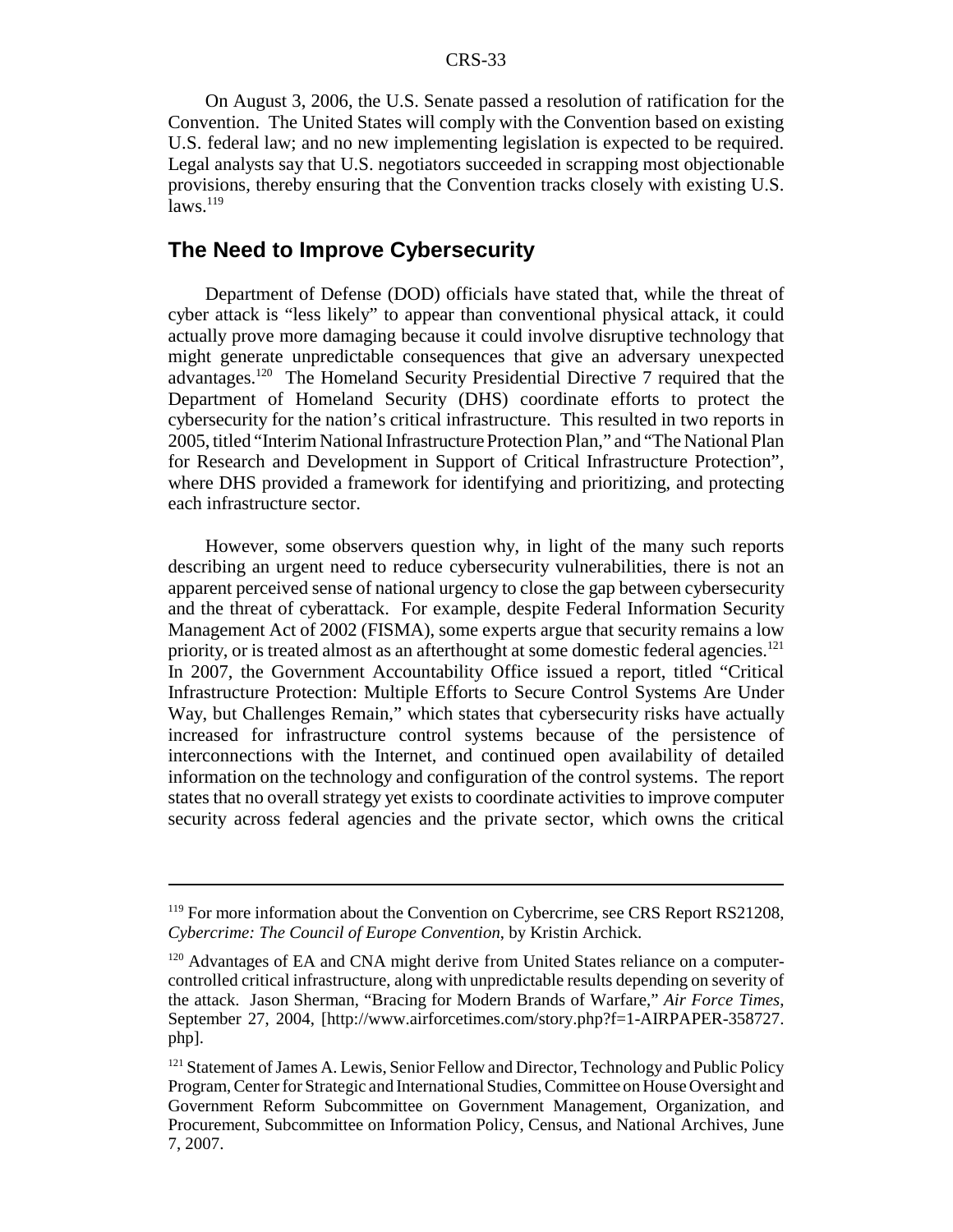infrastructure.<sup>122</sup> Some observers argue that, as businesses gradually strengthen their security policies for headquarters and administrative systems, the remote systems that control critical infrastructure and manufacturing may soon be seen as easier targets of opportunity for cybercrime.

Cybercrime is obviously one of the risks of doing business in the age of the internet, but observers argue that many decision-makers may currently view it as a low-probability threat. Some researchers suggest that the numerous past reports describing the need to improve cybersecurity have not been compelling enough to make the case for dramatic and urgent action by decision-makers. Others suggest that even though relevant information is available, future possibilities are still discounted, which reduces the apparent need for present-day action. In addition, the costs of current inaction are not borne by the current decision-makers. These researchers argue that IT vendors must be willing to regard security as a product attribute that is coequal with performance and cost; IT researchers must be willing to value cybersecurity research as much as they value research for high performance or cost-effective computing; and, finally, IT purchasers must be willing to incur present-day costs in order to obtain future benefits.<sup>123</sup>

# **Issues for Congress**

Policy issues for cybercrime and cyberterrorism include a need for the following:

- increase awareness about changing threats due to the growing technical skills of extremists and terrorist groups;
- ! develop more accurate methods for measuring the effects of cybercrime;
- help to determine appropriate responses by DOD to a cyberattack;
- examine the incentives for achieving the goals of the National Strategy to Secure Cyberspace;
- search for ways to improve the security of commercial software products;
- ! explore ways to increase security education and awareness for businesses and home PC users; and

<sup>122</sup> GAO -08-119T, *Critical Infrastructure Protection: Multiple Efforts to Secure Control Systems are Under Way, but Challenges Remain*, October 17, 2007.

<sup>&</sup>lt;sup>123</sup> Seymour Goodman and Herber Lin, editors, Toward a Safer and More Secure Cyberspace, *Committee on Improving Cybersecurity Research in the United States, National Research Council,* 2007, pp. 261-267, [http://books.nap.edu/openbook.php?isbn=030910 3959].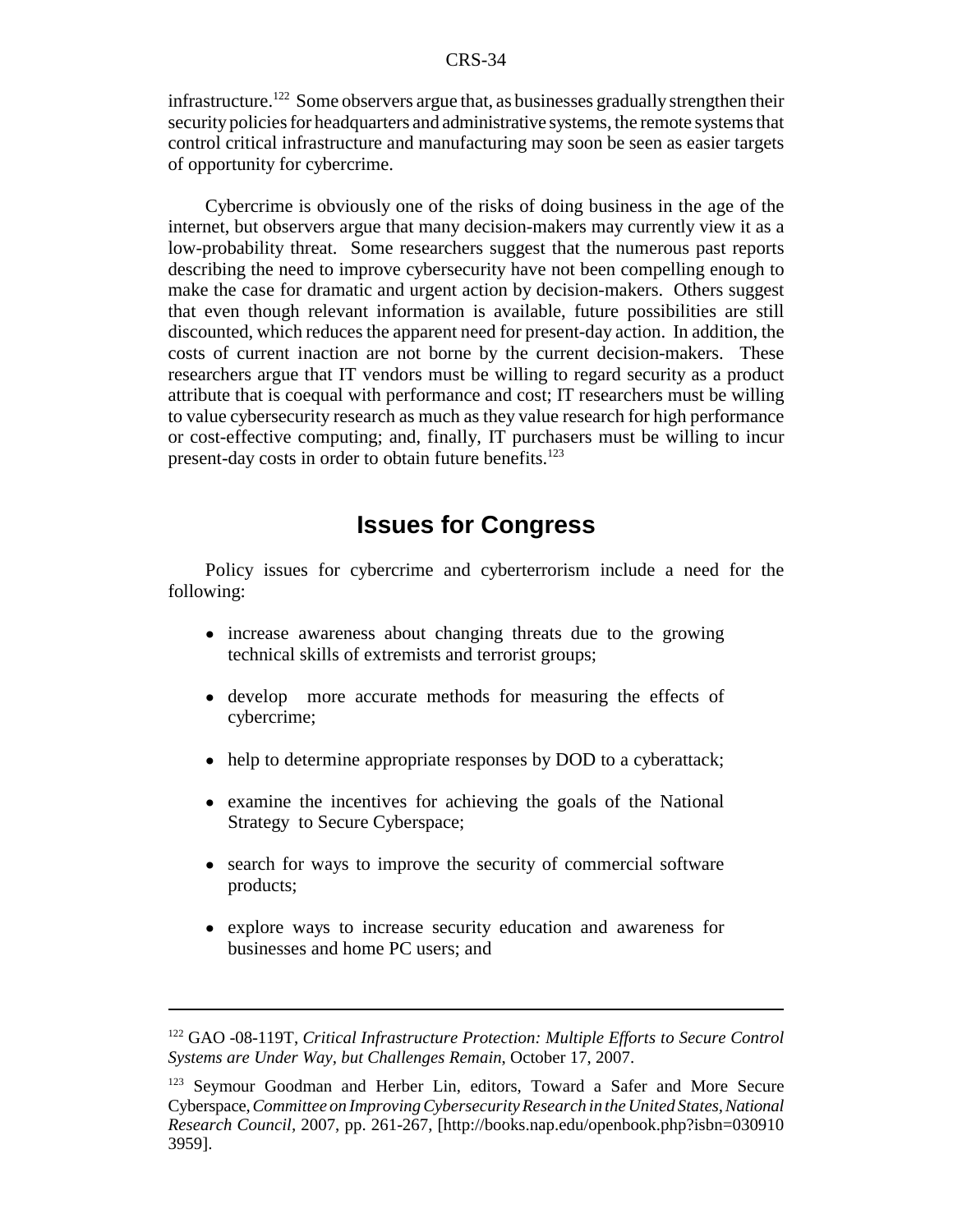• find ways for private industry and government to coordinate to protect against cyberattack.

Congress may also wish to consider ways to harmonize existing federal and state laws that require notice to persons when their personal information has been affected by a computer security breach, and that impose obligations on businesses and owners of that restricted information.<sup>124</sup>

# **Growth in Technical Capabilities of Terrorists**

Seized computers belonging to Al Qaeda indicate its members are becoming more familiar with hacker tools and services that are available over the Internet.<sup>125</sup> Could terrorist groups find it advantageous to hire a cybercrime botnet tailored to attack specific targets, possibly including the civilian critical infrastructure of Western nations? Could cybercrime botnets, used strategically, provide a useful way for extremists to amplify the effects of a conventional terrorist attack using bombs?

As computer-literate youth increasingly join the ranks of terrorist groups, will cyberterrorism likely become increasingly more mainstream in the future? Will a computer-literate leader bring increased awareness of the advantages of an attack on information systems, or be more receptive to suggestions from other, newer computer-literate members? Once a new tactic has won widespread media attention, will it likely motivate other rival terrorist groups to follow along the new pathway?<sup>126</sup>

### **Better Measurement of Cybercrime Trends**

Experiences at CERT/CC show that statistical methods for measuring the volume and economic effects of cyberattacks may be questionable. Without sound statistical methods to accurately report the scope and effects of cybercrime, government and legal authorities will continue to have unreliable measures of the effectiveness of their policies and enforcement actions.

Figures from several computer security reports now used for measuring annual financial losses to U.S. industry due to intrusions and cybercrime are believed by some observers to be limited in scope or possibly contain statistical bias.<sup>127</sup> Is there

 $124$  For more information about laws related to identity theft, see CRS Report RL34120, *Information Security and Data Breach Notification Safeguards*, by Gina Marie Stevens.

<sup>125</sup> Richard Clarke, "Vulnerability: What Are Al Qaeda's Capabilities?" *PBS Frontline: Cyberwar*, April 2003, at [http://www.pbs.org].

<sup>&</sup>lt;sup>126</sup> Jerrold M. Post, Kevin G. Ruby, and Eric D. Shaw, "From Car Bombs to Logic Bombs: The Growing Threat From Information Terrorism," *Terrorism and Political Violence*, summer 2000, vol. 12, no. 2, pp. 97-122.

 $127$  A well known source of information about the costs of cyberattacks is the annual computer security survey published by the Computer Security Institute (CSI), which utilizes data collected by the FBI. However, respondents to the CSI/FBI survey of computer security issues are generally limited only to CSI members, which may create statistical bias that affects the survey findings. Recently, CSI has also conceded weaknesses in its (continued...)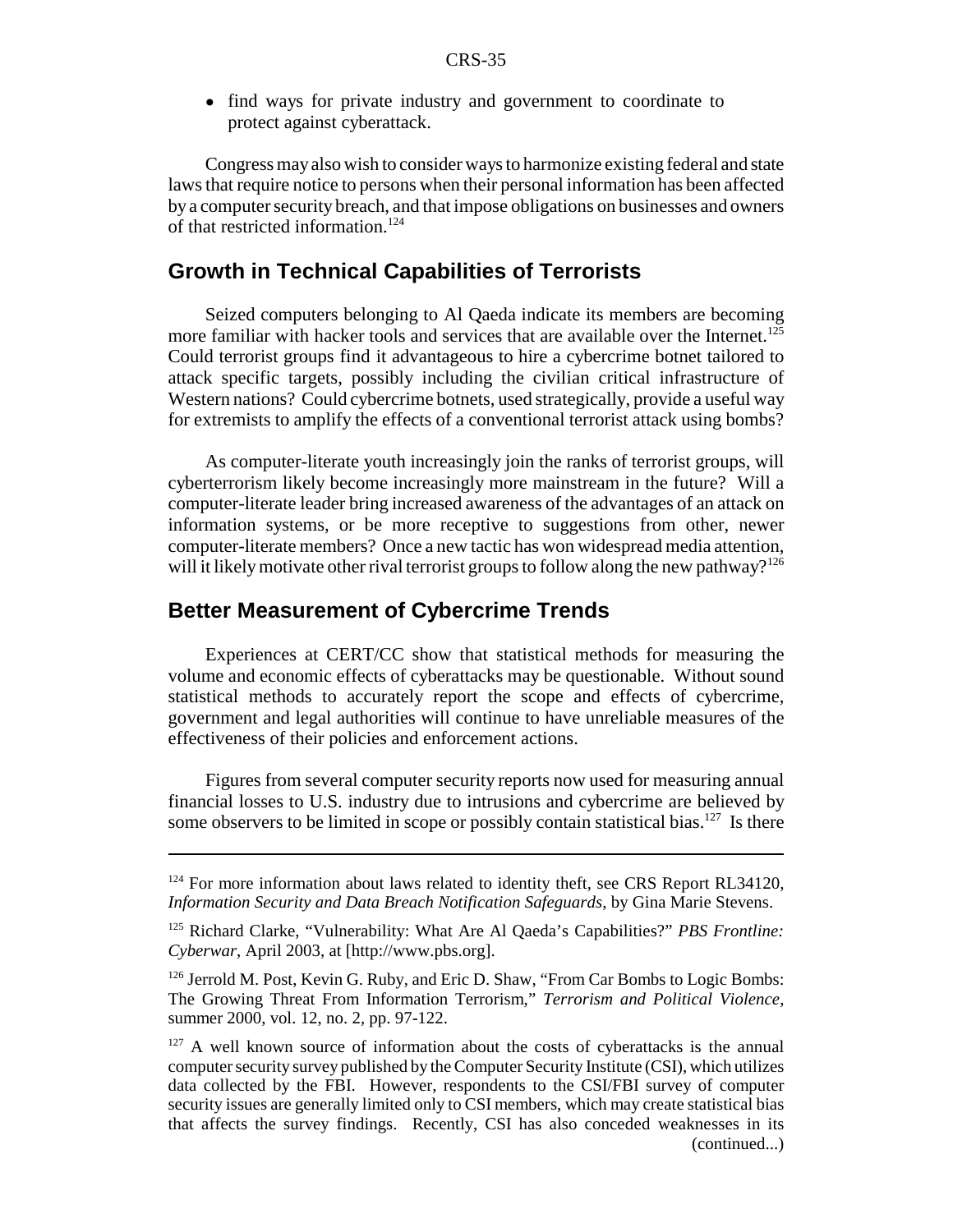a need for a more statistically reliable analysis of trends in computer security vulnerabilities and types of cyberattacks to more accurately show the costs and benefits for improving national cybersecurity? Congress may wish to encourage security experts to find more effective ways to collect data that will enable accurate analysis of trends for cyberattacks and cybercrime. Congress may also wish to encourage security researchers to find better ways to identify the initiators of cyberattacks.

#### **DOD and Cyberattack Response**

If a terrorist group were to use a cybercrime botnet to subvert computers in a third party country, such as China, to launch a cyberattack against the United States, the U.S. response to the cyberattack must be carefully considered, in order to avoid retaliating against the wrong entity. Would the resulting effects of cyberweapons used by the United States be difficult to limit or control? Would a cyberattack response that could be attributed to the United States possibly encourage other extremists, or rogue nations, to start launching their own cyberattacks against the United States? Would an attempt by the U.S. to increase surveillance of another entity via use of cyberespionage computer code be labeled as an unprovoked attack, even if directed against the computers belonging to a terrorist group? If a terrorist group should subsequently copy, or reverse-engineer a destructive U.S. military cyberattack program, could it be used against other countries that are U.S. allies, or even turned back to attack civilian computer systems in the United States?<sup>128</sup> If the effects become widespread and severe, could the U.S. use of cyberweapons exceed the customary rules of military conflict, or violate international laws.<sup>129</sup>

Commercial electronics and communications equipment are now used extensively to support complex U.S. weapons systems, and are possibly vulnerable to cyberattack. This situation is known to our potential adversaries.<sup>130</sup> To what

 $127$  (...continued)

analytical approach and has suggested that its survey of computer security vulnerabilities and incidents may be more illustrative than systematic. However, the CSI/FBI survey remains useful despite its imperfect methodology. Bruce Berkowitz and Robert W. Hahn, "Cybersecurity: Who's Watching the Store?" *Issues in Science and Technology*, spring 2003.

<sup>128</sup> See CRS Report RL31787, *Information Warfare and Cyberwar: Capabilities and Related Policy Issues*, by Clay Wilson.

 $129$  The laws of war are international rules that have evolved to resolve practical problems relating to military conflict, such as restraints to prevent misbehavior or atrocities, and have not been legislated by an overarching central authority. The United States is party to various limiting treaties. Sometimes the introduction of new technology tends to force changes in the understanding of the laws of war. Gary Anderson and Adam Gifford, "Order Out of Anarchy: The International Law of War," *The Cato Journal*, August 2004, vol. 15, no. 1, pp. 25-36.

<sup>&</sup>lt;sup>130</sup> Stanley Jakubiak and Lowell Wood, "DOD Uses Commercial Software and Equipment in Tactical Weapons," Statements before the House Military Research and Development Subcommittee, Hearing on EMP Threats to the U.S. Military and Civilian Infrastructure, (continued...)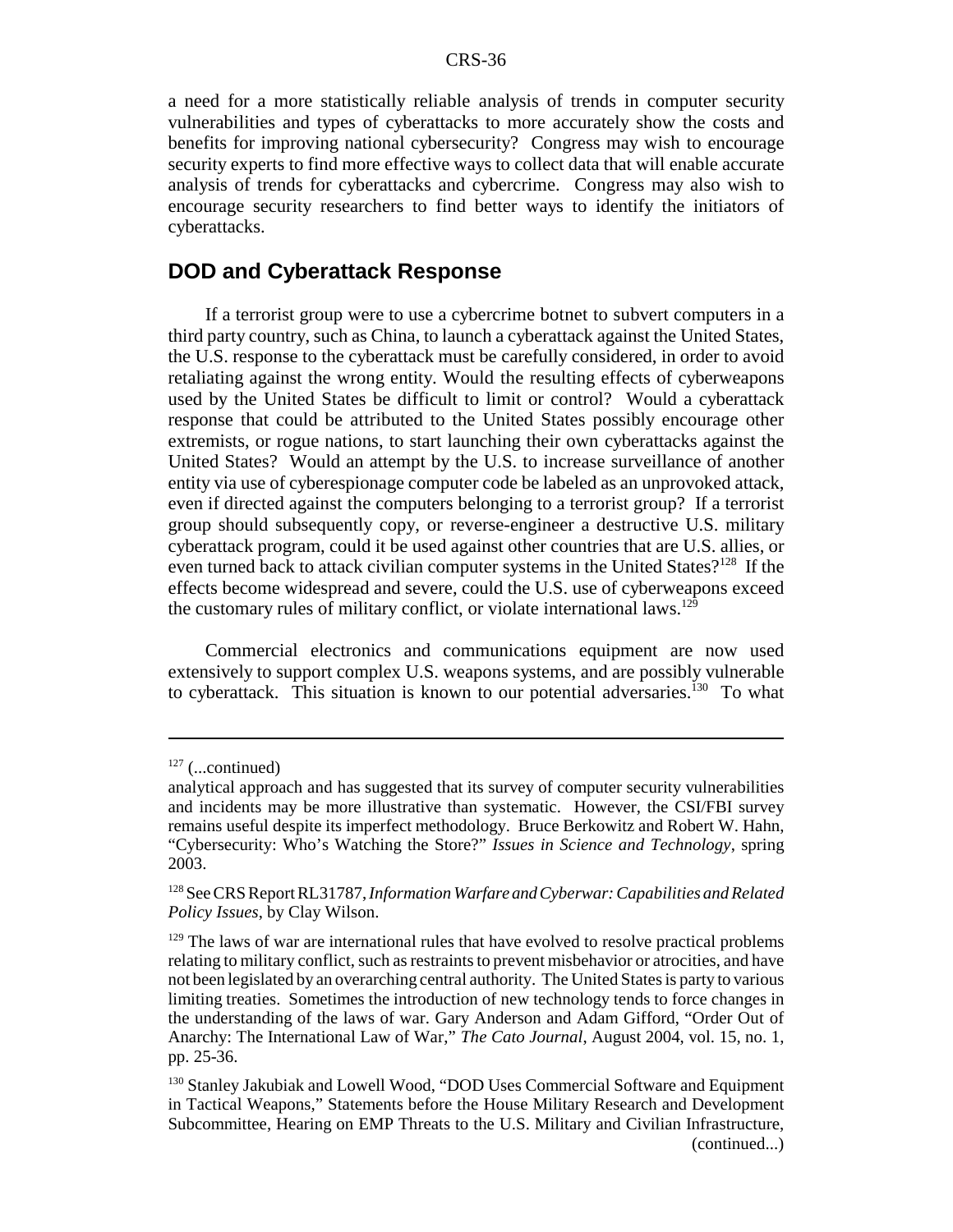degree are military forces and national security threatened by computer security vulnerabilities that exist in commercial software systems, and how can the computer industry be encouraged to create new COTS products that are less vulnerable to cyberattack?

# **Incentives for the National Strategy to Secure Cyberspace**

Does the National Strategy to Secure Cyberspace present clear incentives for achieving security objectives? Suggestions to increase incentives may include requiring that all software procured for federal agencies be certified under the "Common Criteria" testing program, which is now the requirement for the procurement of military software. However, industry observers point out that the software certification process is lengthy and may interfere with innovation and competitiveness in the global software market. $^{131}$ 

Should the National Strategy to Secure Cyberspace rely on voluntary action on the part of private firms, home users, universities, and government agencies to keep their networks secure, or is there a need for possible regulation to ensure best security practices? Has public response to improve computer security been slow partly because there are no regulations currently imposed?<sup>132</sup> Would regulation to improve computer security interfere with innovation and possibly harm U.S. competitiveness in technology markets? Two of the former cybersecurity advisers to the president have differing views: Howard Schmidt has stated that market forces, rather than the

 $130$  (...continued)

October 7, 1999. House Armed Services Committee, *Commission to Assess the Threat to the United States from Electromagnetic Pulse Attack*, hearing, July 22, 2004.

<sup>&</sup>lt;sup>131</sup> Agencies operating national security systems are required to purchase software products from a list of lab-tested and evaluated products in a program run by the National Information Assurance Partnership (NIAP), a joint partnership between the National Security Agency and the National Institute of Standards and Technology. The NIAP is the U.S. government program that works with organizations in a dozen other countries around the world which have endorsed the international security-evaluation regimen known as the "Common Criteria." The program requires vendors to submit software for review in an accredited lab, a process that often takes a year and costs several thousand dollars. The review previously was limited to military national security software and equipment, however, the Administration has stated that the government will undertake a review of the program to "possibly extend" this software certification requirement to civilian agencies. Ellen Messmer, White House issue "National Strategy to Secure Cyberspace," *Network World Fusion*, February 14, 2003, at [http://www.nwfusion.com/news/2003/0214ntlstrategy.html].

<sup>&</sup>lt;sup>132</sup> Business executives may be cautious about spending for large new technology projects, such as placing new emphasis on computer security. Results from a February 2003 survey of business executives indicated that 45% of respondents believed that many large Information Technology (IT) projects are often too expensive to justify. Managers in the survey pointed to the estimated \$125.9 billion spent on IT projects between 1977 and 2000 in preparation for the year 2000 (Y2K) changeover, now viewed by some as a non-event. Sources reported that some board-level executives stated that the Y2K problem was overblown and over funded then, and as a result, they are now much more cautious about future spending for any new, massive IT initiatives. Gary H. Anthes and Thomas Hoffman, "Tarnished Image," *Computerworld*, May 12, 2003, vol. 37, no. 19, p. 37.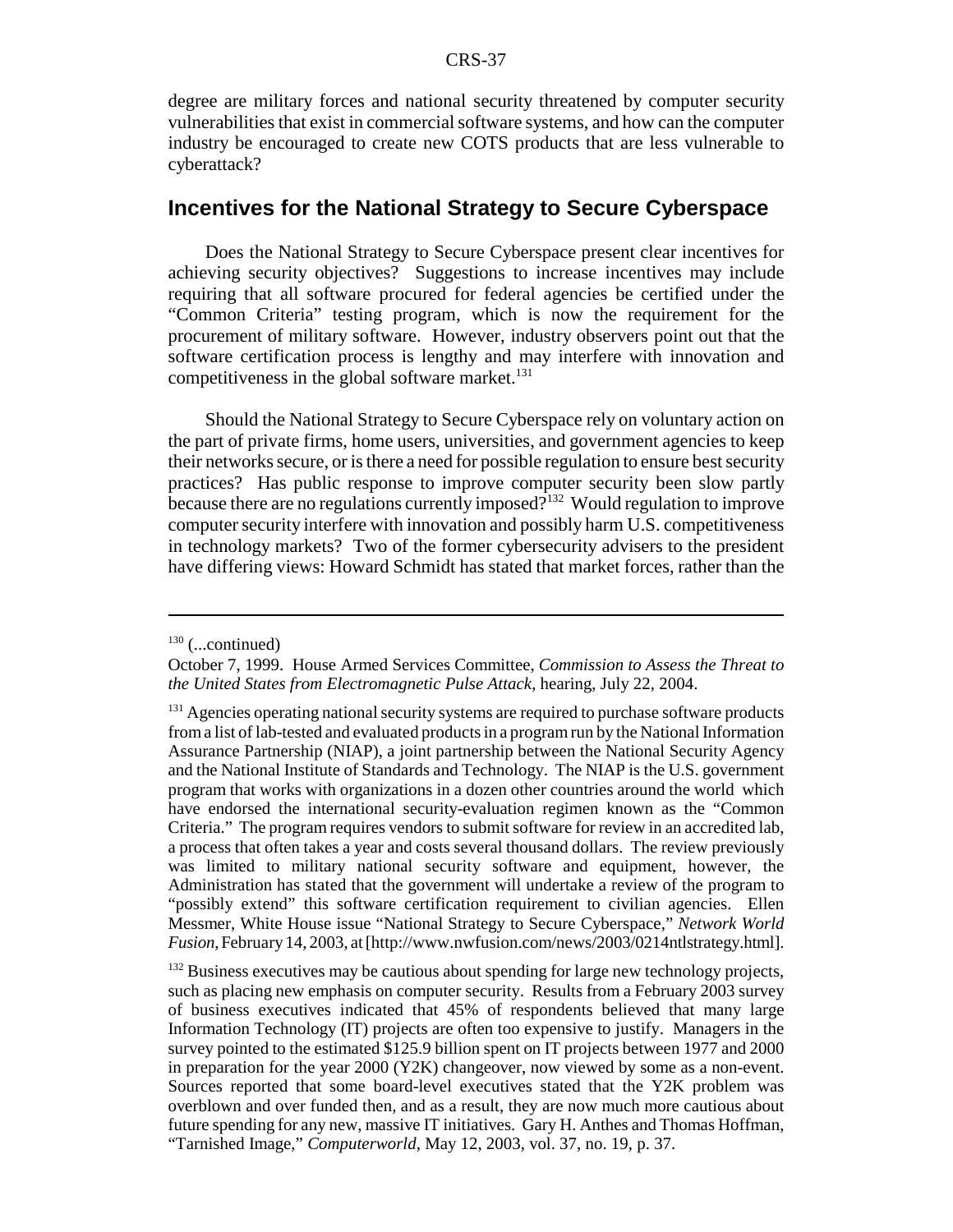government, should determine how product technology should evolve for better cybersecurity; however, Richard Clarke has stated that the IT industry has done little on its own to improve security of its own systems and products.<sup>133</sup>

### **Improving Security of Commercial Software**

Some security experts emphasize that if systems administrators received the necessary training for keeping their computer configurations secure, then computer security would greatly improve for the U.S. critical infrastructure. However, should software product vendors be required to create higher quality software products that are more secure and that need fewer patches? Could software vendors possibly increase the level of security for their products by rethinking the design, or by adding more test procedures during product development?

### **Education and Awareness of Cyberthreats**

Ultimately, reducing the threat to national security from cybercrime depends on a strong commitment by government and the private sector to follow best management practices that help improve computer security. Numerous government reports already exist that describe the threat of cybercrime and make recommendations for management practices to improve cybersecurity.

A 2004 survey done by the National Cyber Security Alliance and AOL showed that most home PC users do not have adequate protection against hackers, do not have updated antivirus software protection, and are confused about the protections they are supposed to use and how to use them.<sup>134</sup> How can computer security training be made available to all computer users that will keep them aware of constantly changing computer security threats, and that will encourage them to follow proper security procedures?

# **Coordination Between Private Sector and Government**

What can be done to improve sharing of information between federal government, local governments, and the private sector to improve computer security?

<sup>&</sup>lt;sup>133</sup> Howard Schmidt points out that major technology firms now promote anti-virus software and encourage better cybersecurity practices. He stresses that market forces are causing private industry to improve security of products. Martin Kady, "Cybersecurity a Weak Link in Homeland's Armor," *CQ Weekly*, February 14, 2005. Meanwhile, Richard Clarke, who initially opposed regulation during his tenure in the Clinton and Bush administrations, now states that the IT industry only reponds to improve security of its products when regulation is threatened. William Jackson*,* "To Regulate or Not to Regulate? That Is the Question," *Government Computer New*s, February 26, 2005.

<sup>&</sup>lt;sup>134</sup> A 2004 survey of 329 PC users revealed that most computer users think they are safe but lack basic protections against viruses, spyware, hackers, and other online threats. In addition, large majorities of home computer users have been infected with viruses and spyware and remain highly vulnerable to future infections. AOL and the National Cyber Security Alliance, "Largest In-home Study of Home Computer Users Shows Major Online Threats, Perception Gap," October 2004 at [http://www.staysafeonline.info/news/NCSA-AOLIn-HomeStudyRelease.pdf].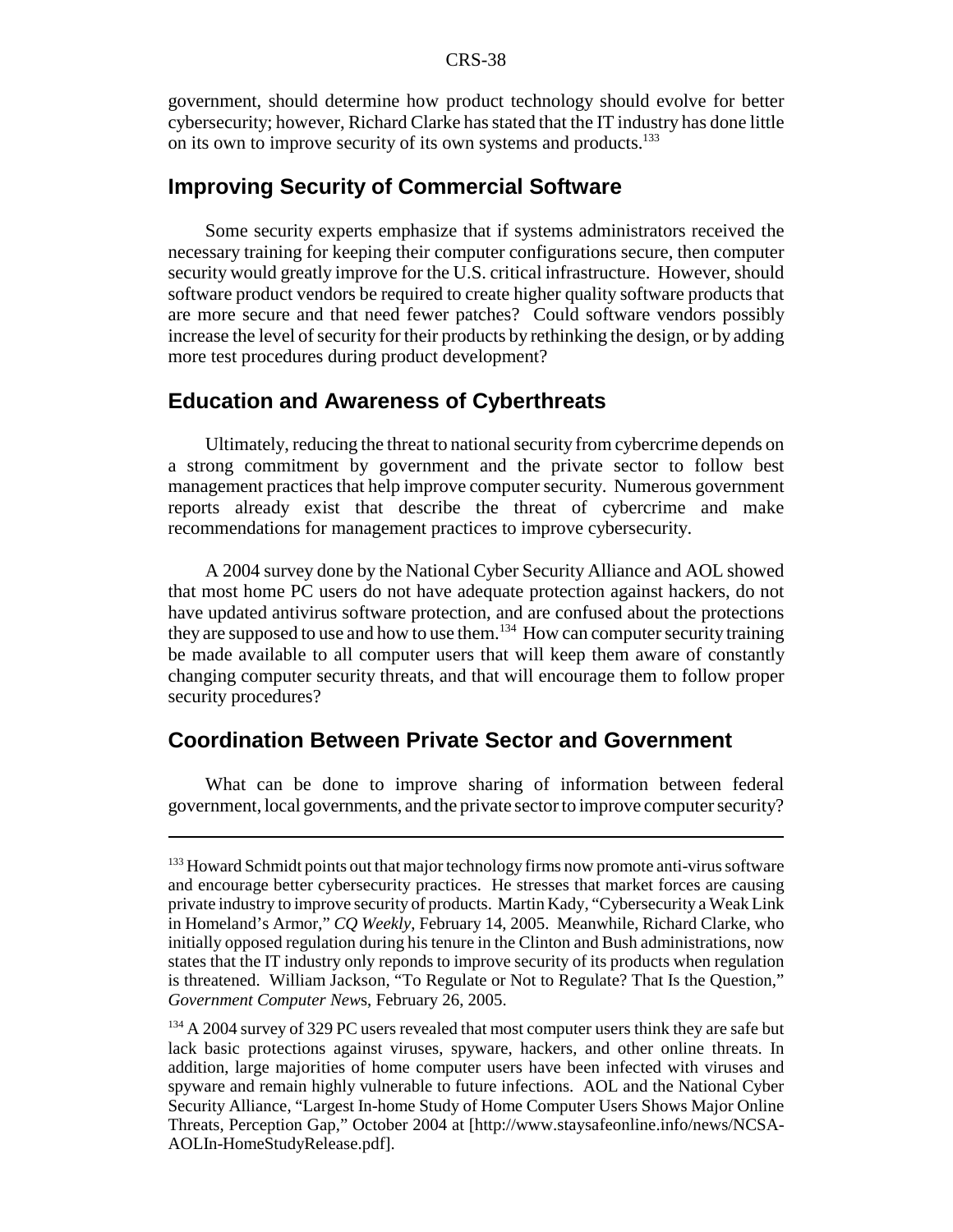Effective cybersecurity requires sharing of relevant information about threats, vulnerabilities, and exploits.<sup>135</sup> How can the private sector obtain information from the government on specific threats which the government now considers classified, but which may help the private sector protect against cyberattack? And, how can the government obtain specific information from private industry about the number of successful computer intrusions, when companies resist reporting because they want to avoid publicity and guard their trade secrets?<sup>136</sup> Should cybercrime information voluntarily shared with the federal government about successful intrusions be shielded from disclosure through Freedom of Information Act requests?

How can the United States better coordinate security policies and international law to gain the cooperation of other nations to better protect against a cyberattack? Pursuit of hackers may involve a trace back through networks requiring the cooperation of many Internet Service Providers located in several different nations.137 Pursuit is made increasingly complex if one or more of the nations involved has a legal policy or political ideology that conflicts with that of the United States.<sup>138</sup>

Thirty-eight countries, including the United States, participate in the Council of Europe's Convention on Cybercrime, which seeks to combat cybercrime by harmonizing national laws, improving investigative abilities, and boosting international cooperation. However, how effective will the Convention without participation of other countries where cybercriminals now operate freely? (For more on the Convention, see CRS Report RS21208, *Cybercrime: The Council of Europe Convention*, by Kristin Archick.)

# **Legislative Activity**

**H.R. 1525** — The Internet Spyware (I-SPY) Prevention Act of 2007, proposes penalties for unauthorized access to computers, or the use of computers to commit crimes. On May 23, 2007, this bill was received in the Senate and referred to the Committee on the Judiciary.

**H.R. 1684** — The Department of Homeland Security Authorization Act for Fiscal Year 2008 establishes within the Department of Homeland Security an Office of Cybersecurity and Communications, headed by the Assistant Secretary for

<sup>135</sup> Government Accountability Office, *Homeland Security: Efforts To Improve Information Sharing Need to Be Strengthened*, GAO-03-760, August 2003.

<sup>136</sup> CRS Report RL30153, *Critical Infrastructures: Background, Policy and Implementation*, by John Moteff.

 $137$  Trace back to identify a cyberattacker at the granular level remains problematic. Dorothy Denning, *Information Warfare and Security* (Addison-Wesley, 1999), p. 217.

<sup>&</sup>lt;sup>138</sup> In Argentina, a group calling themselves the X-Team, hacked into the website of that country's Supreme Court in April 2002. The trial judge stated that the law in his country covers crime against people, things, and animals but not websites. The group on trial was declared not guilty of breaking into the website. Paul Hillbeck, "Argentine Judge Rules in Favor of Computer Hackers," February 5, 2002, at [http://www.siliconvalley.com/ mld/siliconvalley/news/editorial/3070194.htm].